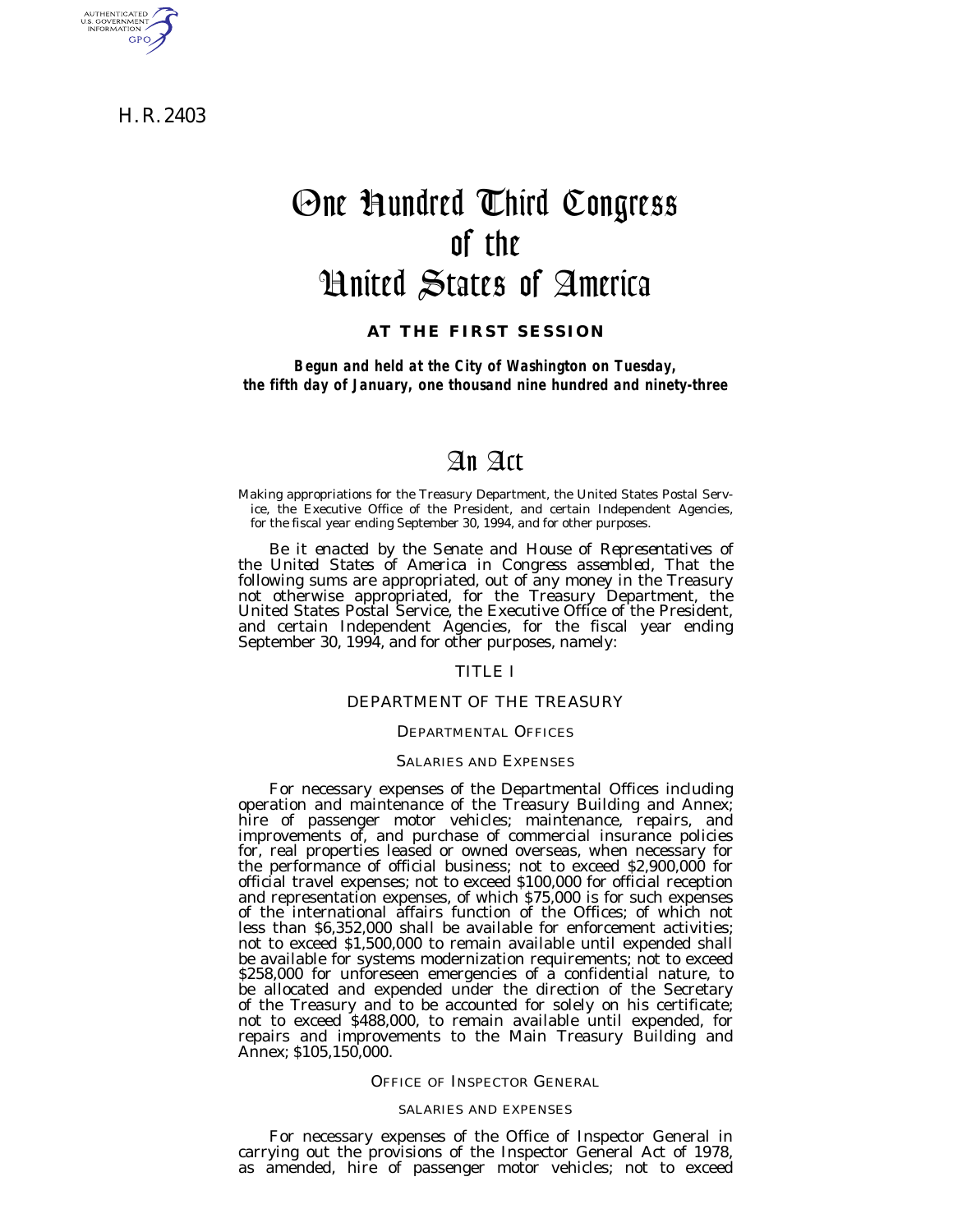\$2,000,000 for official travel expenses; not to exceed \$100,000 for unforeseen emergencies of a confidential nature, to be allocated and expended under the direction of the Inspector General of the Treasury; \$28,897,000, of which \$300,000 shall remain available until expended for the Inspectors General Auditor Training Institute.

#### FINANCIAL CRIMES ENFORCEMENT NETWORK

#### SALARIES AND EXPENSES

For necessary expenses of the Financial Crimes Enforcement Network, including hire of passenger motor vehicles; not to exceed \$4,000 for official reception and representation expenses; \$18,280,000.

#### TREASURY FORFEITURE FUND

#### (LIMITATION OF AVAILABILITY OF DEPOSITS)

For necessary expenses of the Treasury Forfeiture Fund, as authorized by Public Law 102–393, not to exceed \$32,500,000, to be derived from deposits in the Fund.

### FEDERAL LAW ENFORCEMENT TRAINING CENTER

#### SALARIES AND EXPENSES

For necessary expenses of the Federal Law Enforcement Training Center, as a bureau of the Department of the Treasury, including purchase (not to exceed fifty-two for police-type use) and hire of passenger motor vehicles; for expenses for student athletic and related activities; uniforms without regard to the general purchase price limitation for the current fiscal year; the conducting of and participating in firearms matches and presentation of awards; for public awareness and enhancing community support of law enforcement training; not to exceed \$7,000 for official reception and representation expenses; room and board for student interns; and services as authorized by 5 U.S.C. 3109: *Provided,* That the Center is authorized to accept gifts: *Provided further,* That notwithstanding any other provision of law, students attending training at any Federal Law Enforcement Training Center site shall reside in on-Center or Center-provided housing, insofar as available and in accordance with Center policy: *Provided further,* That funds appropriated in this account shall be available for State and local government law enforcement training on a space-available basis; training of foreign law enforcement officials on a space-available basis with reimbursement of actual costs to this appropriation; training of private sector security officials on a space available basis with reimbursement of actual costs to this appropriation; travel expenses of non-Federal personnel to attend State and local course development meetings at the Center: *Provided further,* That the Director of the Federal Law Enforcement Training Center shall annually present an award to be accompanied by a gift of intrinsic value to the outstanding student who graduated from a basic training program at the Center during the previous fiscal year, to be funded by donations received through the Center's gift authority: *Provided further,* That the Center is authorized to obligate funds in anticipation of reimbursements from agencies receiving training at the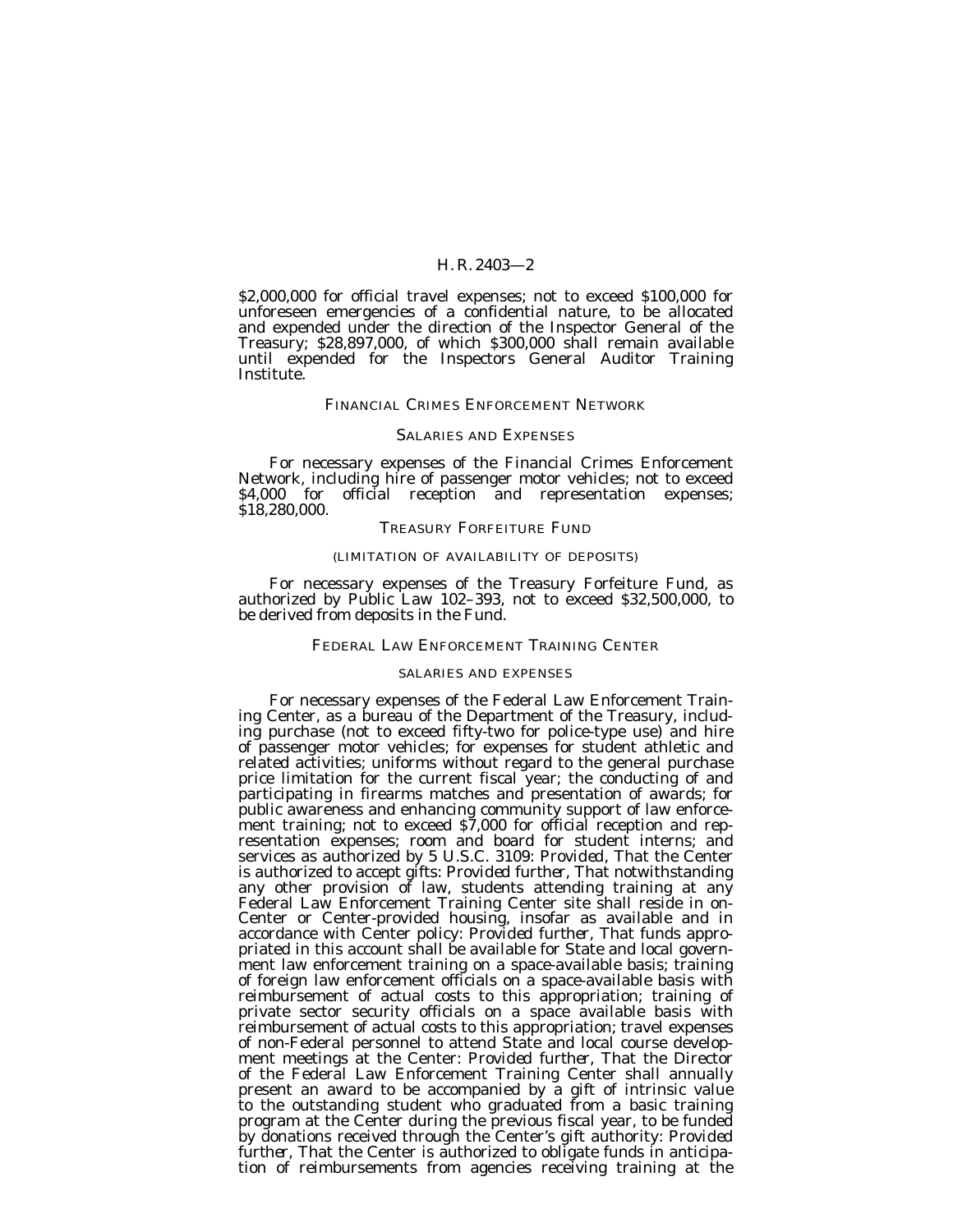Federal Law Enforcement Training Center: *Provided further,* That the Federal Law Enforcement Training Center is authorized to provide short term medical services for students undergoing training at the Center; \$47,445,000.

### ACQUISITION, CONSTRUCTION, IMPROVEMENTS, AND RELATED **EXPENSES**

For expansion of the Federal Law Enforcement Training Center, for acquisition of necessary additional real property and facilities, and for ongoing maintenance, facility improvements, and related expenses, \$12,712,000, to remain available until expended.

#### FINANCIAL MANAGEMENT SERVICE

#### SALARIES AND EXPENSES

For necessary expenses of the Financial Management Service, \$209,877,000, of which not to exceed \$11,539,000, shall remain available until expended for systems modernization initiatives.

### BUREAU OF ALCOHOL, TOBACCO AND FIREARMS

#### SALARIES AND EXPENSES

For necessary expenses of the Bureau of Alcohol, Tobacco and Firearms, including purchase of not to exceed six hundred and fifty vehicles for police-type use for replacement only and hire of passenger motor vehicles; hire of aircraft; and services of expert witnesses at such rates as may be determined by the Director; for payment of per diem and/or subsistence allowances to employees where an assignment to the National Response Team during the investigation of a bombing or arson incident requires an employee to work 16 hours or more per day or to remain overnight at his or her post of duty; not to exceed \$10,000 for official reception and representation expenses; for training of State and local law enforcement agencies with or without reimbursement; provision of laboratory assistance to State and local agencies, with or without reimbursement; \$366,446,000, not to exceed \$100,000 shall be available for hosting or participating in the Interagency Committee on Women in Federal Law Enforcement Conference, the Law Enforcement Explorer Scouts Conference, and the International Asian Organized Crime Conference, of which \$22,000,000 shall be available solely for the enforcement of the Federal Alcohol Administration Act during fiscal year 1994 and, of which not to exceed \$1,000,000 shall be available for the payment of attorneys' fees as provided by 18 U.S.C.  $924(d)(2)$ ; and of which  $$1,000,000$ shall be available for the equipping of any vessel, vehicle, equipment, or aircraft available for official use by a State or local law enforcement agency if the conveyance will be used in drug-related joint law enforcement operations with the Bureau of Alcohol, Tobacco and Firearms and for the payment of overtime salaries, travel, fuel, training, equipment, and other similar costs of State and local law enforcement officers that are incurred in joint operations with the Bureau of Alcohol, Tobacco and Firearms: *Provided,* That none of the funds appropriated herein shall be available to investigate or act upon applications for relief from Federal firearms disabilities under 18 U.S.C. 925(c): *Provided further,* That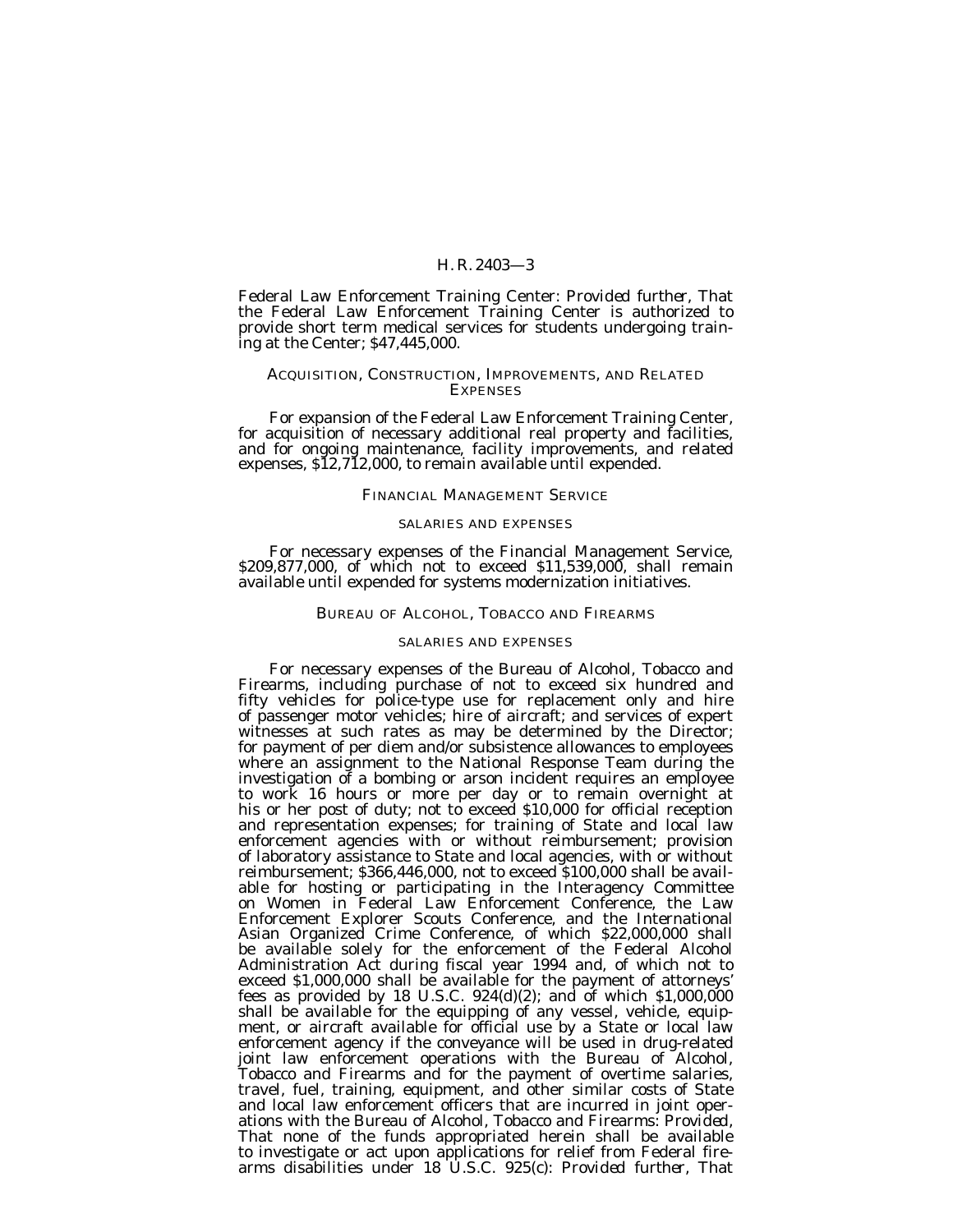such funds shall be available to investigate and act upon applications filed by corporations for relief from Federal firearms disabilities under 18 U.S.C. section 925(c): *Provided further,* That no funds made available by this or any other Act may be used to implement any reorganization of the Bureau of Alcohol, Tobacco and Firearms or transfer of the Bureau's functions, missions, or activities to other agencies or Departments in the fiscal year ending on September 30, 1994: *Provided further,* That no funds appropriated herein shall be available for salaries or administrative expenses in connection with consolidating or centralizing, within the Department of the Treasury, the records, or any portion thereof, of acquisition and disposition of firearms maintained by Federal firearms licensees.

### UNITED STATES CUSTOMS SERVICE

#### SALARIES AND EXPENSES

For necessary expenses of the United States Customs Service, including purchase of up to 1,000 motor vehicles of which 960 are for replacement only, including 990 for police-type use and commercial operations; hire of motor vehicles; not to exceed \$20,000 for official reception and representation expenses; and awards of compensation to informers, as authorized by any Act enforced by the United States Customs Service; \$1,350,668,000, of which such sums as become available in the Customs User Fee Account, except sums subject to section  $13031(f)(3)$  of the Consolidated Omnibus Reconciliation Act of 1985, as amended (19 U.S.C.  $58c(f)(3)$ ), shall be derived from that Account; of the total, not to exceed \$150,000 shall be available for payment for rental space in connection with preclearance operations, and not to exceed \$4,000,000 shall be available until expended for research: *Provided,* That uniforms may be purchased without regard to the general purchase price limitation for the current fiscal year: *Provided further,* That none of the funds made available by this Act shall be available for administrative expenses to pay any employee overtime pay in an amount in excess of \$25,000: *Provided further,* That the Commissioner or the Commissioner's designee may waive this limitation in individual cases in order to prevent excessive costs or to meet emergency requirements of the Service: *Provided further,* That no funds appropriated by this Act may be used to reduce to single eight-hour shifts at airports and that all current services as provided by the Customs Service shall continue through September 30, 1994: *Provided further,* That not less than \$750,000 shall be expended for additional part-time and temporary positions in the Honolulu Customs District.

#### OPERATION AND MAINTENANCE, AIR AND MARINE INTERDICTION PROGRAMS

For expenses, not otherwise provided for, necessary for the operation and maintenance of marine vessels, aircraft, and other related equipment of the Air and Marine Programs, including operational training and mission-related travel, and rental payments for facilities occupied by the air or marine interdiction and demand reduction programs: *Provided,* That no aircraft or other related equipment shall be transferred to any other Federal agency, Depart-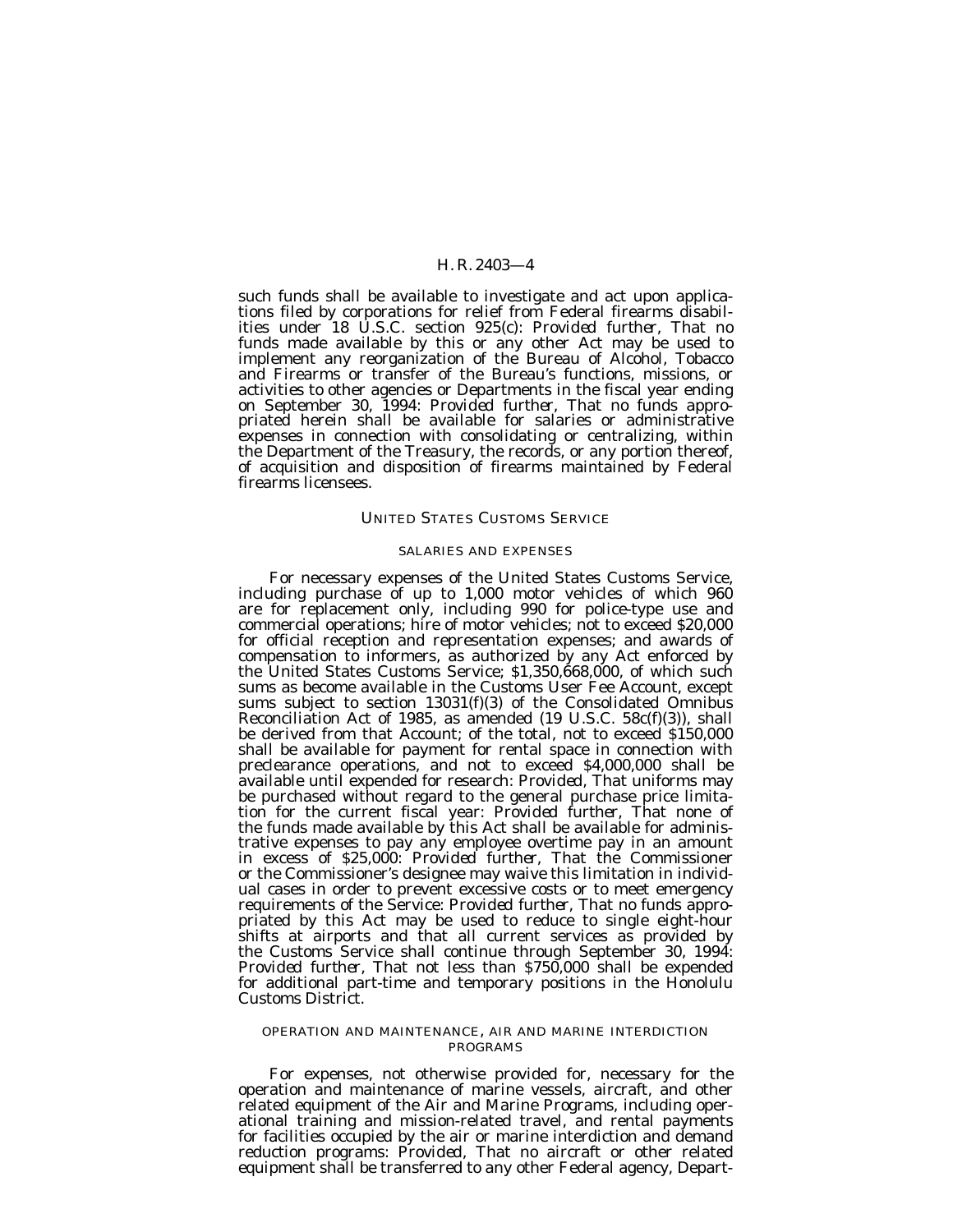ment, or office outside of the Department of the Treasury during fiscal year 1994; \$47,863,000.

### OPERATIONS AND MAINTENANCE, CUSTOMS P–3 DRUG INTERDICTION PROGRAM

For necessary expenses of operations, maintenance, modifications to, spare parts and related equipment for Customs P–3 surveillance aircraft for carrying out drug interdiction purposes; \$28,000,000.

#### AIR AND MARINE INTERDICTION PROGRAMS, PROCUREMENT

For the procurement, construction, and modification of aircraft and marine vessels, equipment, radar, spare parts, and accessories therefor of the air and marine interdiction programs; \$21,093,000, to remain available until expended.

### CUSTOMS FACILITIES, CONSTRUCTION, IMPROVEMENTS AND RELATED EXPENSES

For acquisition of necessary additional real property, facilities, construction, improvements, and related expenses of the United States Customs Service, \$5,000,000, to remain available until expended.

### CUSTOMS SERVICES AT SMALL AIRPORTS

### (TO BE DERIVED FROM FEES COLLECTED)

Such sums as may be necessary, not to exceed \$1,406,000, for expenses for the provision of Customs services at certain small airports or other facilities when authorized by law and designated by the Secretary of the Treasury, including expenditures for the salary and expenses of individuals employed to provide such services, to be derived from fees collected by the Secretary of the Treasury pursuant to section 236 of Public Law 98–573 for each of these airports or other facilities when authorized by law and designated by the Secretary of the Treasury, and to remain available until expended.

#### UNITED STATES MINT

#### SALARIES AND EXPENSES

For necessary expenses of the United States Mint; \$54,770,000, including amounts for purchase and maintenance of uniforms not to exceed \$285 multiplied by the number of employees of the agency who are required by regulation or statute to wear a prescribed uniform in the performance of official duties; and of which \$1,517,000 shall remain available until expended for expansion and improvements.

#### BUREAU OF THE PUBLIC DEBT

#### ADMINISTERING THE PUBLIC DEBT

For necessary expenses connected with any public-debt issues of the United States; \$187,209,000.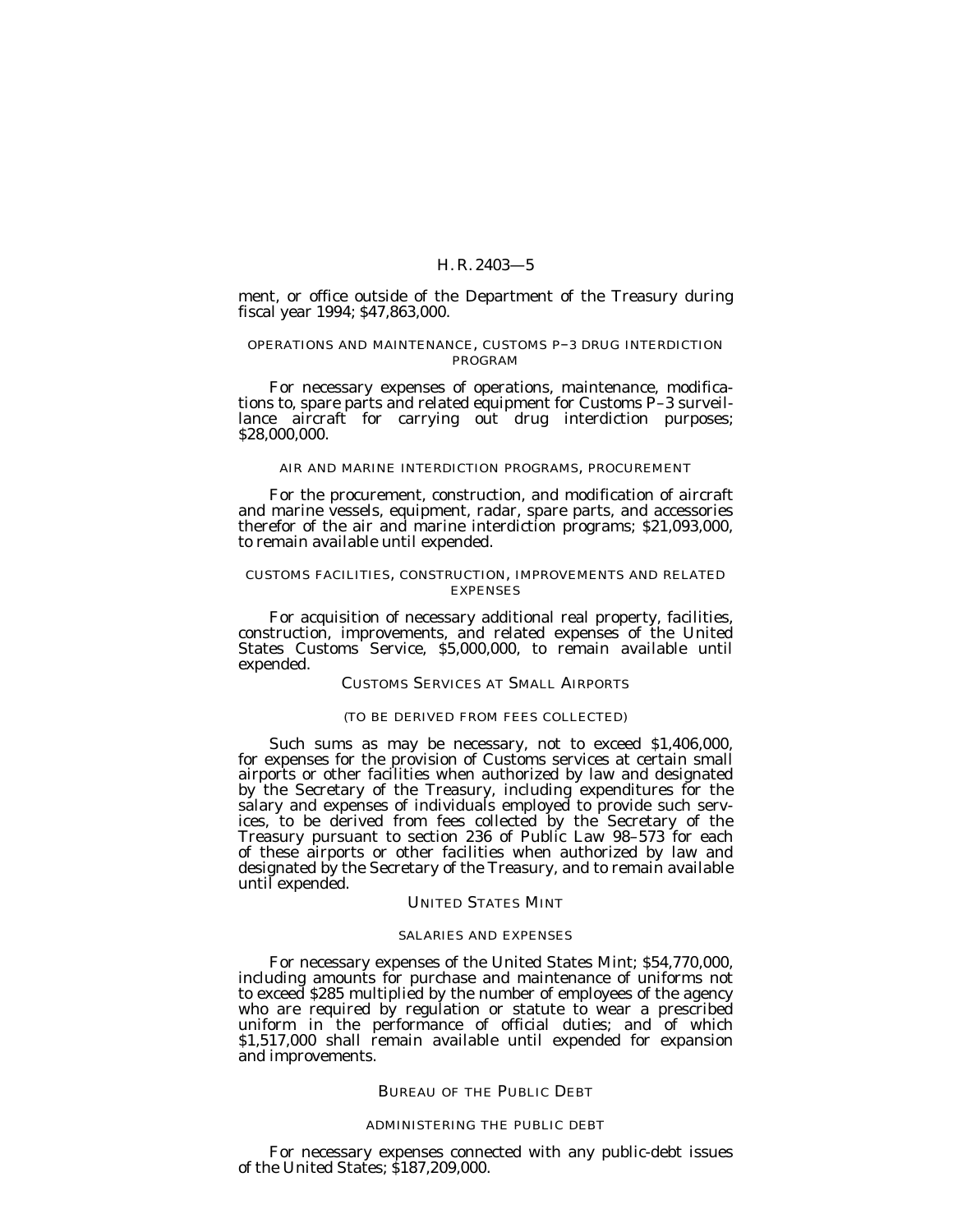### PAYMENT OF GOVERNMENT LOSSES IN SHIPMENT

For necessary expenses for "Payment of Government Losses in Shipment", \$500,000, to remain available until expended.

#### INTERNAL REVENUE SERVICE

#### ADMINISTRATION AND MANAGEMENT

For necessary expenses of the Internal Revenue Service, not otherwise provided for; executive direction, management services, and internal audit and security; including purchase (not to exceed 125 for replacement only, for police-type use) and hire of passenger motor vehicles (31 U.S.C. 1343(b)); and services as authorized by 5 U.S.C. 3109, at such rates as may be determined by the Commissioner; \$167,822,000, of which not to exceed \$25,000 for official reception and representation expenses.

#### PROCESSING TAX RETURNS AND ASSISTANCE

For necessary expenses of the Internal Revenue Service, not otherwise provided for; including processing tax returns; revenue accounting; statistics of income; providing assistance to taxpayers; hire of passenger motor vehicles (31 U.S.C. 1343(b)); and services as authorized by 5 U.S.C. 3109, at such rates as may be determined by the Commissioner; \$1,696,853,000, of which \$3,700,000 shall be for the Tax Counseling for the Elderly Program, no amount of which shall be available for IRS administrative costs.

### TAX LAW ENFORCEMENT

For necessary expenses of the Internal Revenue Service for determining and establishing tax liabilities; tax and enforcement litigation; technical rulings; examining employee plans and exempt organizations; investigation and enforcement activities; securing unfiled tax returns; collecting unpaid accounts; the purchase (for police-type use, not to exceed 600, of which not to exceed 450 shall be for replacement only), and hire of passenger motor vehicles (31 U.S.C. 1343(b)); and services as authorized by 5 U.S.C. 3109, at such rates as may be determined by the Commissioner: *Provided,* That additional amounts above fiscal year 1993 levels for international tax enforcement shall be used for the establishment and operation of a task force comprised of senior Internal Revenue Service Attorneys, accountants, and economists dedicated to enforcement activities related to United States subsidiaries of foreigncontrolled corporations that are in non-compliance with the Internal Revenue Code: *Provided further,* That additional amounts above fiscal year 1993 levels for the information reporting program shall be used instead for the examination of the tax returns of highincome and high-asset taxpayers; \$4,007,962,000, of which not to exceed \$1,000,000 shall remain available until expended for research; and of which not less than \$350,000,000 shall be available for tax fraud investigation activities.

### INFORMATION SYSTEMS

For necessary expenses for data processing and telecommunications support for Internal Revenue Service activities, including: returns processing and services; compliance and enforcement; pro-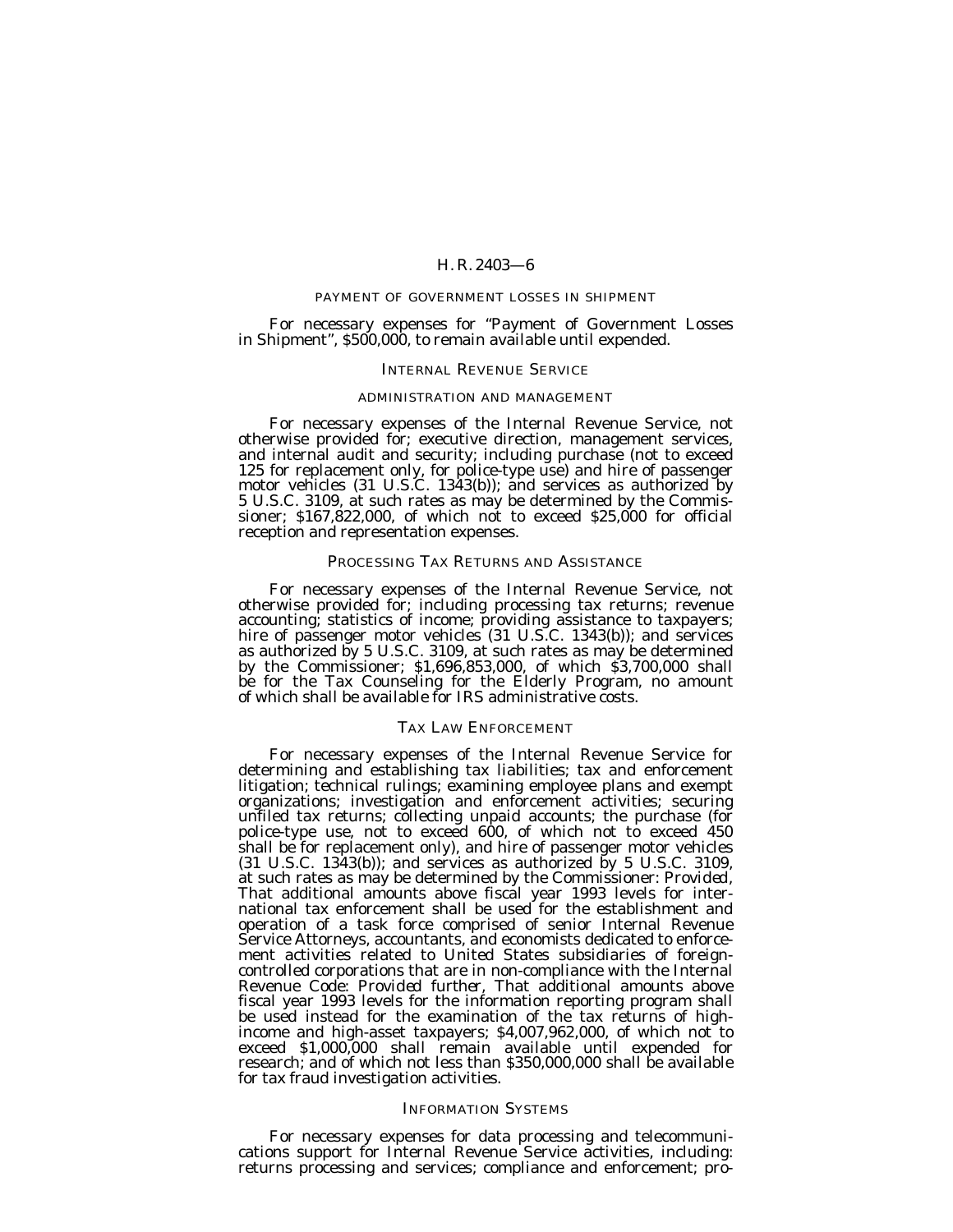gram support; and tax systems modernization; and for the hire of passenger motor vehicles (31 U.S.C. 1343(b)); and services as authorized by 5 U.S.C. 3109, at such rates as may be determined by the Commissioner: \$1,471,448,000, of which not less than \$570,166,000 is for tax systems modernization, and of which not to exceed \$60,000,000 shall remain available until expended for other systems development projects: *Provided,* That of the amounts provided for tax systems modernization not to exceed \$125,000,000 shall remain available until expended: *Provided further,* That none of the funds appropriated for tax systems modernization may be obligated until the Commissioner of the Internal Revenue Service reports to the Committees on Appropriations of the House and Senate on the implementation of Tax Systems Modernization.

### ADMINISTRATIVE PROVISIONS—INTERNAL REVENUE SERVICE

SECTION 1. Not to exceed 4 per centum of any appropriation made available to the Internal Revenue Service for the current fiscal year by this Act may be transferred to any other Internal Revenue Service appropriation upon the approval of the House and Senate Committees on Appropriations.

SEC. 2. The Internal Revenue Service shall institute and maintain a training program to insure that Internal Revenue Service employees are trained in taxpayers' rights, in dealing courteously with the taxpayers, and in cross-cultural relations.

### UNITED STATES SECRET SERVICE

### SALARIES AND EXPENSES

For necessary expenses of the United States Secret Service, including purchase (not to exceed three hundred and forty-three vehicles for police-type use for replacement only) and hire of passenger motor vehicles; hire of aircraft; training and assistance requested by State and local governments, which may be provided without reimbursement; services of expert witnesses at such rates as may be determined by the Director; rental of buildings in the District of Columbia, and fencing, lighting, guard booths, and other facilities on private or other property not in Government ownership or control, as may be necessary to perform protective functions; for payment of per diem and/or subsistence allowances to employees where a protective assignment during the actual day or days of the visit of a protectee require an employee to work 16 hours per day or to remain overnight at his or her post of duty; the conducting of and participating in firearms matches; presentation of awards; and for travel of Secret Service employees on protective missions without regard to the limitations on such expenditures in this or any other Act: *Provided,* That approval is obtained in advance from the House and Senate Committees on Appropriations; for repairs, alterations, and minor construction at the James J. Rowley Secret Service Training Center; for research and development; for making grants to conduct behavioral research in support of protective research and operations; not to exceed \$12,500 for official reception and representation expenses; not to exceed \$50,000 to provide technical assistance and equipment to foreign law enforcement organizations in counterfeit investigations; for payment in advance for commercial accommodations as may be necessary to perform protective functions; and for uniforms without regard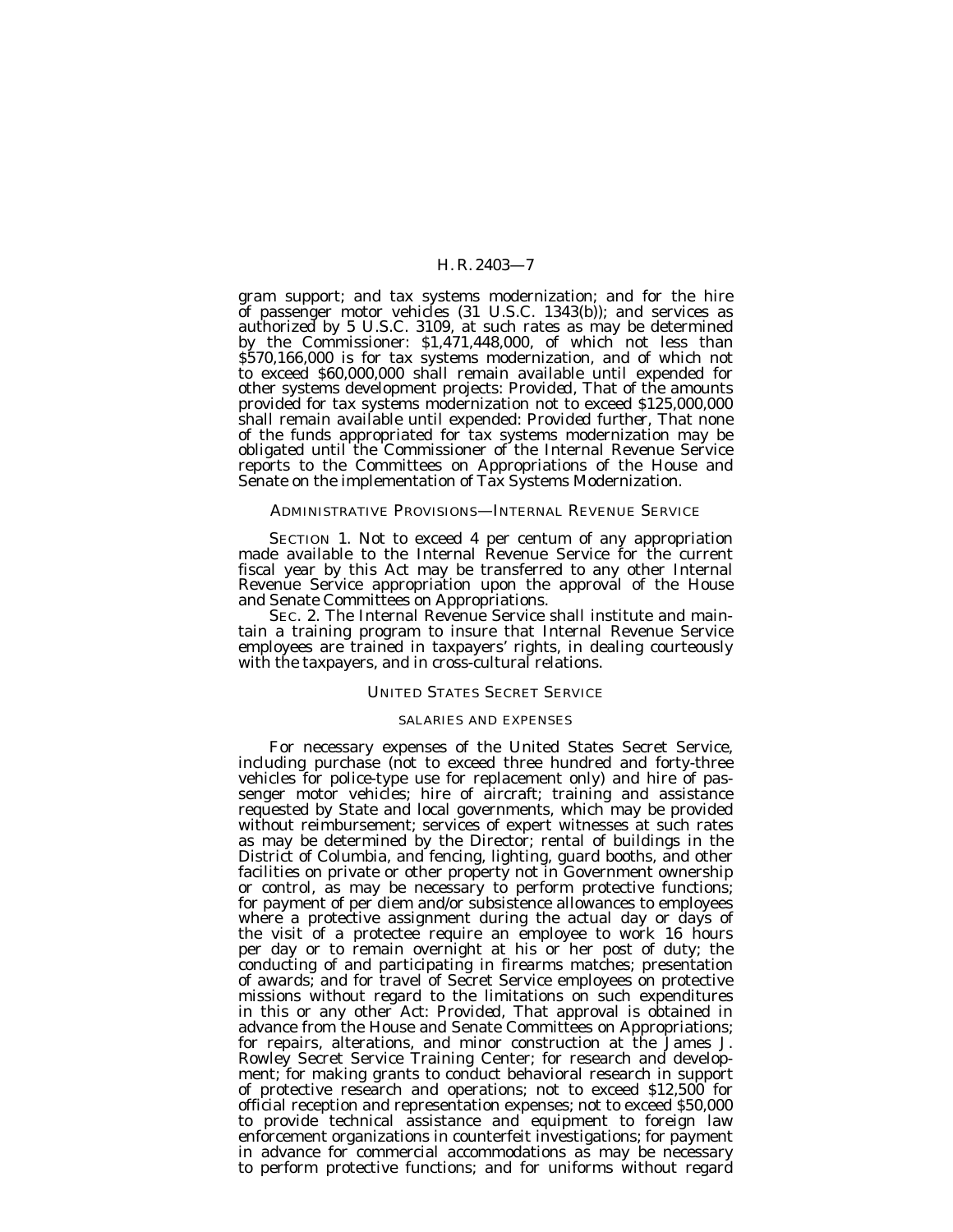to the general purchase price limitation for the current fiscal year; \$461,931,000, of which not to exceed \$300,000 shall be made available for the protection at the one non-governmental property designated by the President of the United States and \$70,000 at the airport facility used for travel en route to or from such property under provisions of section 12 of the Presidential Protection Assistance Act of 1976 (18 U.S.C. 3056 note).

### GENERAL PROVISIONS—DEPARTMENT OF THE TREASURY

SECTION 101. Of the funds appropriated by this or any other Act to the Internal Revenue Service, amounts attributable to efficiency savings for fiscal year 1994 shall be identified as such by the Commissioner during that fiscal year: *Provided,* That in the fiscal year when the savings are realized, the amount of efficiency savings shall be non-recurred from the Internal Revenue Service budget base: *Provided further,* That on an annual basis, the Internal Revenue Service shall report to the House and Senate Appropriations Committees on the status of the program.

SEC. 101A. Any obligation or expenditure by the Secretary in connection with law enforcement activities of a Federal agency or a Department of the Treasury law enforcement organization in accordance with 31 U.S.C. 9703(g)(4)(B) from unobligated balances remaining in the Fund on September 30, 1994, shall be made in compliance with the reprogramming guidelines contained in the House and Senate reports accompanying H.R. 2403, An Act making appropriations for the Treasury Department, the United States Postal Service, the Executive Office of the President, and certain Independent Agencies, for the fiscal year ending September 30, 1994.

SEC. 102. Appropriations to the Treasury Department in this Act shall be available for uniforms or allowances therefor, as authorized by law (5 U.S.C. 5901), including maintenance, repairs, and cleaning; purchase of insurance for official motor vehicles operated in foreign countries; purchase of motor vehicles without regard to the general purchase price limitation for vehicles purchased and used overseas for the current fiscal year; entering into contracts with the Department of State for the furnishing of health and medical services to employees and their dependents serving in foreign countries; and services authorized by 5 U.S.C. 3109.

SEC. 103. Not to exceed 2 per centum of any appropriations in this Act for the Department of the Treasury may be transferred between such appropriations. Notwithstanding any authority to transfer funds between appropriations contained in this or any other Act, no transfer may increase or decrease any appropriation in this Act by more than 2 per centum and any such proposed transfers shall be approved in advance by the Committees on Appropriations of the House and Senate.

SEC. 104. None of the funds appropriated by this title shall be used in connection with the collection of any underpayment of any tax imposed by the Internal Revenue Code of 1954 unless the conduct of officers and employees of the Internal Revenue Service in connection with such collection complies with subsection (a) of section 805 (relating to communications in connection with debt collection), and section 806 (relating to harassment or abuse), of the Fair Debt Collection Practices Act (15 U.S.C. 1692).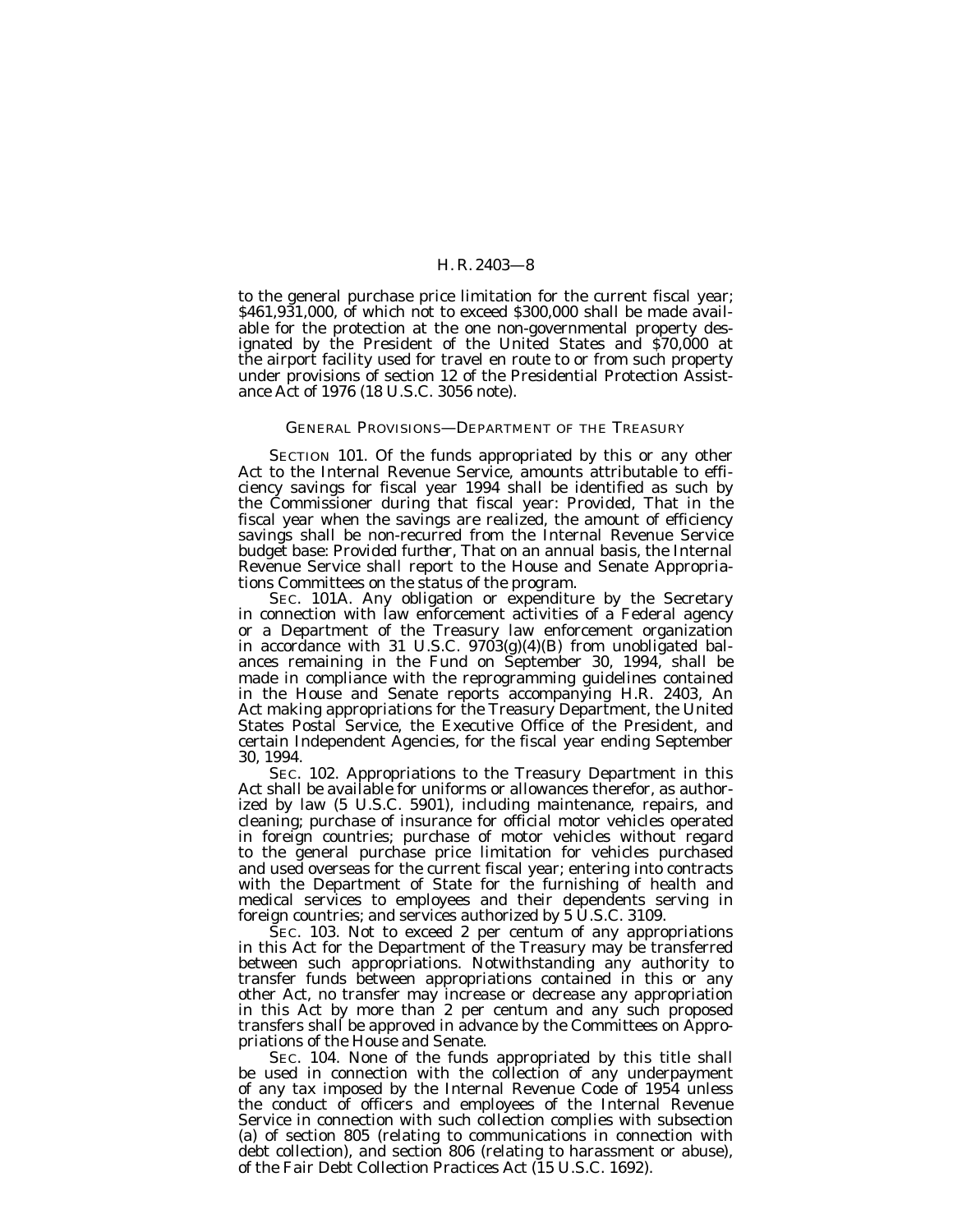SEC. 105. Notwithstanding any other provision of law, the Secretary of the Treasury shall establish an Office of the Undersecretary for Enforcement within the Department of the Treasury by no later than February 15, 1994.

SEC. 106. (a) Notwithstanding any other provision of law, hereafter, for purposes of complying with Executive Order No. 12839 and guidance issued thereunder, the number of civilian personnel positions that the Department of the Treasury may be required to eliminate in fiscal year 1994 and in fiscal year 1995 shall not exceed a number determined for each year by multiplying a fiscal year 1993 base which excludes all exempt positions by the applicable percentages in Executive Order No. 12839.

(b) For the purposes of this section, ''exempt position'' means a personnel position in the Department of the Treasury which the Secretary of the Treasury determines to be primarily employed in law enforcement.

SEC. 107. The Internal Revenue Service shall institute policies and procedures which will safeguard the confidentiality of taxpayer information.

#### AMENDMENTS TO TITLE 5

SEC. 108. (a) Title 5 of the United States Code is amended— (1) in section 5316, by striking ''Commissioner of Customs,

Department of the Treasury.''; and

(2) in section 5315, by adding at the end ''Commissioner of Customs, Department of the Treasury.''.

(b) The amendments made by this section shall take effect on the first applicable pay period after enactment.

SEC. 109. Notwithstanding any other provision of this Act, aircraft which is one-of-a-kind and has been identified as excess to Customs requirements, and aircraft which is damaged beyond repair, may be transferred from the Department of the Treasury during fiscal year 1994 upon the advance approval of the House and Senate Committees on Appropriations.

SEC. 110. The funds provided to the Bureau of Alcohol, Tobacco and Firearms for fiscal year 1994 in this Act for the enforcement of the Federal Alcohol Administration Act shall be expended in a manner so as not to diminish enforcement efforts with respect to section 105 of the Federal Alcohol Administration Act.

This title may be cited as the ''Treasury Department Appropriations Act, 1994''.

#### TITLE II—POSTAL SERVICE

### PAYMENT TO THE POSTAL SERVICE FUND

For payment to the Postal Service Fund for revenue forgone on free and reduced rate mail, pursuant to subsection (c) of section 2401 of title 39, United States Code; \$91,434,000: *Provided,* That mail for overseas voting and mail for the blind shall continue to be free: *Provided further,* That six-day delivery and rural delivery of mail shall continue at not less than the 1983 level: *Provided further,* That none of the funds made available to the Postal Service by this Act shall be used to implement any rule, regulation, or policy of charging any officer or employee of any State or local child support enforcement agency, or any individual participating in a State or local program of child support enforcement, a fee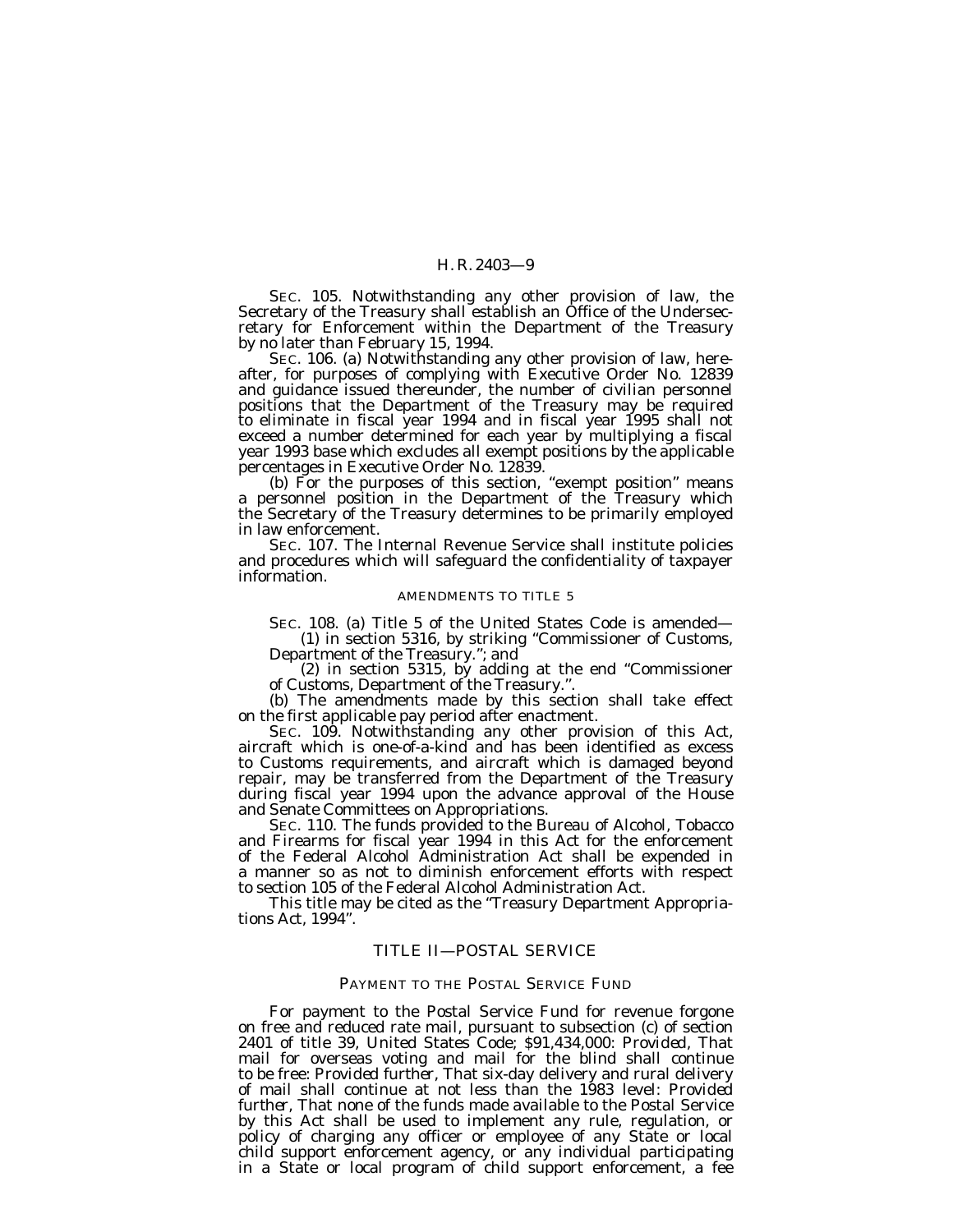for information requested or provided concerning an address of a postal customer: *Provided further,* That none of the funds provided in this Act shall be used to consolidate or close small rural and other small post offices in the fiscal year ending on September 30, 1994.

### PAYMENT TO THE POSTAL SERVICE FUND FOR NONFUNDED **LIABILITIES**

For payment to the Postal Service Fund for meeting the liabilities of the former Post Office Department to the Employees' Compensation Fund pursuant to 39 U.S.C. 2004, \$38,803,000.

This title may be cited as the ''Postal Service Appropriations Act, 1994''.

### TITLE III

### EXECUTIVE OFFICE OF THE PRESIDENT AND FUNDS APPROPRIATED TO THE PRESIDENT

### COMPENSATION OF THE PRESIDENT

For compensation of the President, including an expense allowance at the rate of \$50,000 per annum as authorized by 3 U.S.C. 102; \$250,000: *Provided,* That none of the funds made available for official expenses shall be expended for any other purpose and any unused amount shall revert to the Treasury pursuant to section 1552 of title 31 of the United States Code: *Provided further,* That none of the funds made available for official expenses shall be considered as taxable to the President.

### THE WHITE HOUSE OFFICE

#### SALARIES AND EXPENSES

For necessary expenses for the White House as authorized by law, including not to exceed \$3,850,000 for services as authorized by 5 U.S.C. 3109 and 3 U.S.C. 105; including subsistence expenses as authorized by 3 U.S.C. 105, which shall be expended and accounted for as provided in that section; hire of passenger motor vehicles, newspapers, periodicals, teletype news service, and travel (not to exceed \$100,000 to be expended and accounted for as provided by 3 U.S.C. 103); not to exceed \$19,000 for official entertainment expenses, to be available for allocation within the Executive Office of the President; \$38,754,000.

#### EXECUTIVE RESIDENCE AT THE WHITE HOUSE

### OPERATING EXPENSES

For the care, maintenance, repair and alteration, refurnishing, improvement, heating and lighting, including electric power and fixtures, of the Executive Residence at the White House and official entertainment expenses of the President; \$7,925,000, to be expended and accounted for as provided by 3 U.S.C. 105, 109–110, 112– 114.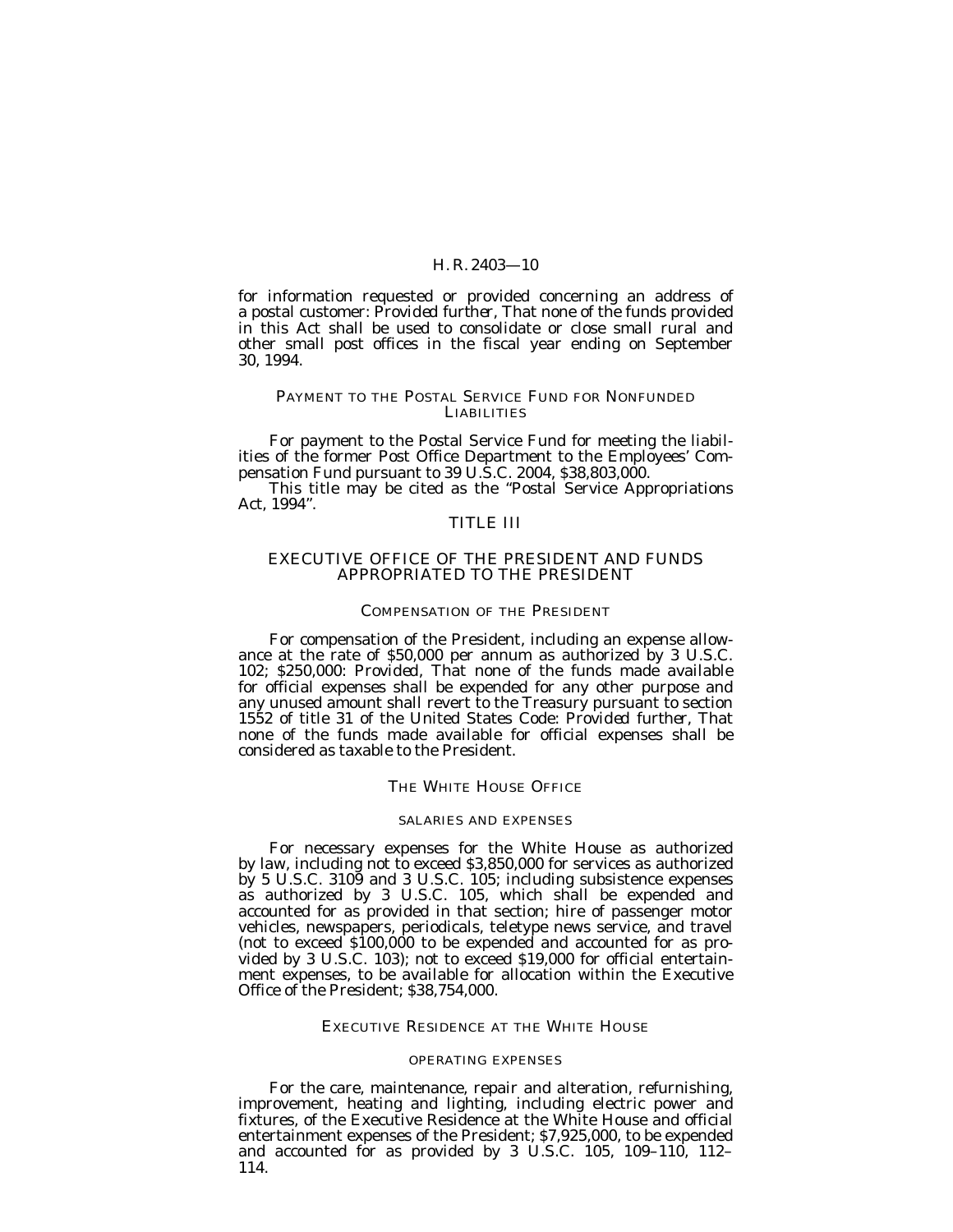#### OFFICIAL RESIDENCE OF THE VICE PRESIDENT

### OPERATING EXPENSES

For the care, operation, refurnishing, improvement, heating and lighting, including electric power and fixtures, of the official residence of the Vice President, the hire of passenger motor vehicles, and not to exceed \$90,000 for official entertainment expenses of the Vice President, to be accounted for solely on his certificate; \$324,000: *Provided,* That advances or repayments or transfers from this appropriation may be made to any department or agency for expenses of carrying out such activities.

#### SPECIAL ASSISTANCE TO THE PRESIDENT

#### SALARIES AND EXPENSES

For necessary expenses to enable the Vice President to provide assistance to the President in connection with specially assigned functions, services as authorized by 5 U.S.C. 3109 and 3 U.S.C. 106, including subsistence expenses as authorized by 3 U.S.C. 106, which shall be expended and accounted for as provided in that section; and hire of passenger motor vehicles; \$3,270,000.

#### COUNCIL OF ECONOMIC ADVISERS

#### SALARIES AND EXPENSES

For necessary expenses of the Council in carrying out its functions under the Employment Act of 1946 (15 U.S.C. 1021); \$3,420,000.

#### OFFICE OF POLICY DEVELOPMENT

#### SALARIES AND EXPENSES

For necessary expenses of the Office of Policy Development, including services as authorized by 5 U.S.C. 3109, and 3 U.S.C. 107; \$5,122,000.

### NATIONAL SECURITY COUNCIL

#### SALARIES AND EXPENSES

For necessary expenses of the National Security Council, including services as authorized by 5 U.S.C. 3109; \$6,648,000.

#### OFFICE OF ADMINISTRATION

#### SALARIES AND EXPENSES

For necessary expenses of the Office of Administration; \$24,850,000, including services as authorized by 5 U.S.C. 3109 and 3 U.S.C. 107, and hire of passenger motor vehicles.

#### OFFICE OF MANAGEMENT AND BUDGET

#### SALARIES AND EXPENSES

For necessary expenses of the Office of Management and Budget, including hire of passenger motor vehicles, services as authorized by 5 U.S.C. 3109; \$56,539,000, of which not to exceed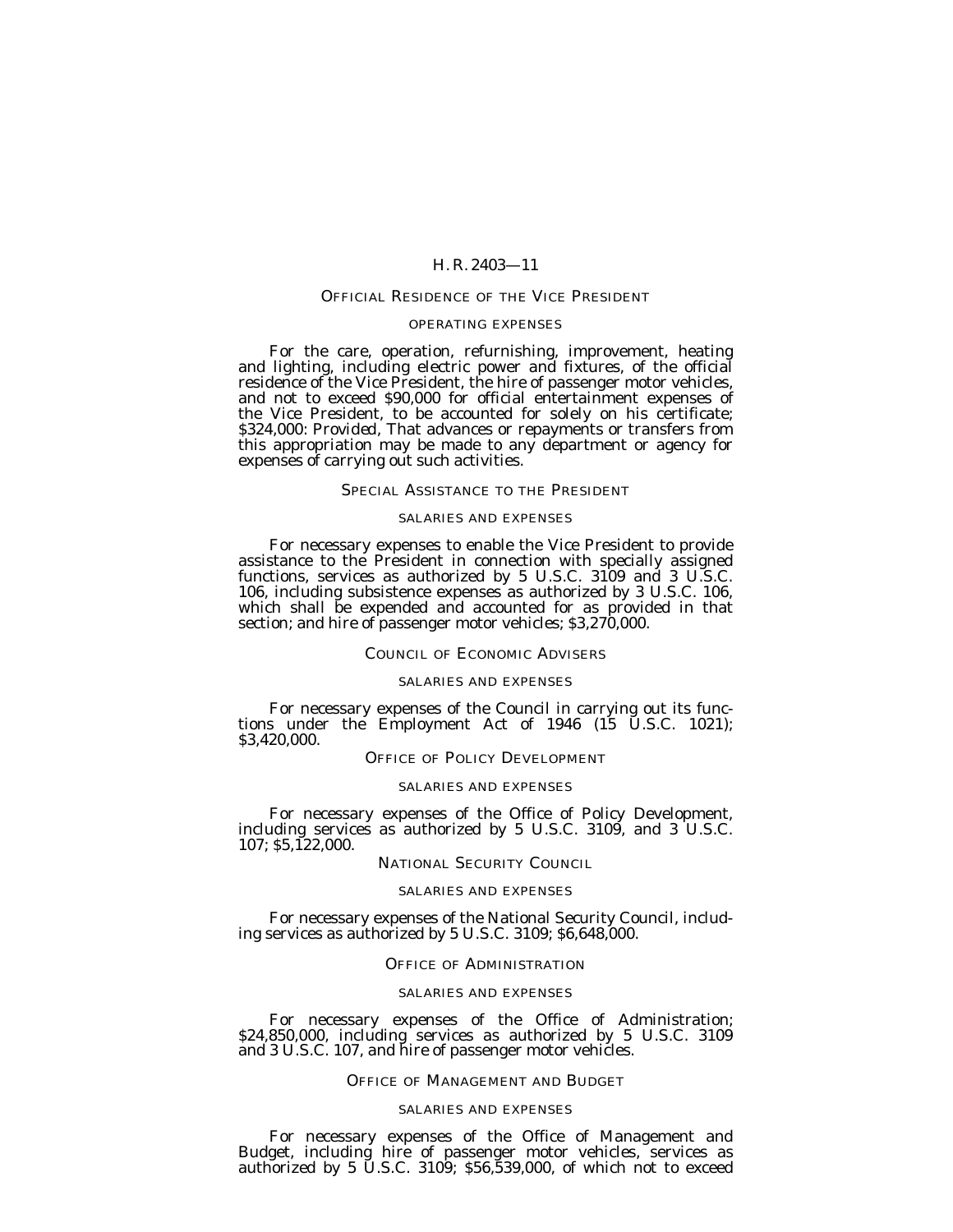\$5,000,000, shall be available to carry out the provisions of 44 U.S.C. chapter 35: *Provided,* That, as provided in 31 U.S.C. 1301(a), appropriations shall be applied only to the objects for which appropriations were made except as otherwise provided by law: *Provided further,* That none of the funds appropriated in this Act for the Office of Management and Budget may be used for the purpose of reviewing any agricultural marketing orders or any activities or regulations under the provisions of the Agricultural Marketing Agreement Act of 1937 (7 U.S.C. 601 et seq.): *Provided further,* That none of the funds made available for the Office of Management and Budget by this Act may be expended for the altering of the transcript of actual testimony of witnesses, except for testimony of officials of the Office of Management and Budget, before the Committee on Appropriations or the Committee on Veterans' Affairs or their subcommittees: *Provided further,* That this proviso shall not apply to printed hearings released by the Committee on Appropriations or the Committee on Veterans' Affairs.

#### OFFICE OF NATIONAL DRUG CONTROL POLICY

#### SALARIES AND EXPENSES

For necessary expenses of the Office of National Drug Control Policy; for research activities pursuant to title I of Public Law 100–690; not to exceed \$8,000 for official reception and representation expenses; for participation in joint projects or in the provision of services on matters of mutual interest with nonprofit, research, or public organizations or agencies, with or without reimbursement; \$11,687,000: *Provided,* That the Office of National Drug Control Policy shall hire and maintain not less than 40 full-time equivalent positions in fiscal year 1994: *Provided further,* That the Office is authorized to accept, hold, administer, and utilize gifts, both real and personal, for the purpose of aiding or facilitating the work of the Office.

#### UNANTICIPATED NEEDS

For expenses necessary to enable the President to meet unanticipated needs, in furtherance of the national interest, security, or defense which may arise at home or abroad during the current fiscal year; \$1,000,000.

### FEDERAL DRUG CONTROL PROGRAMS

#### HIGH INTENSITY DRUG TRAFFICKING AREAS PROGRAM

#### (INCLUDING TRANSFER OF FUNDS)

For necessary expenses of the Office of National Drug Control Policy's High Intensity Drug Trafficking Areas Program, \$86,000,000 for drug control activities which are consistent with the approved strategy for each of the High Intensity Drug Trafficking Areas, of which no less than \$43,000,000 shall be transferred to State and local entities for drug control activities; and of which up to \$43,000,000 may be transferred to Federal agencies and departments at a rate to be determined by the Director: *Provided,* That the funds made available under this head shall be obligated within 90 days of enactment of this Act.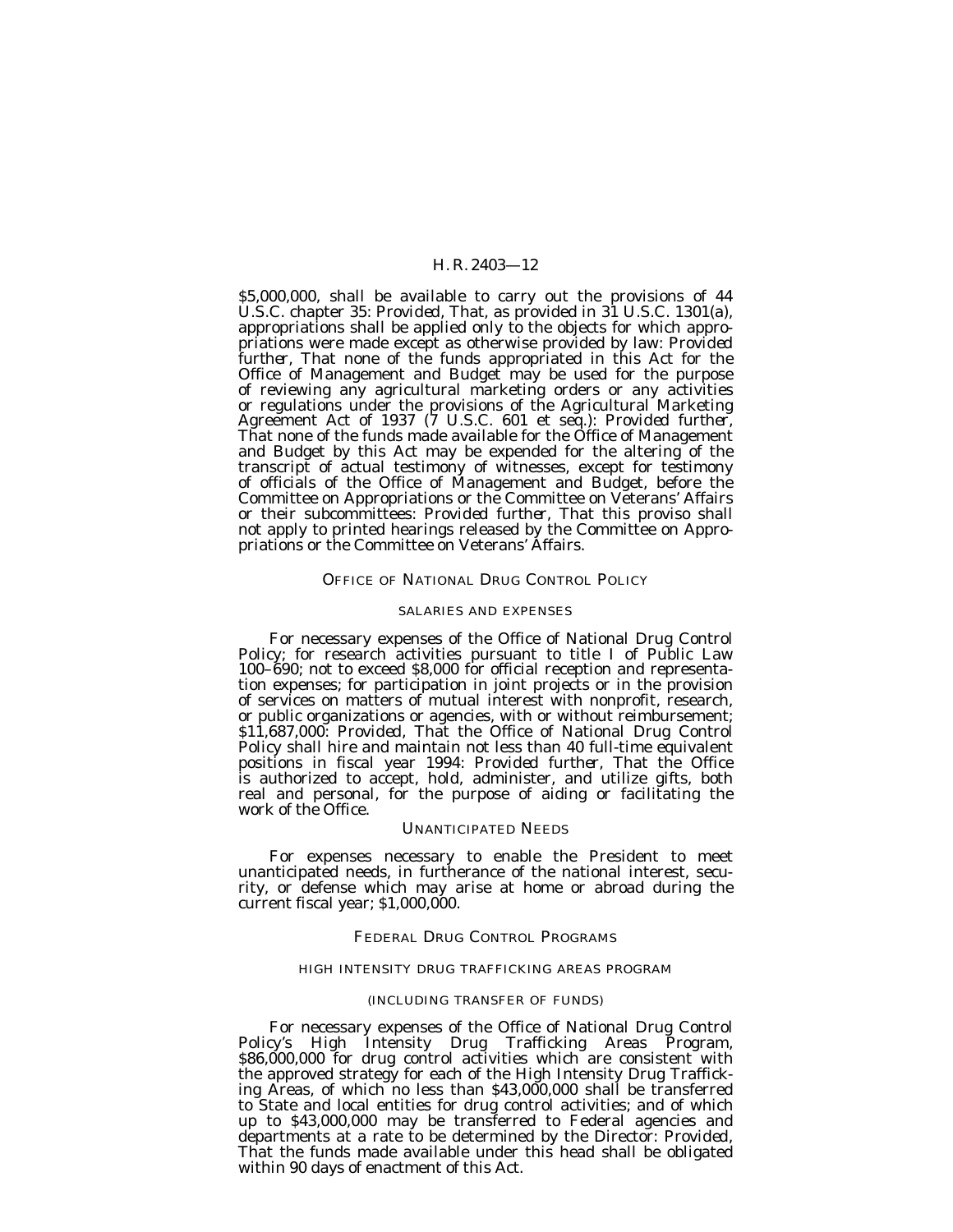### SPECIAL FORFEITURE FUND

#### (INCLUDING TRANSFER OF FUNDS)

For activities authorized by Public Law 100–690, \$52,500,000, of which \$28,000,000 shall be derived from deposits in the Special Forfeiture Fund; of which \$25,000,000 shall be transferred to the Substance Abuse and Mental Health Services Administration, and of which \$10,000,000 shall be available to the Center for Substance Abuse Prevention for community partnership grants, and of which \$5,000,000 shall be available to the Center for Substance Abuse Prevention for the residential women/children program, and of which \$10,000,000 shall be available for the Substance Abuse Prevention and Treatment Block Grant to the States; of which \$7,500,000, to remain available until expended, shall be transferred to the Counter-Drug Technology Assessment Center for counternarcotics research and development projects and shall be available for transfer to other Federal departments or agencies; of which \$5,000,000 shall be transferred to the Bureau of Alcohol, Tobacco and Firearms for gang resistance education and training programs; of which \$6,000,000 shall be transferred to the Internal Revenue Service, ''Tax law enforcement'' account, for criminal investigations; of which \$4,000,000 shall be transferred to the Drug Enforcement Administration for the enhancement of the El Paso Intelligence Center; and of which \$5,000,000 shall be transferred to drug control agencies in amounts to be determined by the Director, upon the advance approval of the House and Senate Committees on Appropriations.

This title may be cited as the ''Executive Office Appropriations Act, 1994''.

### TITLE IV

### INDEPENDENT AGENCIES

#### ADMINISTRATIVE CONFERENCE OF THE UNITED STATES

#### SALARIES AND EXPENSES

For necessary expenses of the Administrative Conference of the United States, established by the Administrative Conference Act, as amended (5 U.S.C. 571 et seq.), including not to exceed \$1,000 for official reception and representation expenses, \$1,800,000.

SECTION 401. (a) Notwithstanding any other provision of law, a Federal agency when purchasing toner cartridges for use in laser printers, photocopiers, facsimile machines, or micrographic printers is authorized to give preference to remanufactured toner cartridges made in the United States by small businesses and, recycled toner cartridges unless the contracting or purchasing officer determines in writing that—

(1) adequate market research establishes that remanufactured or recycled cartridges for the type of equipment used<br>by the agency do not exist,

 $\phi$  (2) the price or life cycle cost offered for the cartridges is higher than the original equipment manufacturer's new cartridge, or

(3) remanufactured or recycled cartridges are not available in quantities needed within the timeframes required.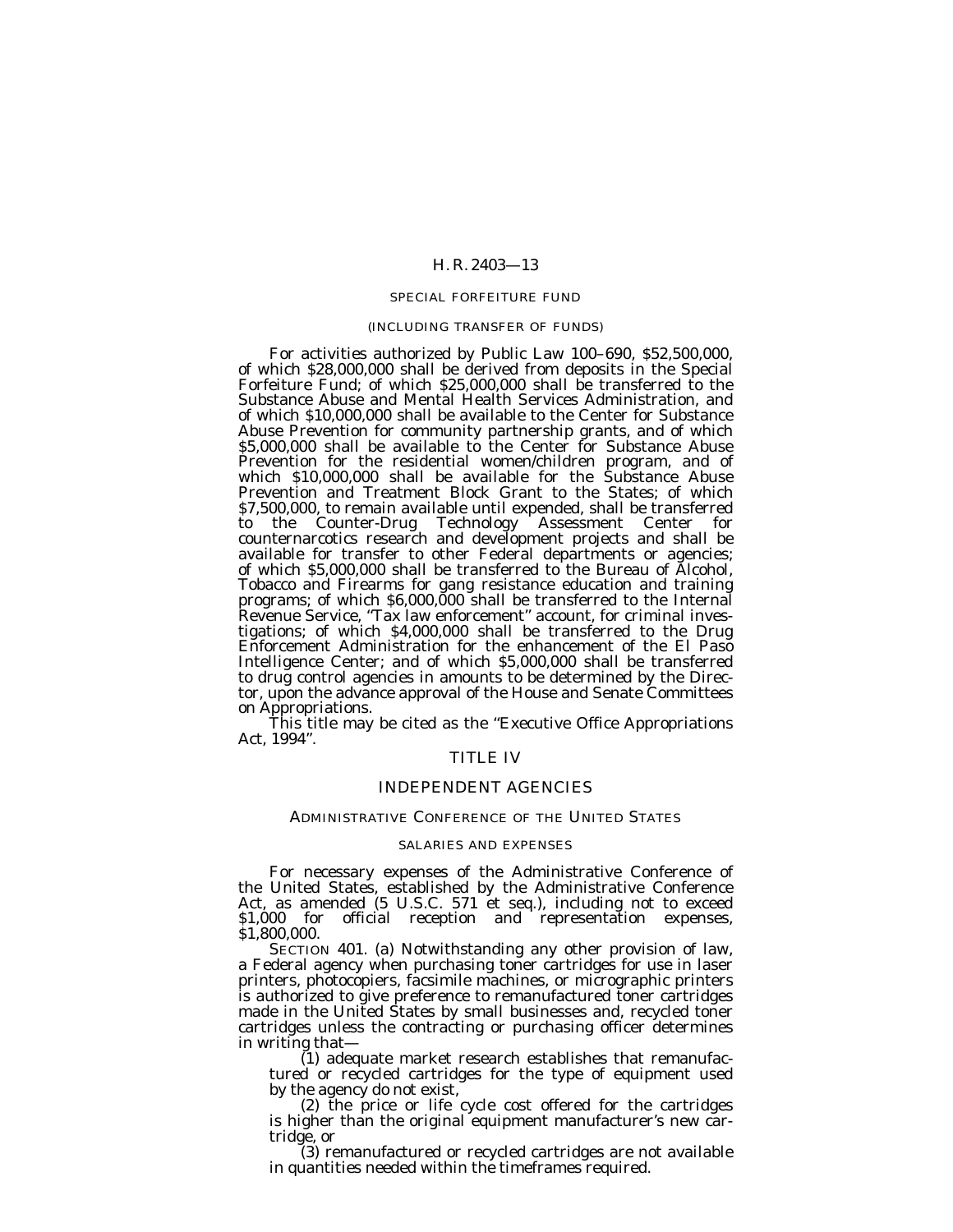(b) Nothing in this section shall prohibit the purchase of one newly manufactured cartridge (or a number equal to those normally supplied at the time of initial purchase) as a part of an initial printer or copier acquisition.

(c) The provision of this section shall not affect current law with respect to Organizations for the Blind or Other Severely Handicapped (NIB/NISH).

#### CITIZENS' COMMISSION ON PUBLIC SERVICE AND COMPENSATION

#### SALARIES AND EXPENSES

#### (RESCISSION)

Of the funds made available under this heading in Public Law 102–393, \$250,000 are rescinded.

### ADVISORY COMMISSION ON INTERGOVERNMENTAL RELATIONS

#### SALARIES AND EXPENSES

For expenses necessary to carry out the provisions of the Advisory Commission on Intergovernmental Relations Act of 1959, as amended (42 U.S.C. 4271–79); \$1,000,000, and additional amounts collected from the sale of publications shall be credited to and used for the purposes of this appropriation.

### GENERAL SERVICES ADMINISTRATION

#### FEDERAL BUILDINGS FUND

### LIMITATIONS ON AVAILABILITY OF REVENUE

For additional expenses necessary to carry out the purpose of the Fund established pursuant to section 210(f) of the Federal Property and Administrative Services Act of 1949, as amended (40 U.S.C. 490(f)), \$288,486,000, to be deposited into said Fund. The revenues and collections deposited into the Fund shall be available for necessary expenses of real property management and related activities not otherwise provided for, including operation, maintenance, and protection of federally owned and leased buildings; rental of buildings in the District of Columbia; restoration of leased premises; moving governmental agencies (including space adjustments and telecommunications relocation expenses) in connection with the assignment, allocation and transfer of space; contractual services incident to cleaning or servicing buildings, and moving; repair and alteration of federally owned buildings including grounds, approaches and appurtenances; care and safeguarding of sites; maintenance, preservation, demolition, and equipment; acquisition of buildings and sites by purchase, condemnation, or as otherwise authorized by law; acquisition of options to purchase buildings and sites; conversion and extension of federally owned buildings; preliminary planning and design of projects by contract or otherwise; construction of new buildings (including equipment for such buildings); and payment of principal, interest, taxes, and any other obligations for public buildings acquired by installment purchase and purchase contract, in the aggregate amount of \$5,251,117,306, of which (1) not to exceed \$925,027,306 shall remain available until expended for construction of additional projects at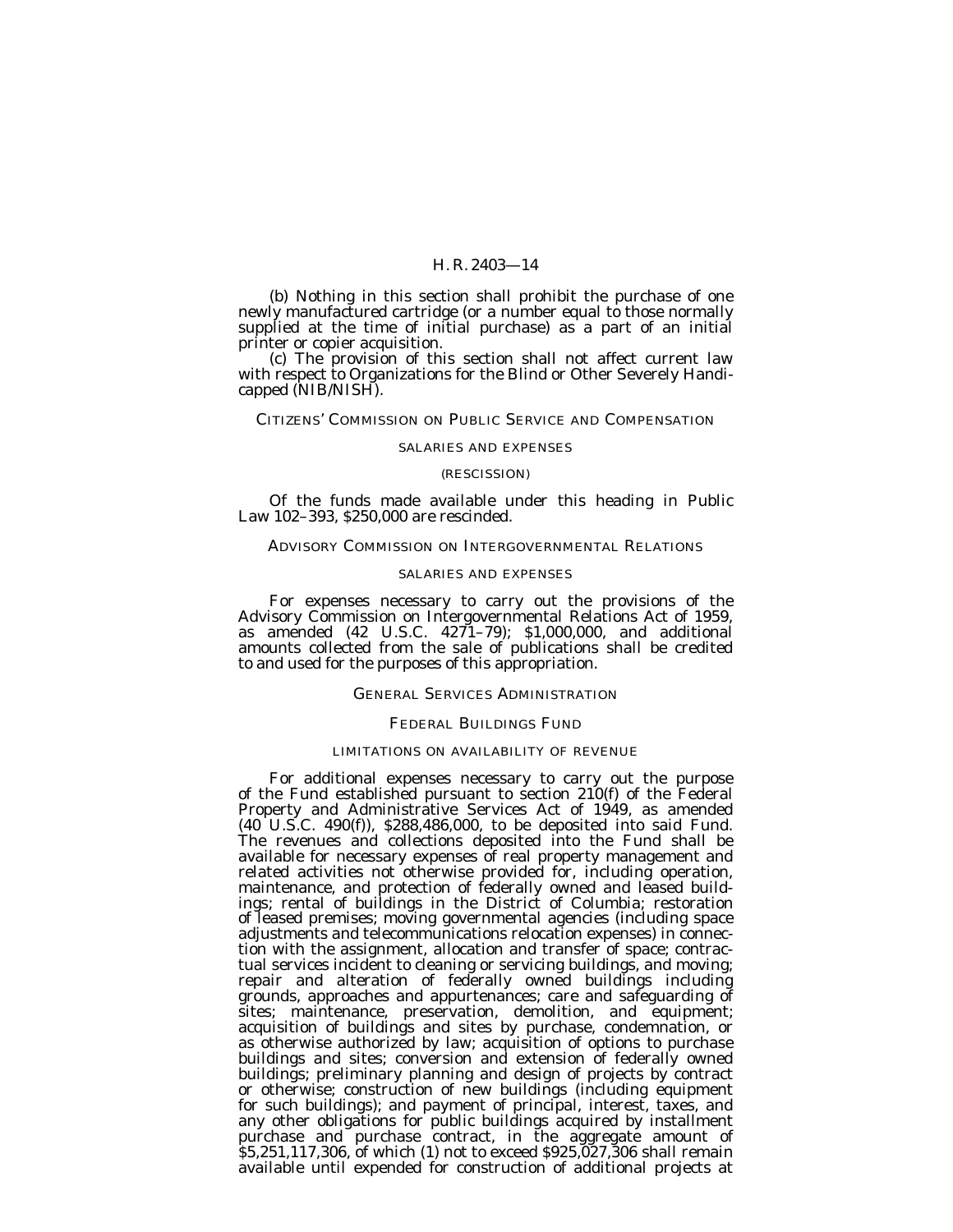locations and at maximum construction improvement costs (including funds for sites and expenses) as follows: New Construction: Alabama: Montgomery, U.S. Courthouse Annex, \$13,091,000 Arkansas: Little Rock, Old Law School Building Expansion/Alteration, \$13,816,040 Arizona: Phoenix, U.S. Courthouse, \$120,000,000 Safford, a grant to the U.S. Forest Service for Administrative Offices and Cultural Center, \$5,000,000 Sierra Vista, U.S. Magistrates Office, \$1,000,000 California: Sacramento, Federal Building and U.S. Courthouse, \$143,082,450 San Jose, Federal Office Building, claim, \$1,828,680 Santa Ana, Federal Building and U.S. Courthouse, \$103,000,000 Florida: Jacksonville, U.S. Courthouse, site acquisition and design, \$6,070,120 Tampa, U.S. Courthouse, \$66,696,840 Georgia: Atlanta, Centers for Disease Control, Laboratory and office building, \$12,000,000 Augusta, U.S. Courthouse, \$1,000,000 Indiana: Hammond, U.S. Courthouse, \$49,980,000 Iowa: Burlington, Federal Parking Facility, design and construction, \$2,400,000 Maryland: Bowie, Bureau of the Census, Computer Center, \$27,915,000 Montgomery and Prince George's Counties, Food and Drug Administration, consolidation, site acquisition, planning and design, construction, \$73,921,000 Massachusetts: Boston, Federal Building and U.S. Courthouse, \$18,620,000 Missouri: Cape Girardeau, Federal Office Building and U.S. Courthouse, \$3,822,000 Kansas City, U.S. Courthouse, \$16,000,000 St. Louis, U.S. Courthouse, \$24,000,000 Nebraska: Omaha, Federal Building and U.S. Courthouse, \$9,361,940 New Jersey: Newark, Martin Luther King, Jr. Federal Building and U.S. Courthouse, escalation, \$4,293,576 New York: Brooklyn, U.S. Courthouse, \$29,400,000 Rochester, Federal center, in addition to the amount previously provided for this purpose under this heading in Public Law 101–509, \$5,000,000

North Carolina: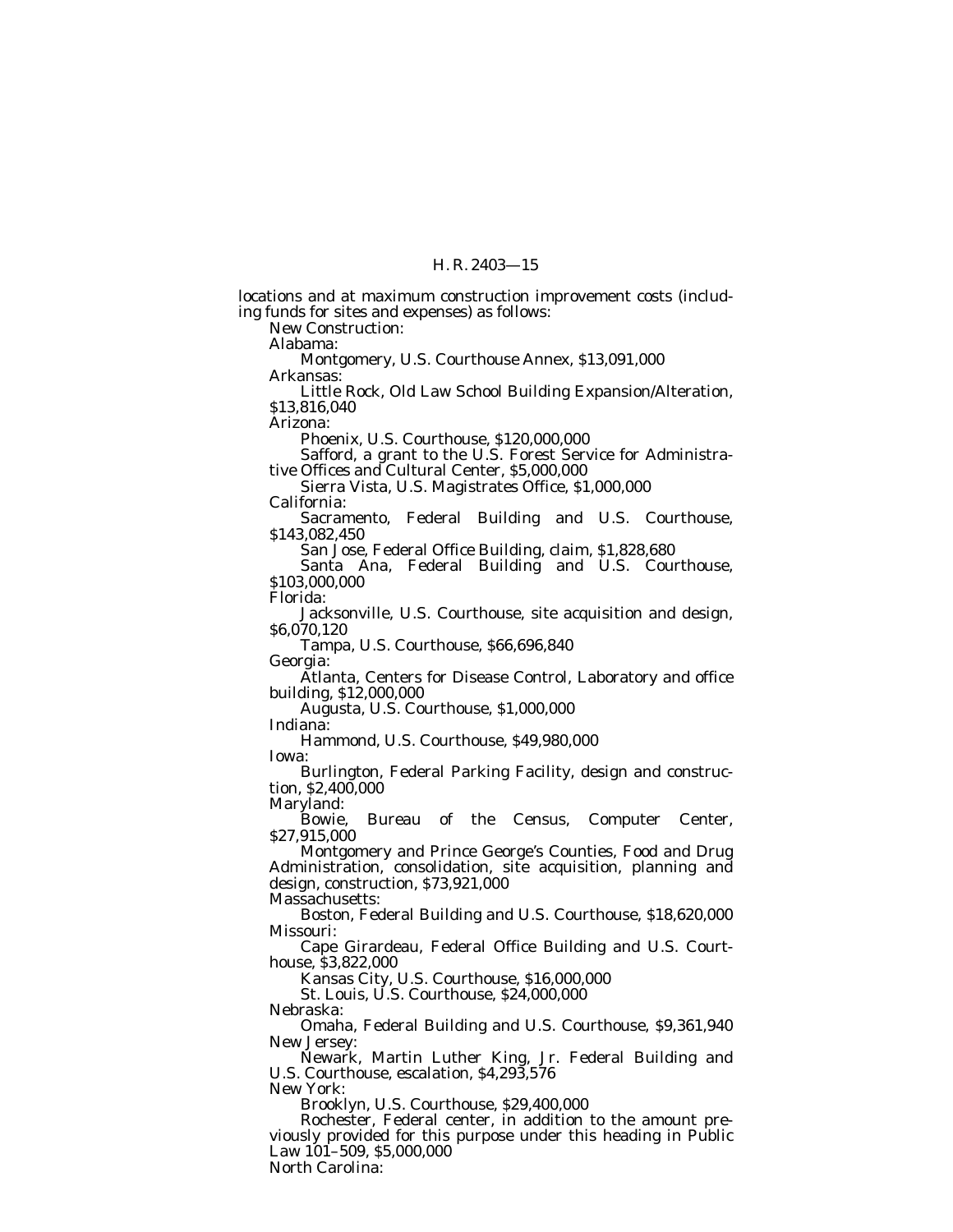Federal Research Park, Environmental Protection Agency Facility, \$8,800,000

North Dakota:

Pembina, Border Station, \$96,000

Ohio:

Youngstown, Federal Building and U.S. Courthouse, site acquisition and design, \$4,630,500

Oregon:

Portland, U.S. Courthouse, \$96,390,000 Pennsylvania:

Scranton, Federal Building and U.S. Courthouse Annex, site acquisition and design, \$12,093,000

Texas:

Laredo, Federal Building and U.S. Courthouse, \$2,986,060 Vermont:

Highgate Springs, Border Station, \$6,851,000 Washington:

Lynden, Federal Building, claim, \$357,000

West Virginia:

Wheeling, Federal Building and U.S. Courthouse, including renovations to the existing facility, \$36,000,000

Nonprospectus construction projects, \$5,525,000:

*Provided,* That the \$5,000,000 for nonprospectus construction projects made available in Public Law 102–393 for flexiplace work telecommuting centers, is hereby increased by \$1,000,000 from the funds made available in this Act for nonprospectus construction projects, all of which shall remain available until expended, for the acquisition, lease, construction, and equipping of four flexiplace work telecommuting centers, one of which shall be in Southern Maryland, one of which shall be in northwestern Virginia, one of which shall be in Hagerstown, Maryland, and one of which shall be in Fredericksburg, Virginia: *Provided further,* That each of the immediately foregoing limits of costs on new construction projects may be exceeded to the extent that savings are effected in other such projects, but by not to exceed 10 per centum: *Provided further,* That all funds for direct construction projects shall expire on September 30, 1995, and remain in the Federal Buildings Fund except funds for projects as to which funds for design or other funds have been obligated in whole or in part prior to such date: *Provided further,* That of the amount made available under this heading for the Northern Virginia Naval Systems Commands, in Public Law 101–509, \$185,344,000, is hereby rescinded: *Provided further,* That the amount made available under the heading ''New Construction'' in Public Law 102–393, for Hilo, Hawaii, shall be available for payment to a public entity in the State of Hawaii for the construction of facilities to house governmental agencies; the governmental agencies to be housed shall be designated by the Administrator of General Services and such agencies shall be housed rent free, exclusive of operating expenses: *Provided further,* That claims against the Government of less than \$100,000 arising from direct construction projects, acquisitions of buildings and purchase contract projects pursuant to Public Law 92–313, be liquidated with prior notification to the Committees on Appropriations of the House and Senate to the extent savings are effected in other such projects; (2) not to exceed \$523,782,000, which shall remain available until expended, for repairs and alterations: *Provided further,* That funds in the Federal Buildings Fund for Repairs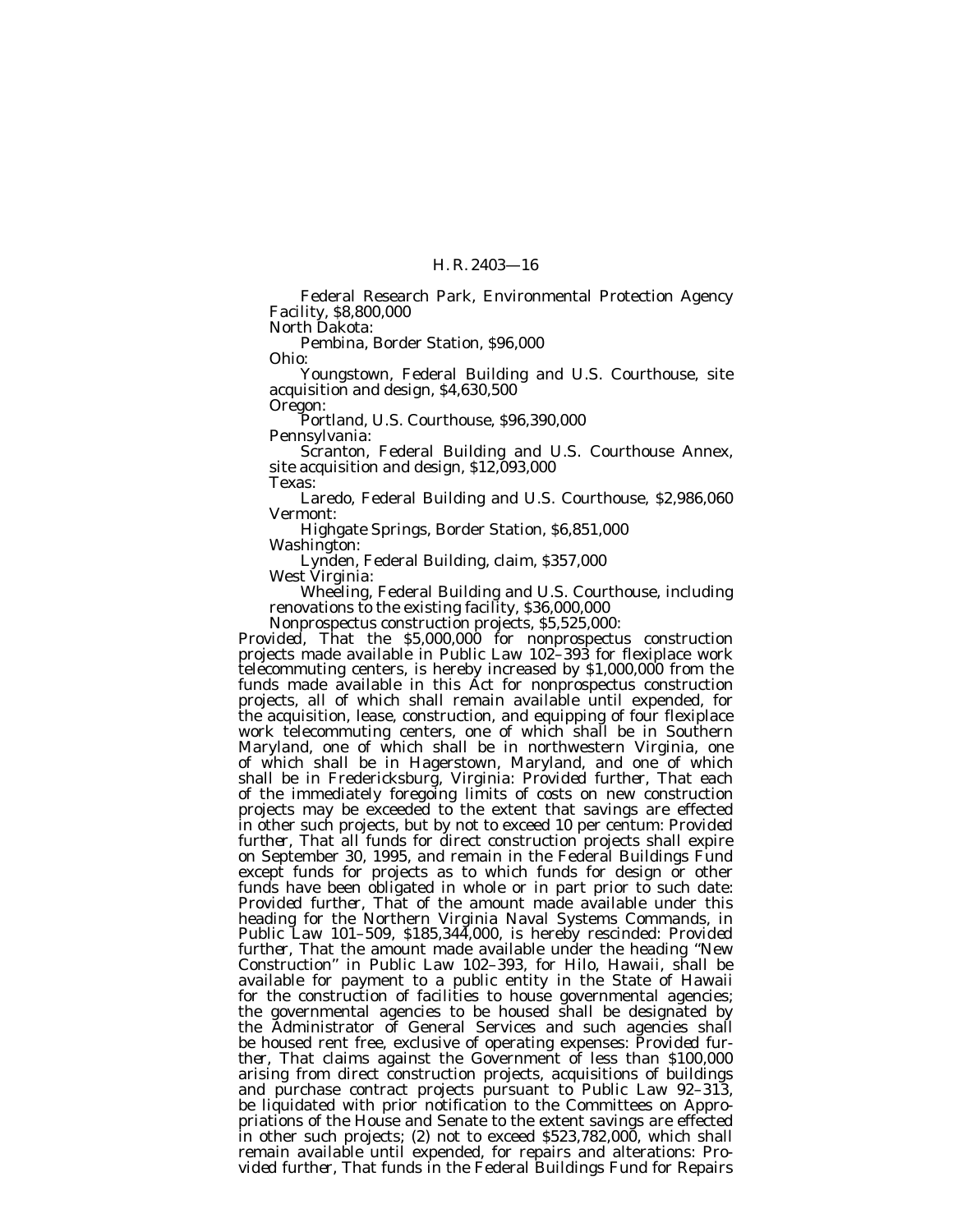and Alterations shall, for prospectus projects, be limited to the amount by project as follows, except each project may be increased by an amount not to exceed 10 per centum unless advance approval is obtained from the Committees on Appropriations of the House and Senate of a greater amount: Repairs and Alterations: Alaska: Juneau, U.S. Post Office and Courthouse, escalation, \$4,082,000 California: Richmond, SSA Service Center, \$3,742,000 San Diego, Federal Building and U.S. Courthouse, \$11,023,000 District of Columbia: Central and West Heating Plants, \$11,141,000 Federal Office Building 6, \$56,500,000 Georgia: Atlanta, Martin Luther King Jr., Federal Building, \$10,063,000 Illinois: Chicago, Federal Records Center, \$3,379,000 Chicago, John C. Kluczynski Jr., Federal Building, \$13,414,000 Indiana: Jeffersonville, Federal Center, \$13,522,000 Maryland: Baltimore, George H. Fallon Federal Building, escalation, \$4,645,000 Woodlawn, SSA Operations Building, \$14,892,000 Massachusetts: Boston, John F. Kennedy Federal Building (phase 3), \$19,200,000 New Jersey:<br>Newark, Federal Building, 20 Washington Place, \$14,000,000 New York: New York, Federal Building, 201 Varick St., \$8,886,000 New York, Jacob K. Javits Federal Building (phase 2), \$14,171,000 Nationwide: Elevators, \$27,022,000 Energy Retrofit Projects, \$7,000,000 Facade Alterations, \$10,000,000: *Provided,* That of the funds appropriated for Energy Retrofit Projects, \$6,000,000, may be used to procure and install phosphoric acid fuel cells in GSA installations. Capital Improvements of United States-Mexico, border facilities, \$6,800,000 as follows: Arizona: Lukeville, commercial lot expansion, \$3,050,000 San Luis, commercial office space, \$209,000

San Luis, primary lane expansion and administrative office space, \$3,541,000.

Minor Repairs and Alterations, \$270,300,000: *Provided,* That additional projects for which prospectuses have been fully approved may be funded under this category only if advance approval is obtained from the Committees on Appropriations of the House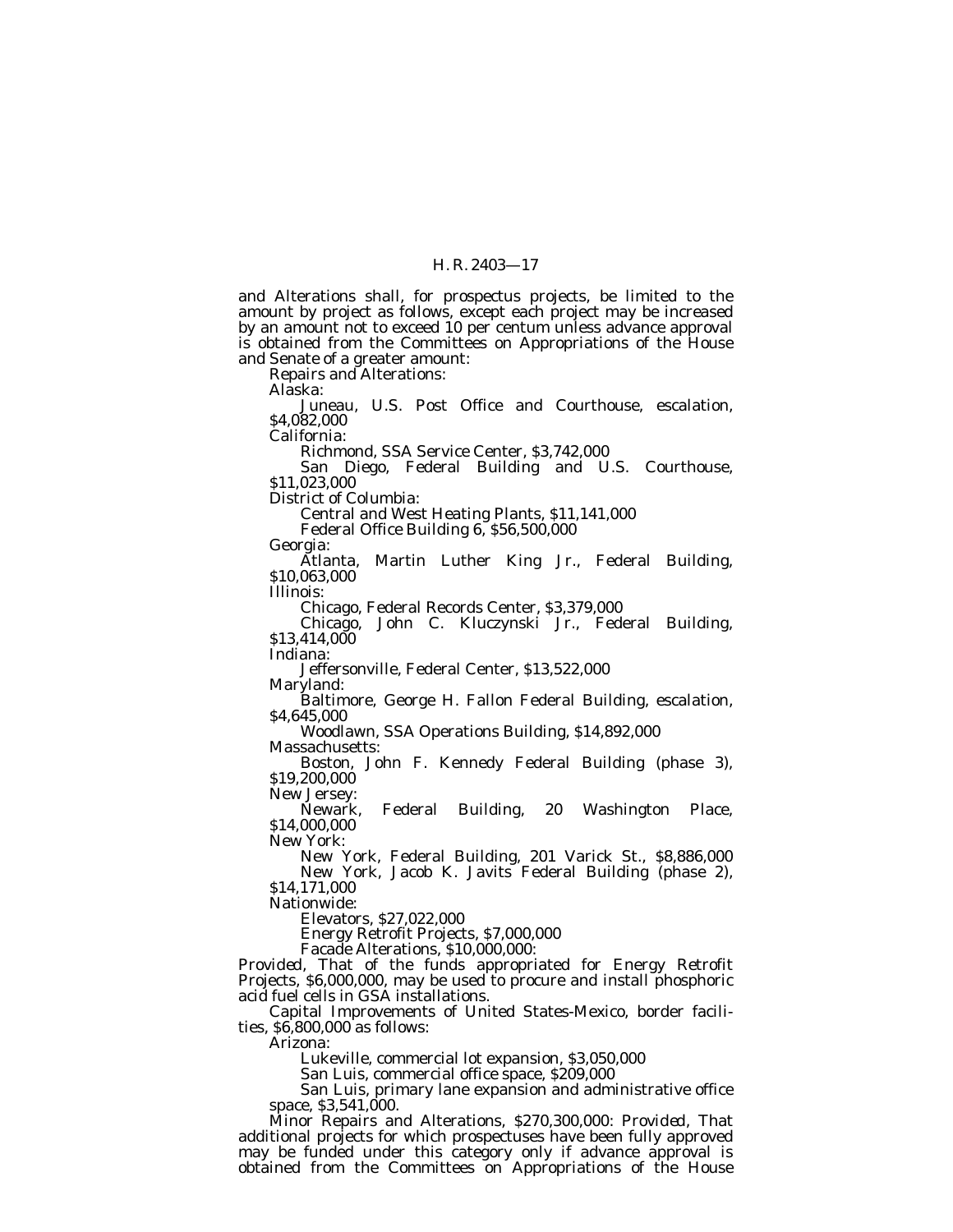and Senate: *Provided further,* That the difference between the funds appropriated and expended on any projects in this or any prior Act, under the heading ''Repairs and Alterations'', may be transferred to Minor Repairs and Alterations or used to fund authorized increases in prospectus projects: *Provided further,* That all funds for repairs and alterations prospectus projects shall expire on September 30, 1995, and remain in the Federal Buildings Fund except funds for projects as to which funds for design or other funds have been obligated in whole or in part prior to such date: *Provided further,* That the amount provided in this or any prior Act for Minor Repairs and Alterations may be used to pay claims against the Government arising from any projects under the heading ''Repairs and Alterations'' or used to fund authorized increases in prospectus projects; (3) not to exceed \$118,108,000 for installment acquisition payments including payments on purchase contracts;  $(4)$  not to exceed \$2,117,421,000 for rental of space; (5) not to exceed \$1,226,085,000 for real property operations; (6) not to exceed \$156,613,000 for program direction and centralized services; and (7) not to exceed \$184,081,000 for design and construction services which shall remain available until expended: *Provided further,* That of the funds provided in the Agriculture, Rural Development, Food and Drug Administration, and Related Agencies Appropriations Act for fiscal year 1994 for the modernization of the Beltsville Agricultural Research Center, the Department of Agriculture may provide up to \$6,000,000 to a nonprofit entity towards the cost of construction of a facility to house microbial collections of the Government under such terms as the Department determines are appropriate: *Provided further*, That the Department is authorized to make available sufficient space at the Beltsville Agricultural Research Center, at such terms as the Department determines are appropriate, for construction of such a facility: *Provided further,* That for the purposes of this authorization, buildings constructed pursuant to the purchase contract authority of the Public Buildings Amendments of 1972 (40 U.S.C. 602a), buildings occupied pursuant to installment purchase contracts, and buildings under the control of another department or agency where alterations of such buildings are required in connection with the moving of such other department or agency from buildings then, or thereafter to be, under the control of the General Services Administration shall be considered to be federally owned buildings: *Provided further*, That none of the funds available to the General Services Administration, except for the line-item construction and repairs and alterations projects in this Act shall be available for expenses in connection with any construction, repair, alteration, and acquisition project for which a prospectus, if required by the Public Buildings Act of 1959, as amended, has not been approved, except that necessary funds may be expended for each project for required expenses in connection with the development of a proposed prospectus: *Provided further*, That no funds shall be made available for leases, line-item construction, repairs, or alterations projects in this Act, with the exception of the Safford, Arizona and Rochester, New York projects, that are subject to section 7(a) of the Public Buildings Act of 1959 (40 U.S.C. 606(a)) prior to February 1, 1994, unless the projects are approved by the House Committee on Public Works and Transportation and the Senate Committee on Environment and Public Works: *Provided further*, That subject to the exceptions contained in the preceding proviso, in no case shall such funds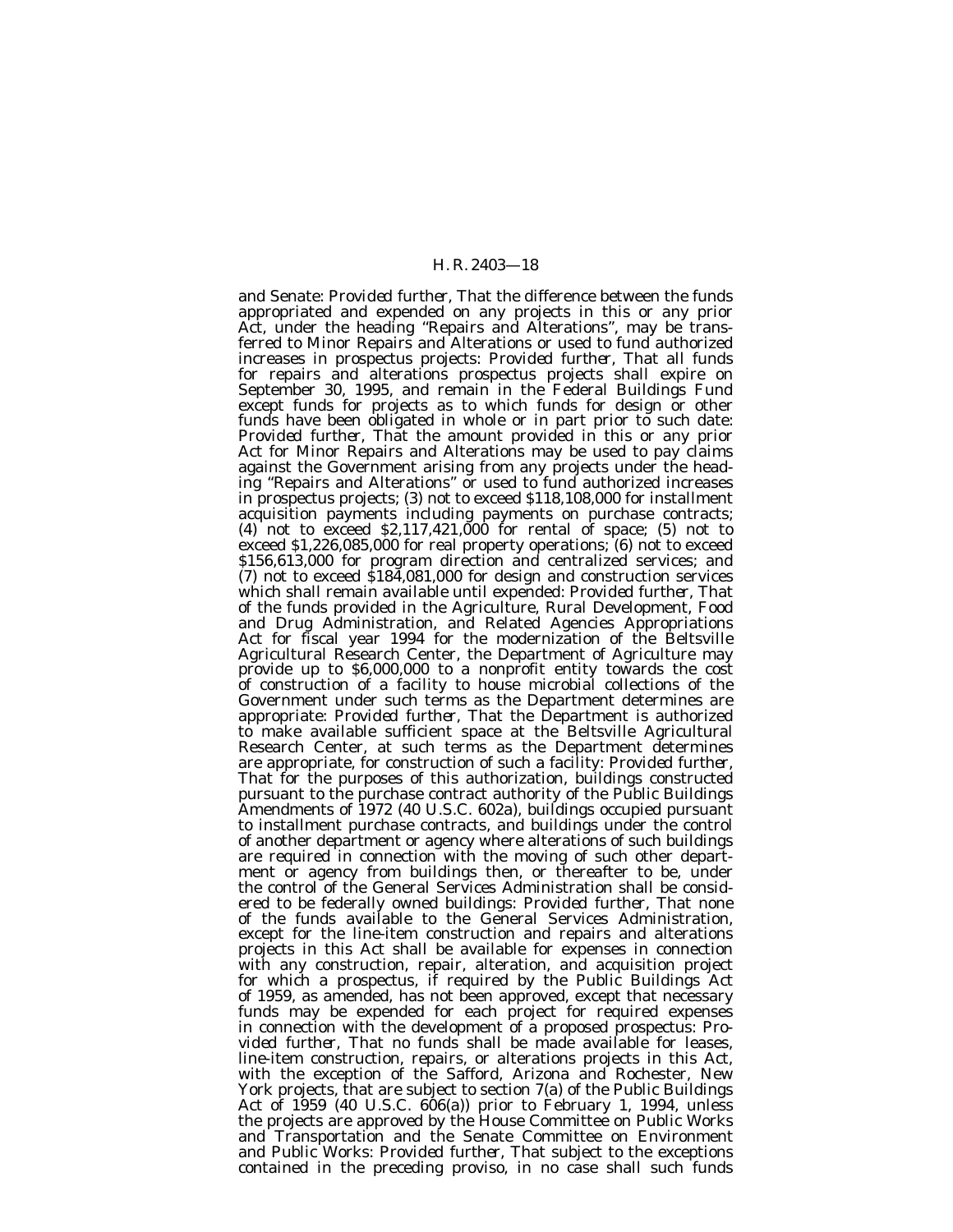be made available for any lease, line-item construction, repair, or alterations project referred to in the preceding proviso if prior to February 1, 1994, the lease, line-item construction, repair, or alterations project has been disapproved by the House Committee on Public Works and Transportation or the Senate Committee on Environment and Public Works: *Provided further*, That the Administrator of General Services shall submit detailed information on each lease, line-item construction, repair, and alterations project in this Act that is subject to section  $7(a)$  of the Public Buildings Act of 1959 (40 U.S.C. 606(a)) to the House Committee on Public Works and Transportation and the Senate Committee on Environment and Public Works no later than 30 days after the date of enactment of this Act: *Provided further,* That funds available in the Federal Buildings Fund may be expended for emergency repairs when advance approval is obtained from the Committees on Appropriations of the House and Senate: *Provided further,* That amounts necessary to provide reimbursable special services to other agencies under section 210(f)(6) of the Federal Property and Administrative Services Act of 1949, as amended (40 U.S.C. 490(f)(6)) and amounts to provide such reimbursable fencing, lighting, guard booths, and other facilities on private or other property not in Government ownership or control as may be appropriate to enable the United States Secret Service to perform its protective functions pursuant to 18 U.S.C. 3056, as amended, shall be available from such revenues and collections: *Provided further,* That revenues and collections and any other sums accruing to this Fund during fiscal year 1994, excluding reimbursements under section  $210(f)(6)$  of the Federal Property and Administrative Services Act of 1949 (40 U.S.C.  $490(f)(6)$ ) in excess of \$5,251,117,306 shall remain in the Fund and shall not be available for expenditure except as authorized in appropriations Acts.

#### FEDERAL SUPPLY SERVICE

#### OPERATING EXPENSES

For expenses authorized by law, not otherwise provided for, necessary for property management activities, utilization of excess and disposal of surplus personal property, rehabilitation of personal property, transportation management activities, transportation audits by in-house personnel, procurement, and other related supply management activities, including services as authorized by 5 U.S.C. 3109; \$43,420,000.

#### INFORMATION RESOURCES MANAGEMENT SERVICE

#### OPERATING EXPENSES

For expenses authorized by law, not otherwise provided for, necessary for carrying out governmentwide and internal responsibilities relating to automated data management, telecommunications, information resources management, and related activities, including services as authorized by 5 U.S.C. 3109; \$45,675,000.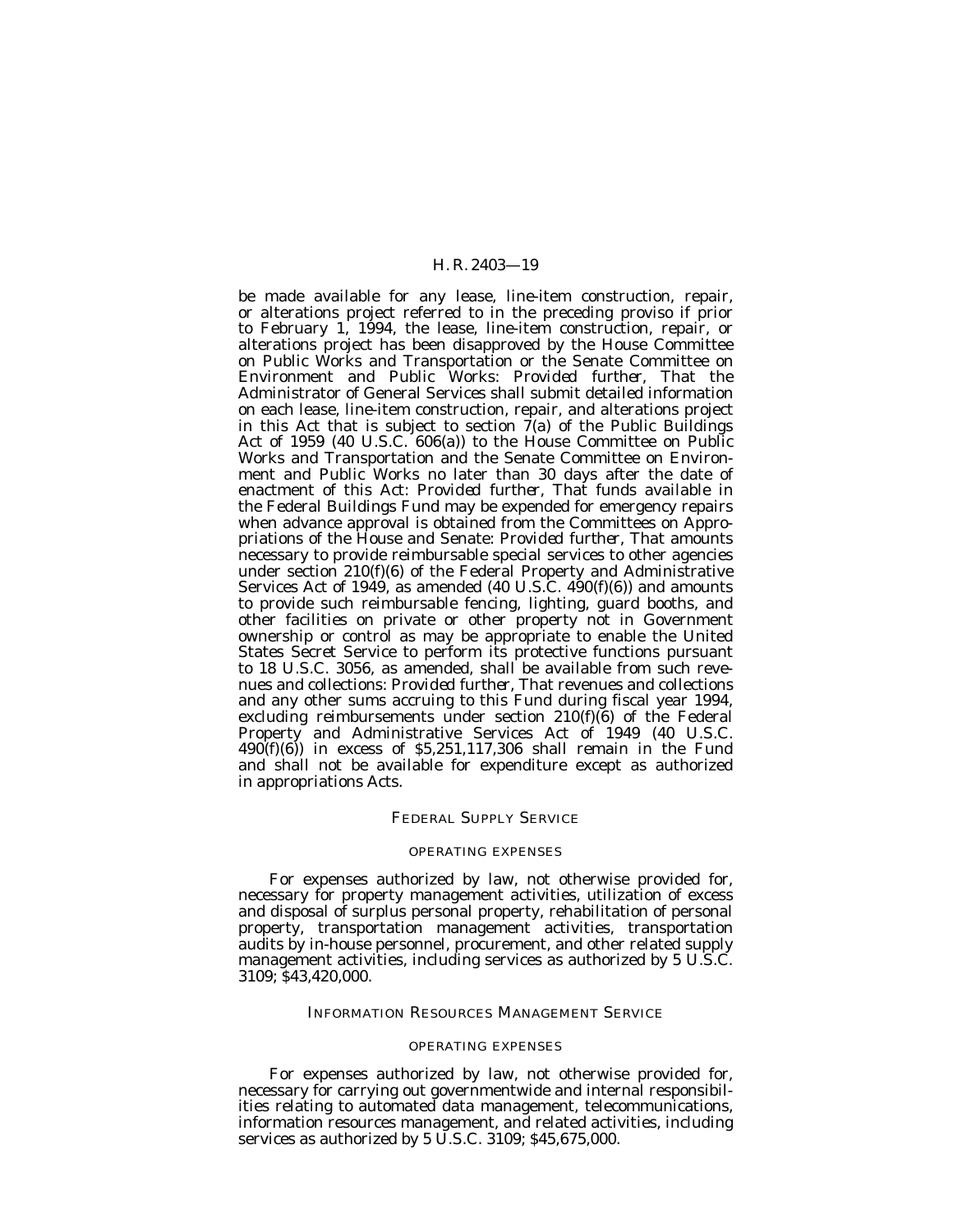### FEDERAL PROPERTY RESOURCES SERVICE

### OPERATING EXPENSES

For expenses, not otherwise provided for, necessary for carrying out the functions of the Administrator with respect to utilization of excess real property; the disposal of surplus real property, the utilization survey, deed compliance inspection, appraisal, environmental and cultural analysis, and land use planning functions pertaining to excess and surplus real property, including services as authorized by 5 U.S.C. 3109; \$15,756,000.

#### GENERAL MANAGEMENT AND ADMINISTRATION

#### SALARIES AND EXPENSES

For necessary expenses, not otherwise provided, for Policy Direction, Board of Contract Appeals, and accounting, records management, and other support services incident to adjudication of Indian Tribal Claims by the United States Court of Claims, and services authorized by 5 U.S.C. 3109, \$31,435,000: *Provided,* That this appropriation shall be available for general administrative and staff support services, subject to reimbursement by the applicable organization or agencies pursuant to subsections (a) and (b) of section 1535 of title 31, United States Code: *Provided further,* That not less than \$825,000 shall be available for personnel and associated costs in support of Congressional District and Senate State offices without reimbursement from these offices: *Provided further,* That not to exceed \$5,000 shall be available for official reception and representation expenses.

### OFFICE OF INSPECTOR GENERAL

For necessary expenses of the Office of Inspector General and services authorized by 5 U.S.C. 3109, \$34,925,000: *Provided,* That not to exceed \$10,000 shall be available for payment for information and detection of fraud against the Government, including payment for recovery of stolen Government property: *Provided further,* That not to exceed \$2,500 shall be available for awards to employees of other Federal agencies and private citizens in recognition of efforts and initiatives resulting in enhanced Office of Inspector General effectiveness.

### ALLOWANCES AND OFFICE STAFF FOR FORMER PRESIDENTS

For carrying out the provisions of the Act of August 25, 1958, as amended (3 U.S.C. 102 note), and Public Law 95–138; \$2,833,000: *Provided,* That the Administrator of General Services shall transfer to the Secretary of the Treasury such sums as may be necessary to carry out the provisions of such Acts.

### GENERAL PROVISIONS—GENERAL SERVICES ADMINISTRATION

SECTION. 1. The appropriate appropriation or fund available to the General Services Administration shall be credited with the cost of operation, protection, maintenance, upkeep, repair, and improvement, included as part of rentals received from Government corporations pursuant to law (40 U.S.C. 129).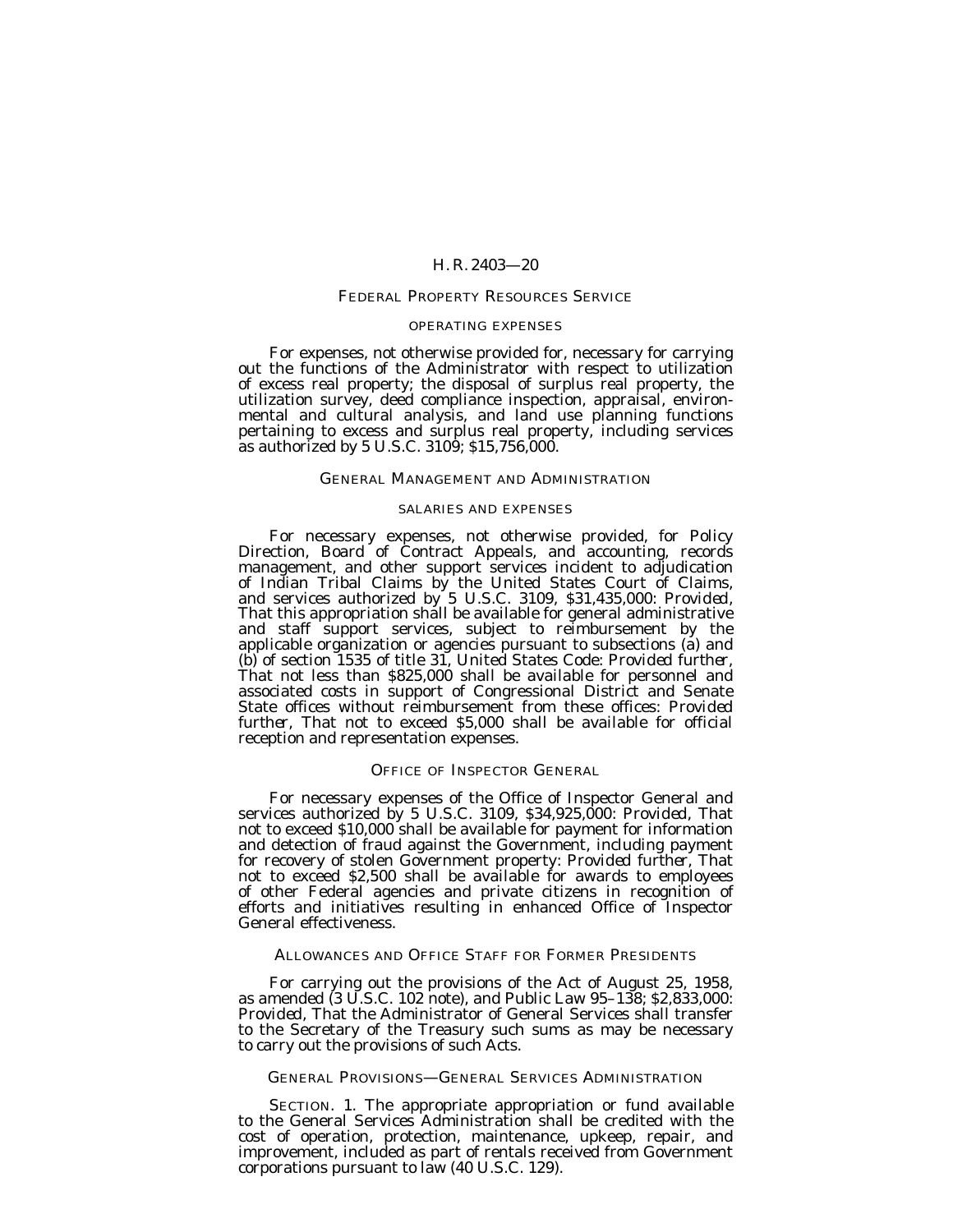SEC. 2. Funds available to the General Services Administration shall be available for the hire of passenger motor vehicles.

SEC. 3. Not to exceed 2 per centum of funds made available in appropriations for operating expenses and salaries and expenses, during the current fiscal year, may be transferred between such appropriations for mandatory program requirements. Any proposed transfers shall be approved in advance by the Committees on Appropriations of the House and Senate.

SEC. 4. Funds in the Federal Buildings Fund made available for fiscal year 1994 for Federal Buildings Fund activities may be transferred between such activities only to the extent necessary to meet program requirements. Any proposed transfers shall be approved in advance by the Committees on Appropriations of the House and Senate.

SEC. 5. For fiscal year 1993 and thereafter, at no later than the end of the fifth fiscal year after the fiscal year for which funds are appropriated or otherwise made available, unobligated balances of operating expenses and salaries and expenses appropriations available to GSA during such fiscal year may be transferred and merged into the ''Major equipment acquisitions and development activity'' of the Salaries and Expenses, General Management and Administration appropriation account for agency-wide acquisition of capital equipment, automated data processing systems, and for financial management and management information systems needed to implement the Chief Financial Officers Act, Public Law 101–576, and any other laws or regulations. The unobligated balances transferred shall remain available until expended: *Provided,* That any proposed use of these transferred funds in fiscal year 1993 and thereafter shall only be made after advance approval by the Committees on Appropriations of the House and Senate.

SEC. 6. (a) The Act entitled "An Act to provide retirement, clerical assistants, and free mailing privileges to former Presidents of the United States, and for other purposes'', approved August 25, 1958 (3 U.S.C. 102 note), is amended by adding at the end the following new section:

"SEC. 2. The entitlements of a former President under subsections (b) and (c) of the first section shall be available—

''(1) in the case of an individual who is a former President on the effective date of this section, for 5 years, commencing on such effective date; and

"(2) in the case of an individual who becomes a former President after such effective date, for 4 years and 6 months, commencing at the expiration of the period for which services and facilities are authorized to be provided under section 4 of the Presidential Transition Act of 1963 (3 U.S.C. 102 note).''.

(b) Section 3214 of title 39, United States Code, is amended— (1) by striking ''A former President'' and inserting ''(a) Subject to subsection (b), a former President''; and

(2) by adding at the end the following new subsection: ''(b) Subsection (a) shall cease to apply—

''(1) 5 years after the effective date of this subsection, in the case of any individual who, on such effective date—

''(A) is a former President (including any individual who might become entitled to the mailing privilege under subsection (a) as the surviving spouse of such a former President); or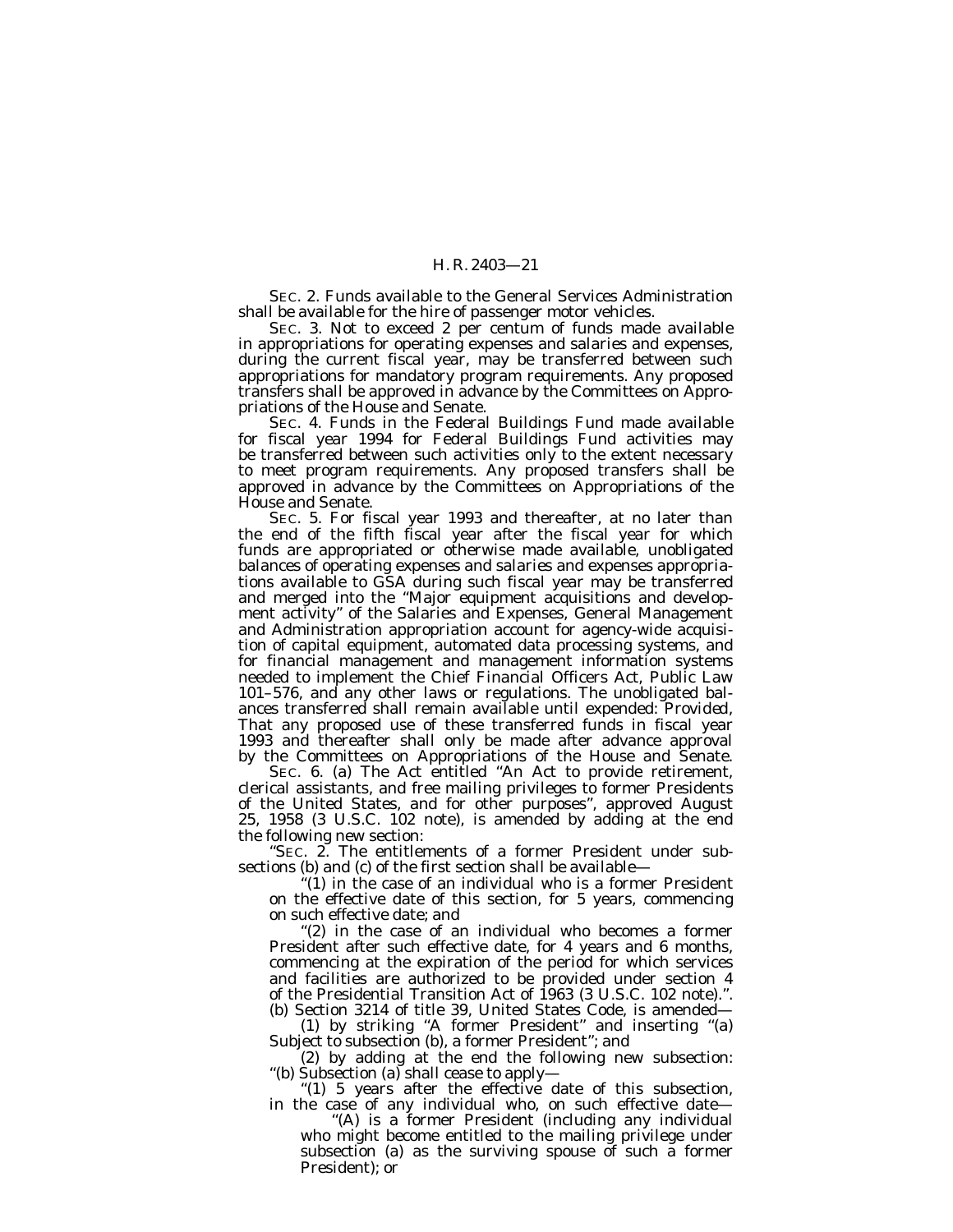"(B) is the surviving spouse of a former President;<br>and<br>"(2) 4 years and 6 months after the expiration of the

period for which services and facilities are authorized to be provided under section 4 of the Presidential Transition Act of 1963 (3 U.S.C. 102 note), in the case of an individual who becomes a former President after such effective date (including any surviving spouse of such individual, as described in the parenthetical matter in paragraph (1)(A)).''.

(c) The amendments made by subsections (a) and (b) shall take effect on October 1, 1993.<br>SEC. 7. Section 204 of the Federal Property and Administrative

Services Act of 1949 is amended by adding a subsection (i) to provide that the Administrator may retain from the proceeds of sales of personal property conducted by the General Services Administration amounts necessary to recover, to the extent practicable, costs incurred by the General Services Administration (or its agent) in conducting such sales. The Administrator shall deposit amounts retained into the General Supply Fund established under section 109(a) of the Federal Property and Administrative Services Act of 1949 and may use such portion of amounts so deposited as is necessary to pay (1) direct costs incurred by the General Services Administration in conducting sales of personal property, and (2) indirect costs incurred by the General Services Administration that are reasonably related to those sales. Amounts retained that are not needed to pay the direct and indirect costs incurred shall periodically, but not less than annually, be transferred from the General Supply Fund to the general fund or another appropriate account in the Treasury.<br>SEC. 8. Notwithstanding any other provision of law, the

Administrator of General Services is hereby authorized to acquire a site suitable to the General Services Administration of approximately 4 acres of land in the City of Tucson, Arizona for a Federal courthouse; this is to be accomplished through an exchange with the City of Tucson for Federal real property of comparable value in that city under the jurisdiction of the General Services Administration.<br>SEC. 9. None of the funds appropriated by this Act may be

obligated or expended in any way for the purpose of the sale, excessing, surplusing, or disposal of lands in the vicinity of Norfork Lake, Arkansas, administered by the Corps of Engineers, Department of the Army, without the specific approval of the Congress.

SEC. 10. None of the funds appropriated by this Act may be obligated or expended in any way for the purpose of the sale, excessing, surplusing, or disposal of lands in the vicinity of Bull Shoals Lake, Arkansas, administered by the Corps of Engineers, Department of the Army, without the specific approval of the Congress.

#### OFFICE OF PERSONNEL MANAGEMENT

#### SALARIES AND EXPENSES

#### (INCLUDING TRANSFER OF TRUST FUNDS)

For necessary expenses to carry out functions of the Office of Personnel Management pursuant to Reorganization Plan Numbered 2 of 1978 and the Civil Service Reform Act of 1978, including services as authorized by 5 U.S.C. 3109, medical examinations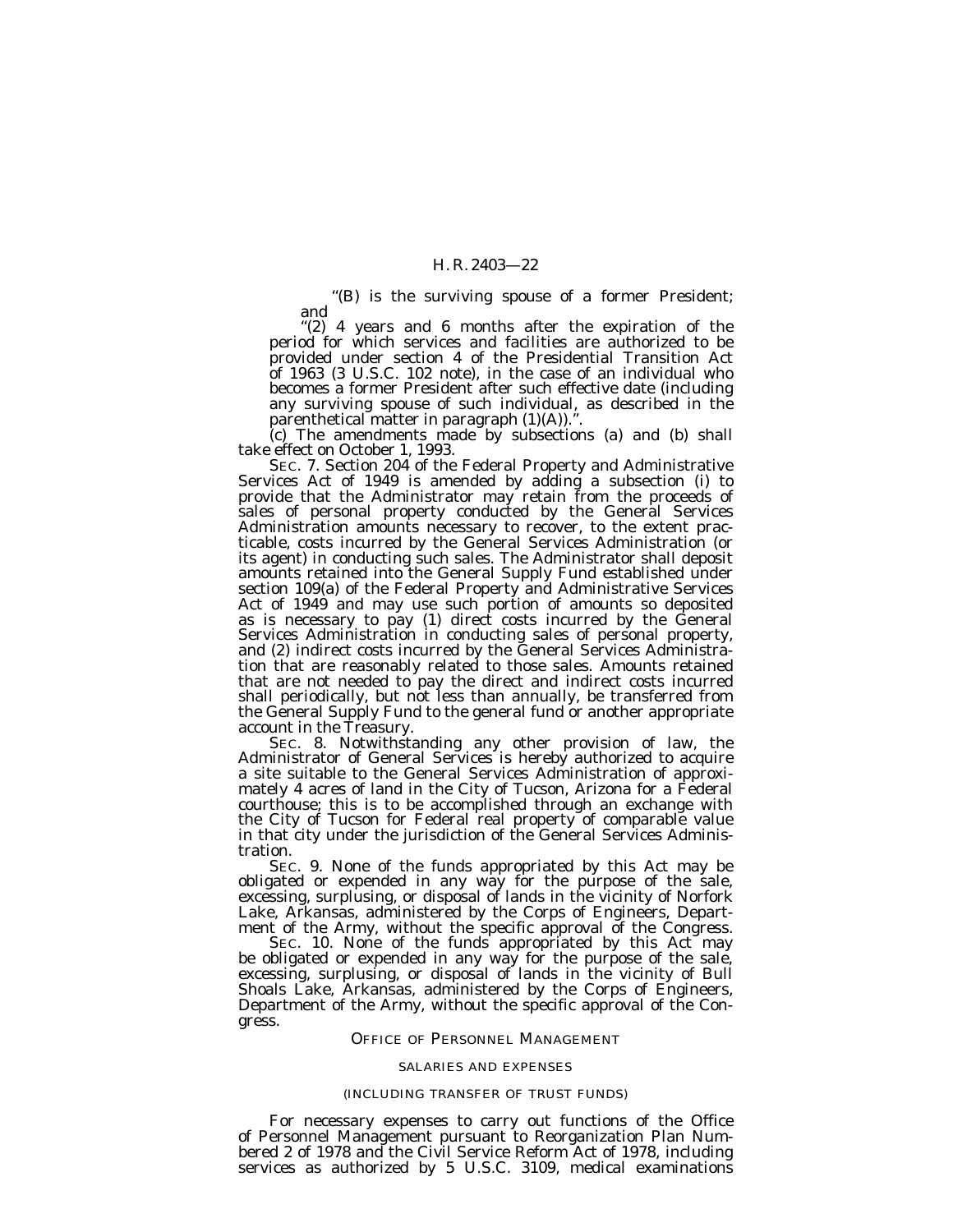performed for veterans by private physicians on a fee basis, rental of conference rooms in the District of Columbia and elsewhere, hire of passenger motor vehicles, not to exceed \$2,500 for official reception and representation expenses, and advances for reimbursements to applicable funds of the Office of Personnel Management and the Federal Bureau of Investigation for expenses incurred under Executive Order 10422 of January 9, 1953, as amended: *Provided*, That notwithstanding 31 U.S.C. 3302, the Director is hereby authorized to accept gifts of goods and services, which shall be available only for hosting National Civil Service Appreciation Conferences. Goods and services provided in connection with the conference may include, but are not limited to, food and refreshments; rental of seminar rooms, banquet rooms, and facilities; and use of communications, printing and other equipment. Awards of minimal intrinsic value will be allowed. Gifts provided by an individual donor shall not exceed 50 percent of the total value of the gifts provided at each location; \$118,533,000, of which not to exceed \$1,000,000 shall be made available for the establishment of health promotion and disease prevention programs for Federal employees; and in addition \$88,519,000 for administrative expenses, to be transferred from the appropriate trust funds of the Office of Personnel Management without regard to other statutes, including direct procurement of health benefits printing, for the retirement and insurance programs, of which \$5,981,000 shall be transferred at such times as the Office of Personnel Management deems appropriate, and shall remain available until expended for the costs of automating the retirement recordkeeping systems, together with remaining amounts authorized in previous Acts for the recordkeeping systems: *Provided further*, That the provisions of this appropriation shall not affect the authority to use applicable trust funds as provided by section  $8348(a)(1)(B)$  of title 5, United States Code: *Provided further,* That, except as may be consistent with regulations of the Office of Personnel Management prescribed pursuant to 5 U.S.C. 8902a(f)(1) and (i), no payment may be made from the Employees Health Benefits Fund to any physician, hospital, or other provider of health care services or supplies who is, at the time such services or supplies are provided to an individual covered under chapter 89 of title 5, United States Code, excluded, pursuant to section 1128 or 1128A of the Social Security Act (42 U.S.C. 1320a–7–1320a–7a), from participation in any program under title XVIII of the Social Security Act (42 U.S.C. 1395 et seq.): *Provided further*, That no part of this appropriation shall be available for salaries and expenses of the Legal Examining Unit of the Office of Personnel Management established pursuant to Executive Order 9358 of July 1, 1943, or any successor unit of like purpose: *Provided further*, That the President's Commission on White House Fellows, established by Executive Order 11183 of October 3, 1964, may, during the fiscal year ending September 30, 1994, accept donations of money, property, and personal services in connection with the development of a publicity brochure to provide information about the White House Fellows, except that no such donations shall be accepted for travel or reimbursement of travel expenses, or for the salaries of employees of such Commission.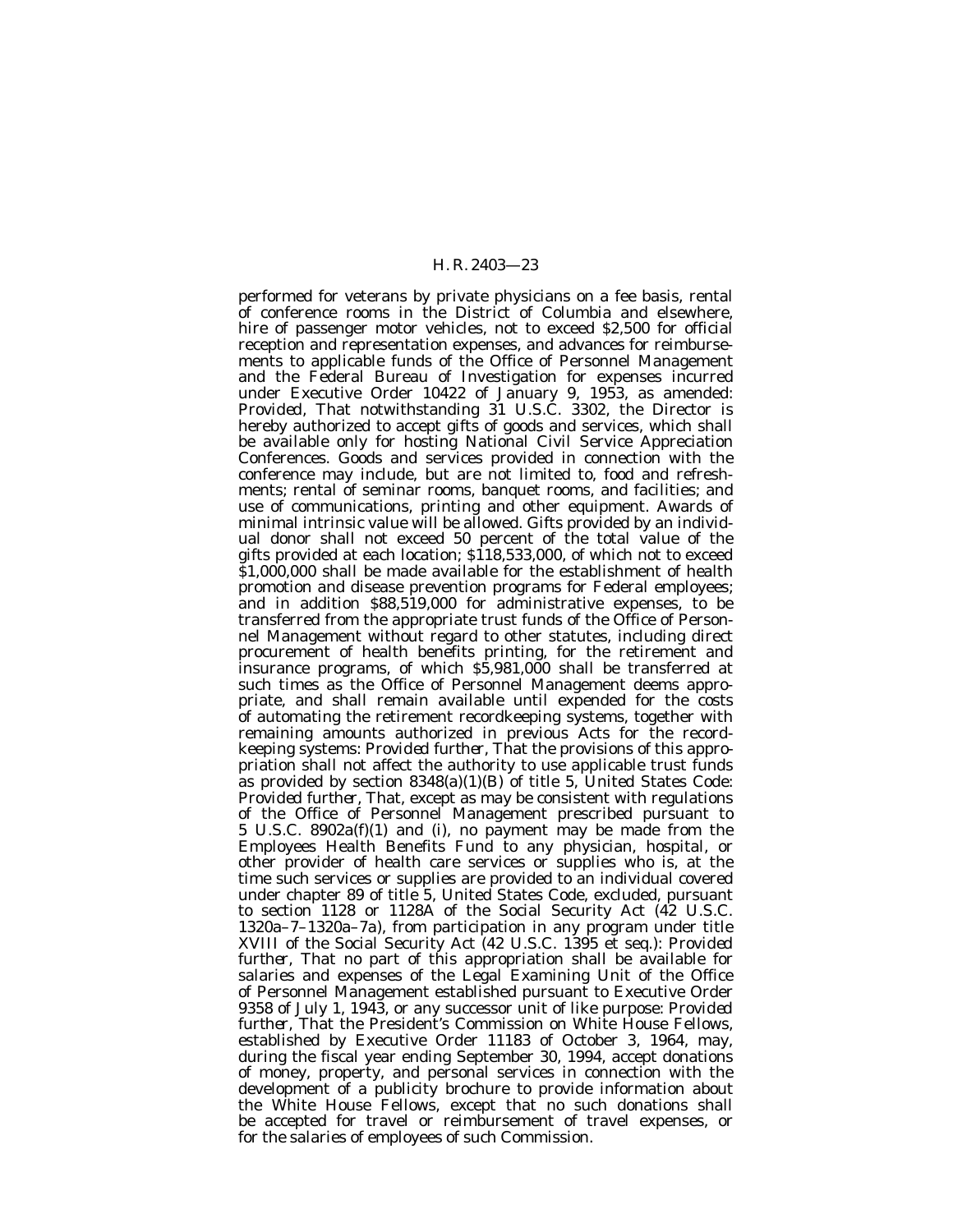#### OFFICE OF INSPECTOR GENERAL

#### SALARIES AND EXPENSES

#### (INCLUDING TRANSFER OF TRUST FUNDS)

For necessary expenses of the Office of Inspector General in carrying out the provisions of the Inspector General Act, as amended, including services as authorized by 5 U.S.C. 3109, hire of passenger motor vehicles; \$4,253,000, and in addition, not to exceed \$6,514,000 for administrative expenses to audit the Office of Personnel Management's retirement and insurance programs, to be transferred from the appropriate trust funds of the Office of Personnel Management, as determined by the Inspector General: *Provided*, That the Inspector General is authorized to rent conference rooms in the District of Columbia and elsewhere.

### GOVERNMENT PAYMENT FOR ANNUITANTS, EMPLOYEES HEALTH **BENEFITS**

For payment of Government contributions with respect to retired employees, as authorized by chapter 89 of title 5, United States Code, and the Retired Federal Employees Health Benefits Act (74 Stat. 849), as amended, \$3,805,480,000, to remain available until expended.

#### GOVERNMENT PAYMENT FOR ANNUITANTS, EMPLOYEE LIFE **INSURANCE**

For payment of Government contributions with respect to employees retiring after December 31, 1989, as required by chapter 87 of title 5, United States Code, \$1,607,000 to remain available until expended.

### PAYMENT TO CIVIL SERVICE RETIREMENT AND DISABILITY FUND

For financing the unfunded liability of new and increased annu- ity benefits becoming effective on or after October 20, 1969, as authorized by 5 U.S.C. 8348, and annuities under special Acts to be credited to the Civil Service Retirement and Disability Fund, such sums as may be necessary: *Provided,* That annuities authorized by the Act of May 29, 1944, as amended, and the Act of August 19, 1950, as amended (33 U.S.C. 771–75), may hereafter be paid out of the Civil Service Retirement and Disability Fund.

#### COMMITTEE FOR PURCHASE FROM PEOPLE WHO ARE BLIND OR SEVERELY DISABLED

#### SALARIES AND EXPENSES

For necessary expenses of the Committee for Purchase From People Who Are Blind or Severely Disabled established by the Act of June 23, 1971, Public Law 92–28; \$1,689,000.

#### FEDERAL ELECTION COMMISSION

#### SALARIES AND EXPENSES

For necessary expenses to carry out the provisions of the Federal Election Campaign Act of 1971, as amended; \$23,564,000,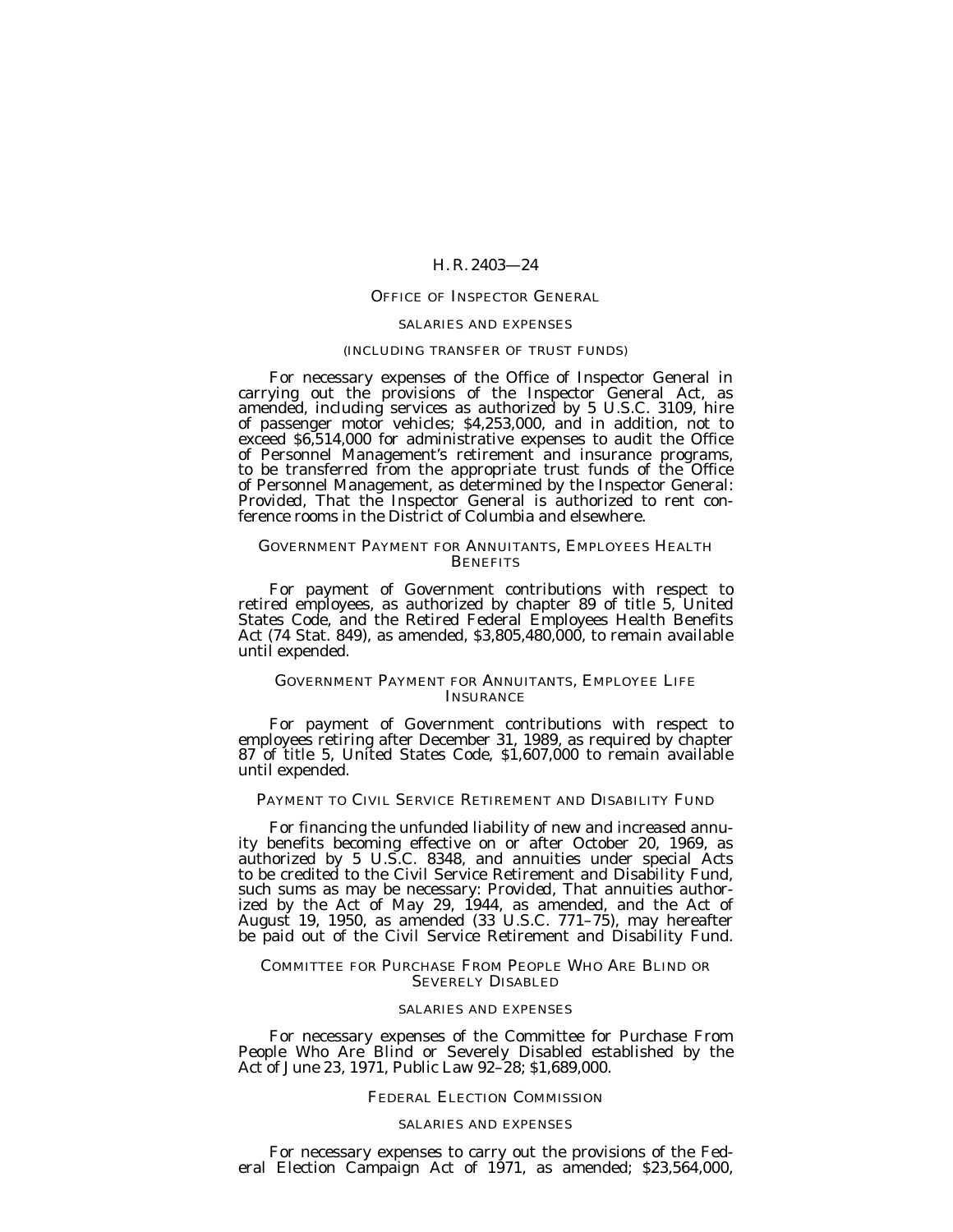of which not to exceed \$5,000 shall be available for reception and representation expenses.

### FEDERAL LABOR RELATIONS AUTHORITY

#### SALARIES AND EXPENSES

For necessary expenses to carry out functions of the Federal Labor Relations Authority, pursuant to Reorganization Plan Numbered 2 of 1978, and the Civil Service Reform Act of 1978, including services as authorized by 5 U.S.C. 3109, including hire of experts and consultants, hire of passenger motor vehicles, rental of conference rooms in the District of Columbia and elsewhere; \$21,341,000: *Provided,* That public members of the Federal Service Impasses Panel may be paid travel expenses and per diem in lieu of subsistence as authorized by law (5 U.S.C. 5703) for persons employed intermittently in the Government service, and compensation as authorized by 5 U.S.C. 3109.

#### MERIT SYSTEMS PROTECTION BOARD

#### SALARIES AND EXPENSES

#### (INCLUDING TRANSFER OF FUNDS)

For necessary expenses to carry out functions of the Merit Systems Protection Board pursuant to Reorganization Plan Numbered 2 of 1978 and the Civil Service Reform Act of 1978, including services as authorized by 5 U.S.C. 3109, rental of conference rooms in the District of Columbia and elsewhere, hire of passenger motor vehicles, and direct procurement of survey printing, \$24,674,000, together with not to exceed \$1,989,000 for administrative expenses to adjudicate retirement appeals to be transferred from the Civil Service Retirement and Disability Fund in amounts determined by the Merit Systems Protection Board.

#### NATIONAL ARCHIVES AND RECORDS ADMINISTRATION

#### OPERATING EXPENSES

For necessary expenses in connection with National Archives and Records Administration and related activities, as provided by law, and for expenses necessary for the review and declassification of documents, and for the hire of passenger motor vehicles, \$195,482,000, of which \$5,250,000 for allocations and grants for historical publications and records as authorized by 44 U.S.C. 2504, as amended, shall remain available until expended: *Provided,* That the Archivist of the United States is authorized to use any excess funds available from the amount borrowed for construction of the National Archives facility, for expenses necessary to move into the facility.

#### OFFICE OF GOVERNMENT ETHICS

#### SALARIES AND EXPENSES

For necessary expenses to carry out functions of the Office of Government Ethics pursuant to the Ethics in Government Act of 1978, as amended by Public Law 100–598, and the Ethics Reform Act of 1989, Public Law 101-194, including services as authorized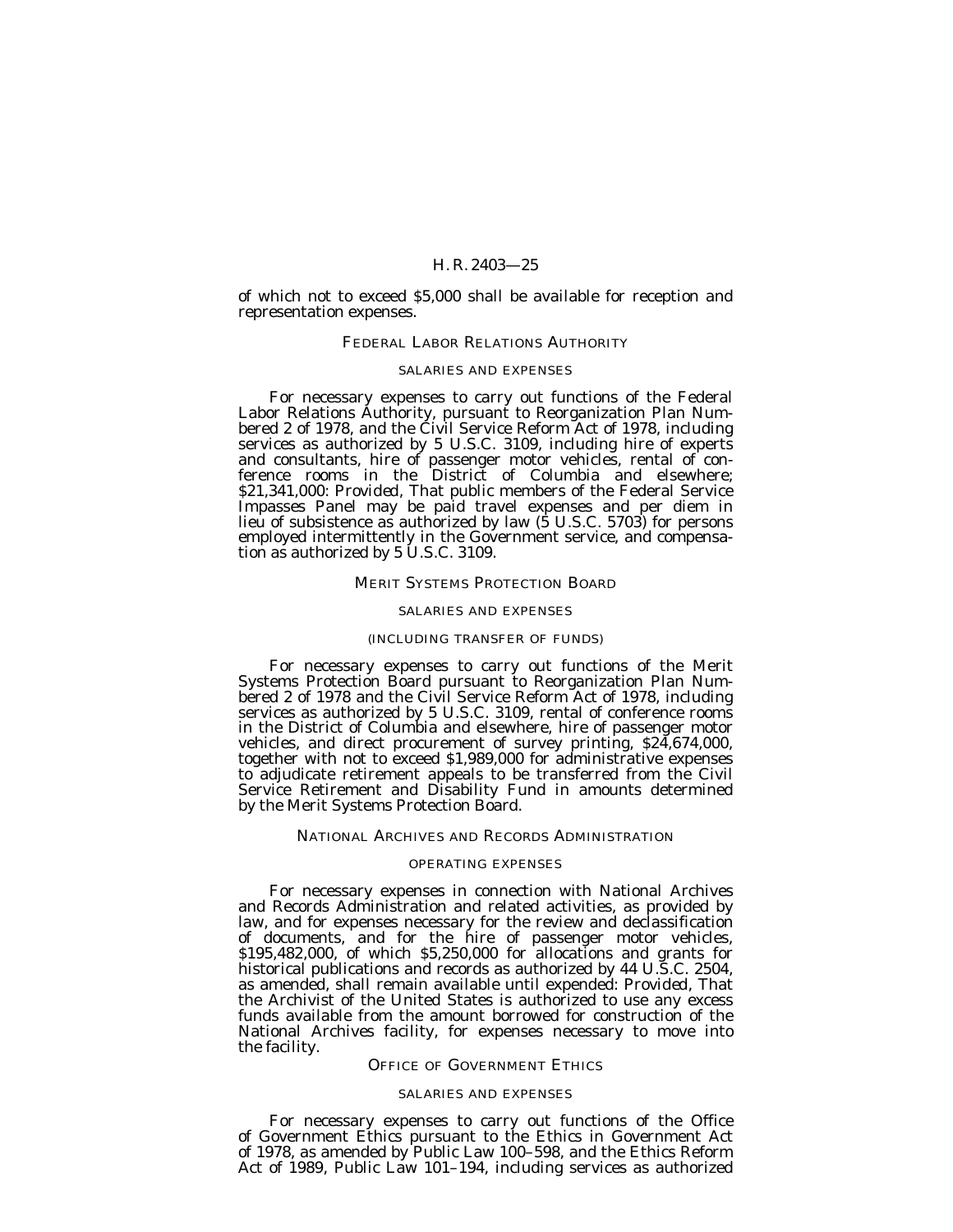by 5 U.S.C. 3109, rental of conference rooms in the District of Columbia and elsewhere, hire of passenger motor vehicles, and not to exceed \$1,500 for official reception and representation expenses; \$8,313,000: *Provided,* That notwithstanding 31 U.S.C. 3302, funds received from fees charged to non-Federal participants to attend an International Conference on Ethics shall be credited to and merged with this account, to be available for carrying out the Conference without further appropriation.

#### OFFICE OF SPECIAL COUNSEL

#### SALARIES AND EXPENSES

For necessary expenses to carry out functions of the Office of Special Counsel pursuant to Reorganization Plan Numbered 2 of 1978, the Civil Service Reform Act of 1978 (Public Law 95– 454), and the Whistleblower Protection Act of 1989 (Public Law 101–12), including services as authorized by 5 U.S.C. 3109, payment of fees and expenses for witnesses, rental of conference rooms in the District of Columbia and elsewhere, and hire of passenger motor vehicles; \$7,992,000.

### UNITED STATES TAX COURT

#### SALARIES AND EXPENSES

For necessary expenses, including contract reporting and other services as authorized by 5 U.S.C. 3109; \$33,650,000: *Provided,* That travel expenses of the judges shall be paid upon the written certificate of the judge.

This title may be cited as the ''Independent Agencies Appropriations Act, 1994''.

### TITLE V—GENERAL PROVISIONS

#### THIS ACT

SECTION 501. No part of any appropriation made available in this Act shall be used for the purchase or sale of real estate or for the purpose of establishing new offices inside or outside the District of Columbia: *Provided,* That this limitation shall not apply to programs which have been approved by the Congress and appropriations made therefor.

SEC. 502. No part of any appropriation contained in this Act shall remain available for obligation beyond the current fiscal year unless expressly so provided herein.

SEC. 503. The expenditure of any appropriation under this Act for any consulting service through procurement contract, pursuant to 5 U.S.C. 3109, shall be limited to those contracts where such expenditures are a matter of public record and available for public inspection, except where otherwise provided under existing law, or under existing Executive order issued pursuant to existing law.

SEC. 504. No part of any appropriation contained in this Act shall be available for the procurement of, or for the payment of, the salary of any person engaged in the procurement of any hand or measuring tool(s) not produced in the United States or its possessions except to the extent that the Administrator of General Services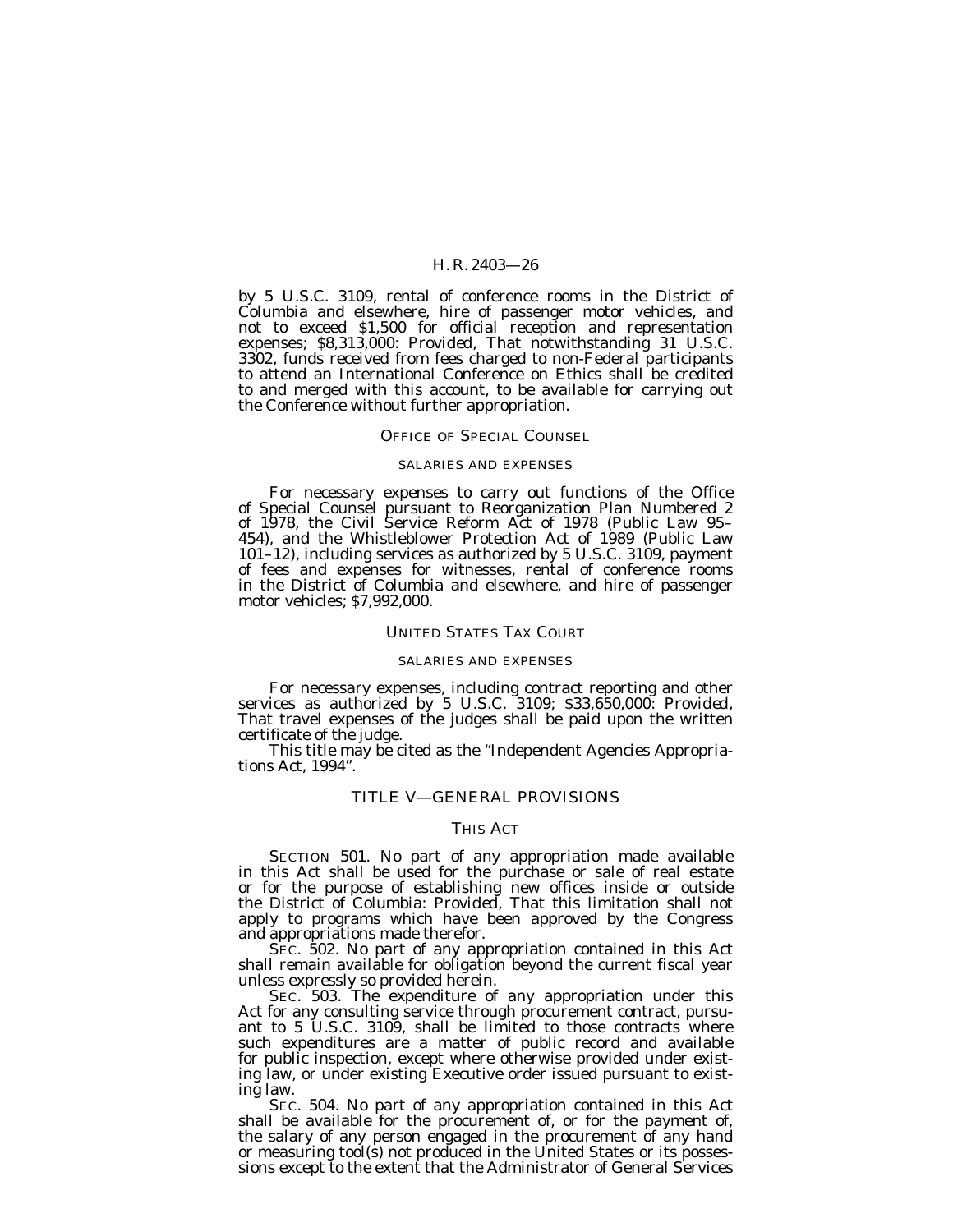or his designee shall determine that a satisfactory quality and sufficient quantity of hand or measuring tools produced in the United States or its possessions cannot be procured as and when needed from sources in the United States and its possessions, or except in accordance with procedures prescribed by section 6– 104.4(b) of Armed Services Procurement Regulation dated January 1, 1969, as such regulation existed on June 15, 1970: *Provided,* That a factor of 75 per centum in lieu of 50 per centum shall be used for evaluating foreign source end products against a domestic source end product. This section shall be applicable to all solicitations for bids opened after its enactment.

SEC. 505. None of the funds made available to the General Services Administration pursuant to section 210(f) of the Federal Property and Administrative Services Act of 1949 shall be obligated or expended after the date of enactment of this Act for the procurement by contract of any service which, before such date, was performed by individuals in their capacity as employees of the General Services Administration in any position of guards, elevator operators, messengers, and custodians, at said date, would be terminated as a result of the procurement of such services, except that such funds may be obligated or expended for the procurement by contract of the covered services with sheltered workshops employing the severely handicapped under Public Law 92–28.

SEC. 506. None of the funds made available by this Act for the Department of the Treasury may be used for the purpose of eliminating any existing requirement for sureties on customs bonds.

SEC. 507. None of the funds made available by this Act shall be available for any activity or for paying the salary of any Government employee where funding an activity or paying a salary to a Government employee would result in a decision, determination, rule, regulation, or policy that would prohibit the enforcement of section 307 of the 1930 Tariff Act.

SEC. 508. None of the funds made available by this Act shall be available for the purpose of transferring control over the Federal Law Enforcement Training Center located at Glynco, Georgia, Tucson, Arizona, and Artesia, New Mexico, out of the Treasury Department.

SEC. 509. No part of any appropriation contained in this Act shall be used for publicity or propaganda purposes within the United States not heretofore authorized by the Congress.

SEC. 510. No part of any appropriation contained in this Act shall be available for the payment of the salary of any officer<br>or employee of the United States Postal Service, who—

 $(1)$  prohibits or prevents, or attempts or threatens to prohibit or prevent, any officer or employee of the United States Postal Service from having any direct oral or written communication or contact with any Member or committee of Congress in connection with any matter pertaining to the employment of such officer or employee or pertaining to the United States Postal Service in any way, irrespective of whether such communication or contact is at the initiative of such officer or employee or in response to the request or inquiry of such Member or committee; or

(2) removes, suspends from duty without pay, demotes, reduces in rank, seniority, status, pay, or performance of efficiency rating, denies promotion to, relocates, reassigns, trans-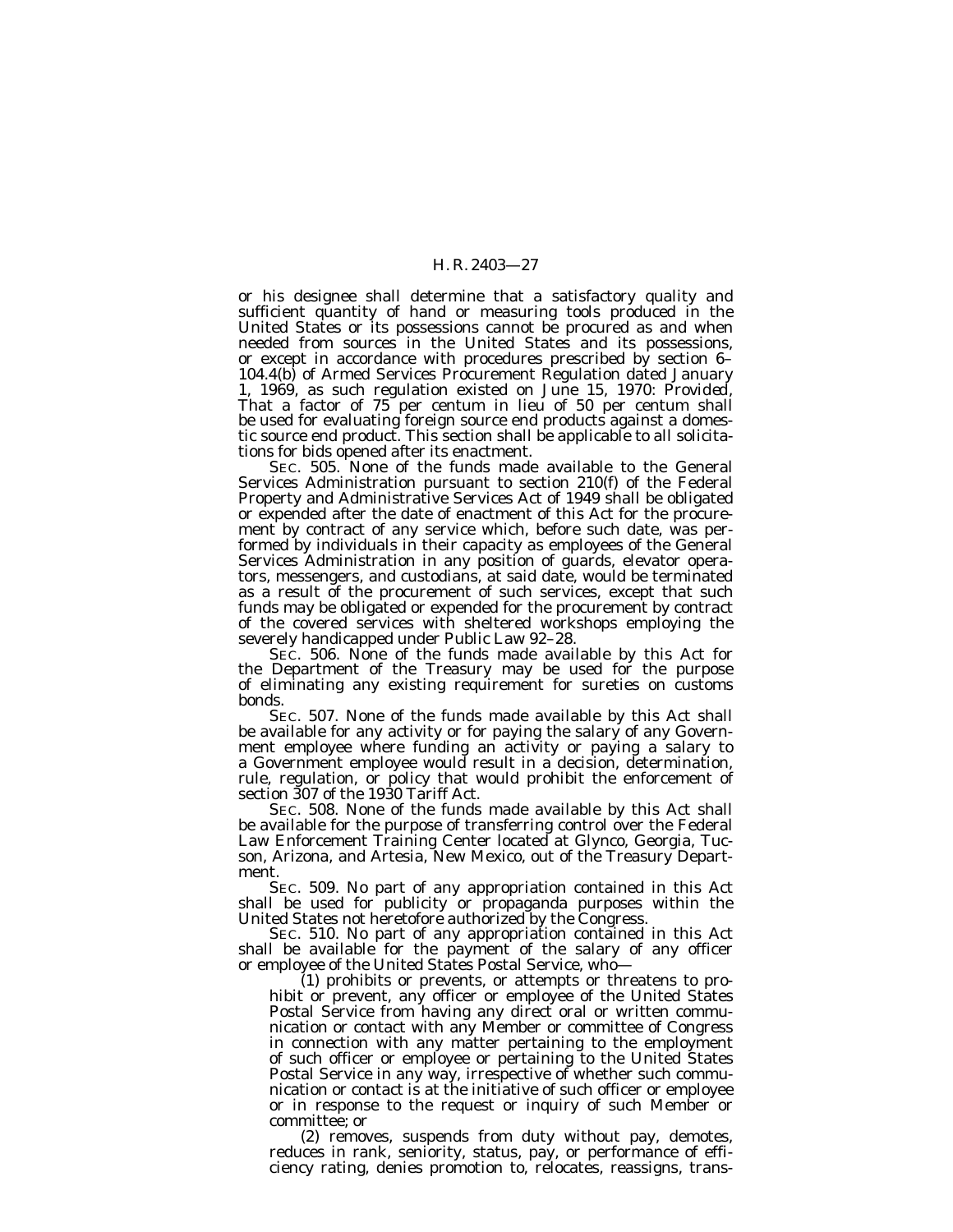fers, disciplines, or discriminates in regard to any employment right, entitlement, or benefit, or any term or condition of employment of, any officer or employee of the United States Postal Service, or attempts or threatens to commit any of the foregoing actions with respect to such officer or employee, by reason of any communication or contact of such officer or employee with any Member or committee of Congress as described in paragraph (1) of this subsection.

SEC. 511. Funds under this Act shall be available as authorized by sections 4501–4506 of title 5, United States Code, when the achievement involved is certified, or when an award for such achievement is otherwise payable, in accordance with such sections. Such funds may not be used for any purpose with respect to which the preceding sentence relates beyond fiscal year 1994.

SEC. 512. None of the funds appropriated or otherwise made available to the Department of the Treasury by this or any other Act shall be obligated or expended to contract out positions in, or downgrade the position classifications of, members of the United States Mint Police Force and the Bureau of Engraving and Printing Police Force, or for studying the feasibility of contracting out such positions.

SEC. 513. The Office of Personnel Management may, during the fiscal year ending September 30, 1994, accept donations of supplies, services, and equipment for the Federal Executive Institute, the Federal Quality Institute, and Executive Seminar Centers for the enhancement of the morale and educational experience of attendees.

SEC. 514. No part of any appropriation contained in this Act shall be available for the procurement of, or for the payment of, the salary of any person engaged in the procurement of stainless steel flatware not produced in the United States or its possessions, except to the extent that the Administrator of General Services or his designee shall determine that a satisfactory quality and sufficient quantity of stainless steel flatware produced in the United States or its possessions, cannot be procured as and when needed from sources in the United States or its possessions or except in accordance with procedures provided by section 6–104.4(b) of Armed Services Procurement Regulations, dated January 1, 1969. This section shall be applicable to all solicitations for bids issued after its enactment.

SEC. 515. The United States Secret Service may, during the fiscal year ending September 30, 1994, accept donations of money to off-set costs incurred while protecting former Presidents and spouses of former Presidents when the former President or spouse travels for the purpose of making an appearance or speech for a payment of money or any thing of value.

SEC. 516. None of the funds made available by this Act may be used to withdraw the designation of the Virginia Inland Port at Front Royal, Virginia, as a United States Customs Service port of entry.

SEC. 517A. Such sums as may be necessary for fiscal year 1994 pay raises for programs funded by this Act shall be absorbed within the levels appropriated by this Act.

SEC. 517B. (a) Any adjustment required by section 5303 of title 5, United States Code, to become effective in fiscal year 1994 in the rates of basic pay for the statutory pay systems shall not be made.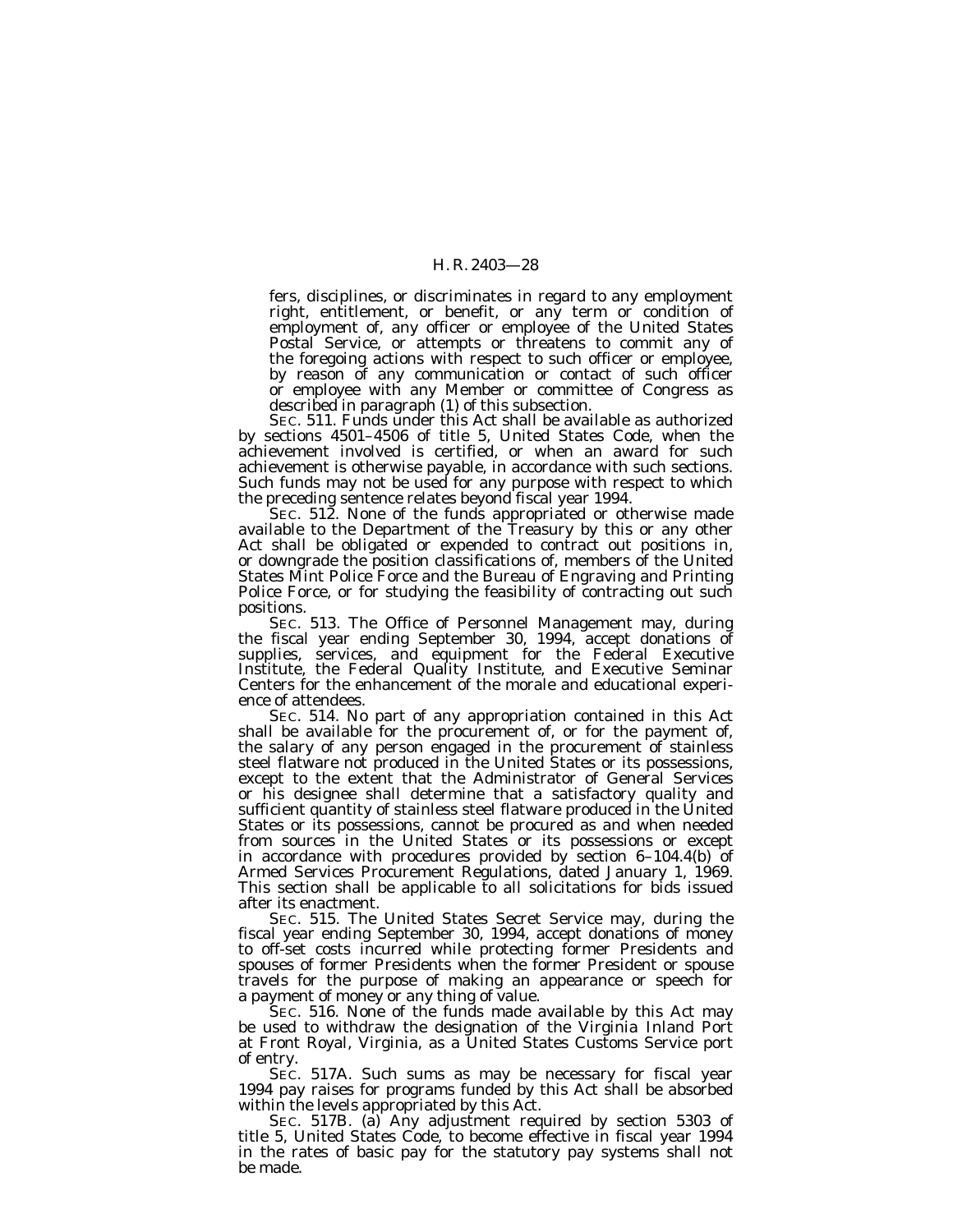(b) For the purpose of this section, the term ''statutory pay system" has the meaning given such term by section  $5302(1)$  of title 5, United States Code.

SEC. 518. None of the funds made available to the Postal Service by this Act shall be used to transfer mail processing capabilities from the Las Cruces, New Mexico postal facility, and that every effort will be made by the Postal Service to recognize the rapid rate of population growth in Las Cruces and to automate the Las Cruces, New Mexico postal facility in order that mail processing can be expedited and handled in Las Cruces.

SEC. 519. None of the funds in this Act may be used to reduce the rank or rate of pay of a career appointee in the SES upon reassignment or transfer.

SEC. 520. No part of any appropriation contained in this Act shall be available to pay the salary for any person filling a position, other than a temporary position, formerly held by an employee who has left to enter the Armed Forces of the United States and has satisfactorily completed his period of active military or naval service and has within ninety days after his release from such service or from hospitalization continuing after discharge for a period of not more than one year made application for restoration to his former position and has been certified by the Office of Personnel Management as still qualified to perform the duties of his former position and has not been restored thereto.

SEC. 521. None of the funds made available to the United States Customs Service may be used to collect or impose any land border processing fee at ports of entry along the United States-Mexico border.

SEC. 522. (a) None of the funds appropriated by this Act may, with respect to an individual employed by the Bureau of the Public Debt in the Washington Metropolitan Region on April 10, 1991, be used to separate, reduce the grade or pay of, or carry out any other adverse personnel action against such individual for declining to accept a directed reassignment to a position outside such region, pursuant to a transfer of any such Bureau's operations or functions to Parkersburg, West Virginia.

(b) Subsection (a) shall not apply with respect to any individual who, on or after the date of enactment of this Act, declines an offer of another position in the Department of the Treasury which is of at least equal pay and which is within the Washington Metropolitan Region.

SEC. 523. In consideration of the Washington Metropolitan Area Transit Authority (WMATA) modifying its requirement for acquisition of General Services Administration (GSA) property at the Suitland Federal Center in Suitland, Maryland, GSA shall transfer to WMATA, at no cost, approximately sixteen (16) acres of GSA property to allow WMATA to construct its proposed Suitland Metrorail Station and related surface facilities. GSA will bear no additional costs, as a result of this transaction. The property to be transferred is located at the northeast quadrant of the intersection of Suitland Parkway at Silver Hill Road and is the southeastern most portion of the Suitland Federal Center Complex. It is bounded by Silver Hill Road on the southeast, Suitland Parkway property owned by the National Park Service on the southwest, the existing stream valley between Suitland Parkway and the historic Suitland House on the northwest and on the northeast a line just south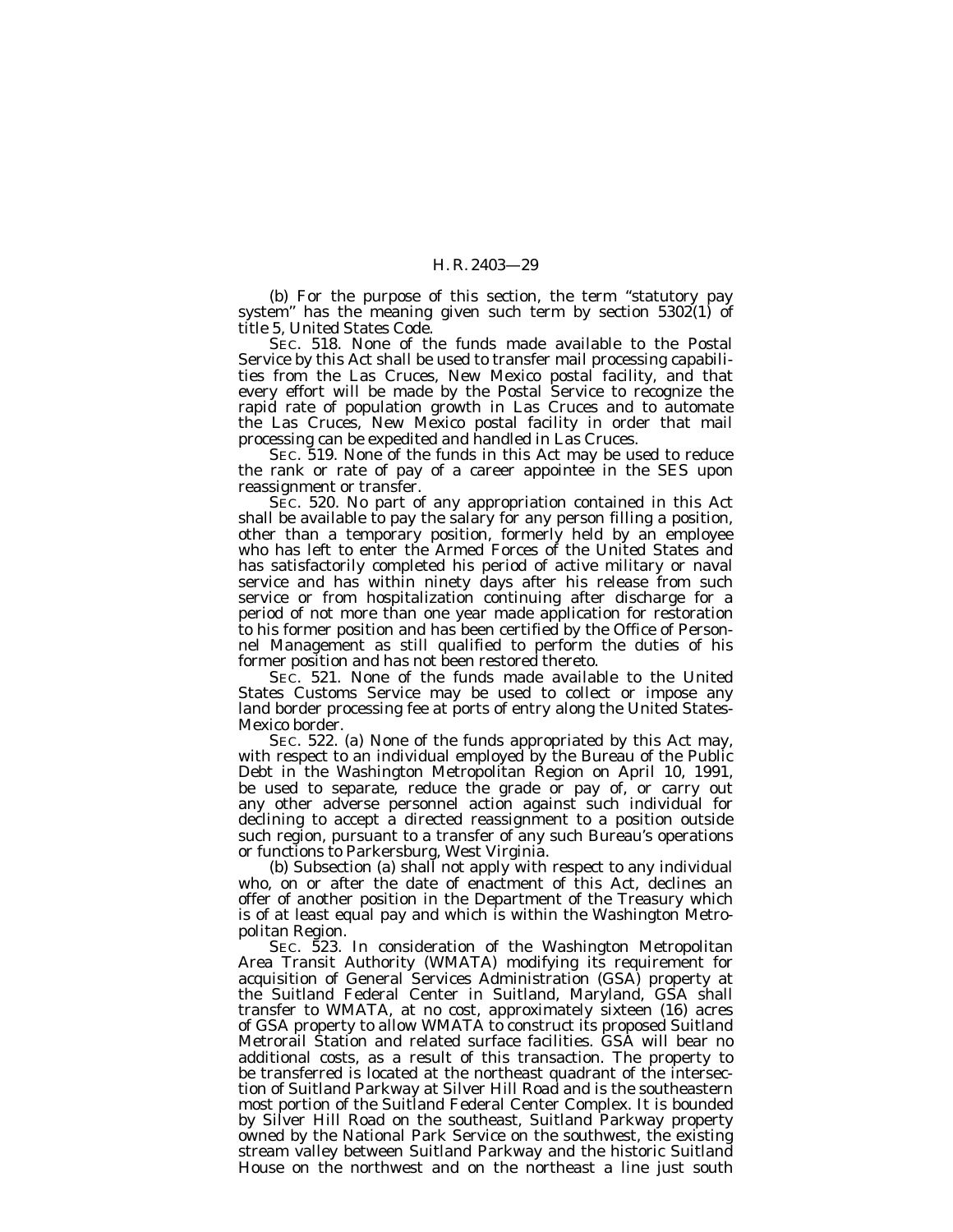of and parallel to a line from the Suitland House to the existing Federal Office Building along Silver Hill Road at Randall Road.

SEC. 524. (a) The Secretary of the Treasury shall implement the plan announced by the Bureau of the Public Debt on March 19, 1991, to consolidate such Bureau's operations in Parkersburg, West Virginia.

(b) The consolidation referred to in subsection (a) shall be completed by December 31, 1995, in accordance with the plan of the Bureau of the Public Debt.

SEC. 525. (a) IN GENERAL.—Notwithstanding any other provision of law, including any other law which requires that property of the United States be used for a particular purpose, the Administrator of General Services shall convey the property described in subsection (c) to the State of Maryland.

(b) TERMS.—A conveyance of property under this section shall be—

(1) by quitclaim deed;

(2) without monetary consideration; and

(3) subject to such other terms and conditions as the Administrator determines to be appropriate.

(c) PROPERTY DESCRIBED.—The property referred to in subsection (a) known as the ''Chesapeake Bay Study Site'' is property located in the State of Maryland, Queen Annes County, which—

(1) is part of the same land which, by quitclaim deed dated August 25, 1970, and recorded among the land records of Queen Annes County, Maryland, at Liber 53, Folio 200, was granted and conveyed by the State of Maryland, Maryland State Roads Commission, to the United States of America; and

(2) contains 55 acres more or less according to a survey prepared by McCrone, Inc., in July 1968 and amended on May 26, 1992.

SEC. 526. None of the funds made available in this Act may be used to provide any non-public information such as mailing or telephone lists to any person or any organization outside of the Federal Government without the approval of the House and Senate Committees on Appropriations.

SEC. 527. The Administrator of General Services shall promptly review the need of the General Services Administration for the parcel of land which it controls and which is located at 424 Trapelo Road in the City of Waltham, Massachusetts. The Administrator shall promptly determine to be excess property so much of said parcel as is no longer required for the needs of the General Services Administration. Subject to agreement between the Administrator and the Secretary of the Army concerning such portion of the excess property as may be required for the use of the Corps of Engineers, the Administrator shall transfer such portion to the Secretary of the Army without reimbursement. The property not included in such transfer shall be determined to be surplus property and shall be available only for transfer for a public purpose under section 203(k) of the Federal Property and Administrative Services Act of 1949 (40 U.S.C. 484(k)), except that an expression of interest or an application for a public purpose use under said section other than for educational purposes may not be received after 45 days from the date the Administrator determines the property to be surplus. If no transfer under section 203(k) has been made within one year after the date of such surplus determination, the Adminis-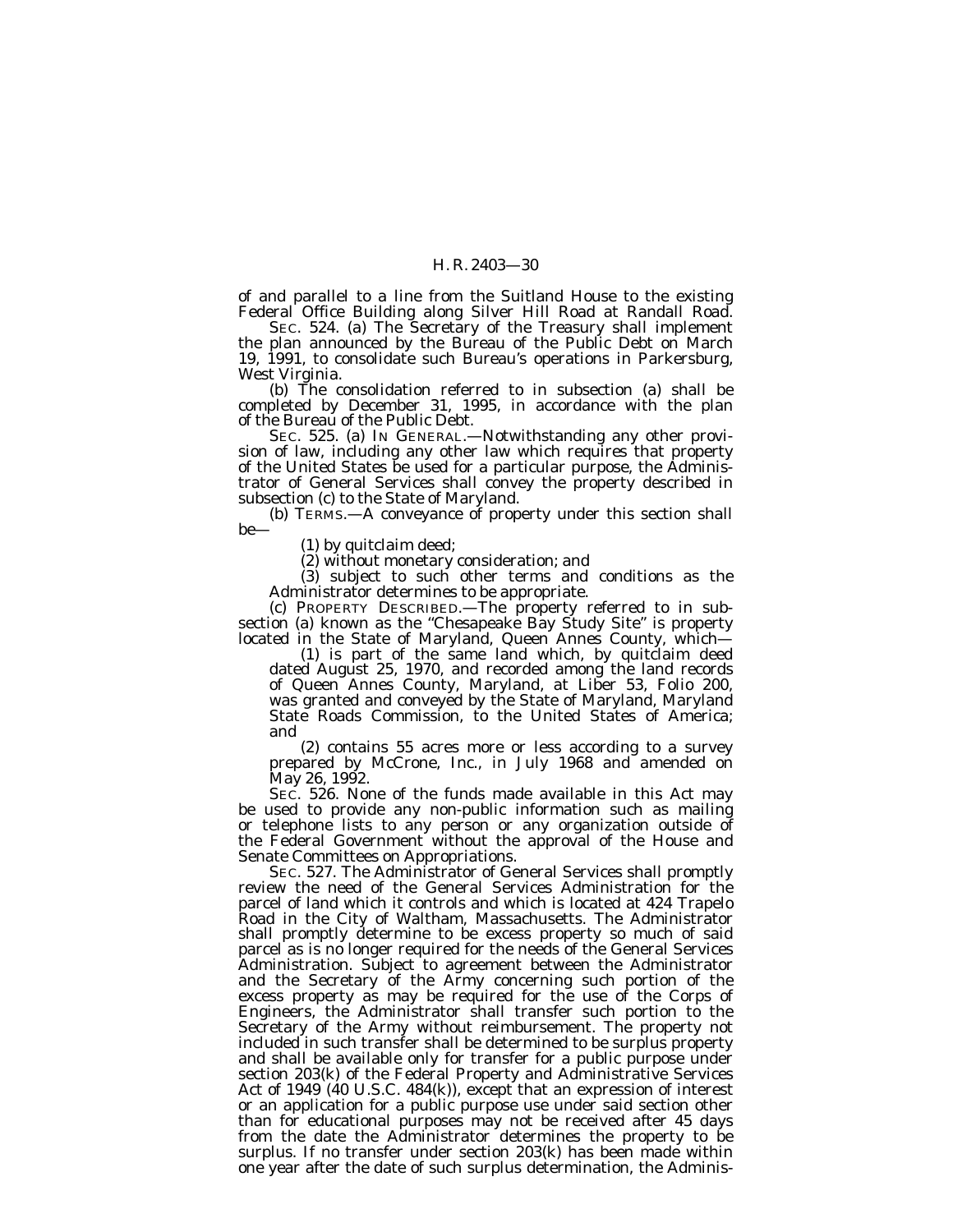trator may dispose of the property in accordance with all applicable provisions of that Act.

### **SEC. 528. COMPLIANCE WITH BUY AMERICAN ACT.**

No funds appropriated pursuant to this Act may be expended by an entity unless the entity agrees that in expending the assistance the entity will comply with sections 2 through 4 of the Act of March 3, 1933 (41 U.S.C. 10a–10c, popularly known as the ''Buy American Act'').

### **SEC. 529. SENSE OF CONGRESS; REQUIREMENT REGARDING NOTICE.**

(a) PURCHASE OF AMERICAN-MADE EQUIPMENT AND PROD-UCTS.—In the case of any equipment or products that may be authorized to be purchased with financial assistance provided under this Act, it is the sense of the Congress that entities receiving such assistance should, in expending the assistance, purchase only<br>American-made equipment and products.

(b) NOTICE TO RECIPIENTS OF ASSISTANCE.—In providing finan- cial assistance under this Act, the Secretary of the Treasury shall provide to each recipient of the assistance a notice describing the statement made in subsection (a) by the Congress.

### **SEC. 530. PROHIBITION OF CONTRACTS.**

If it has been finally determined by a court or Federal agency that any person intentionally affixed a label bearing a "Made in America" inscription, or any inscription with the same meaning, to any product sold in or shipped to the United States that is not made in the United States, such person shall be ineligible to receive any contract or subcontract made with funds provided pursuant to this Act, pursuant to the debarment, suspension, and ineligibility procedures described in section 9.400 through 9.409 of title 48, Code of Federal Regulations.

SEC. 531. (a) Notwithstanding any other provision of law, including any law which requires that property of the United States be used for a particular purpose, the Administrator of General Services shall transfer to the Secretary of the Interior jurisdiction over the 1.9592 acres of land, and any related structures, located at the southwest corner of 12th and Indian School Road, N.W., Albuquerque, New Mexico, and described as follows:

A tract of land being within the original Old Indian School Boundary and situated within the east half  $(E<sup>1</sup>/2)$ , Section 7, T. sec. 10 N., R. 3E, New Mexico Principal Meridian, Bernalillo County, New Mexico, being more particularly described by metes and bounds as follows:

Beginning at the southwest corner of said tract being a point intersecting the easterly right-of-way of 12th Street and the southerly line of the original 1905 Indian School property, being a brass cap marked ''R/W 12th St. & Tr. A, cor. 1'', ''KEENE 8489''; Whence from said point of beginning, the New Mexico State Highway Triangulation Station I–40–15, having an established coordinate of Y=1,494,103.76 and X=378,204.72, central zone on the New Mexico coordinate system, being a brass cap, bears S. 12°19′44″E., and is a distance of 927.86 feet; Thence N. 08°26′59″ E. 79.89 feet along the said easterly right-of-way to a rebar/cap ''KEENE 8489''; Thence S. 68°50′15″ E., a distance of 98.29 feet to a rebar; Thence N. 21°43′45″ E., 133.44 feet to a rebar; Thence S. 64°46′15″ E., 154.00 feet to a rebar; Thence N. 22°47′56″ E., 12.94 feet to a rebar; Thence S. 67°47′51″ E., 79.53 feet to a rebar; Thence S.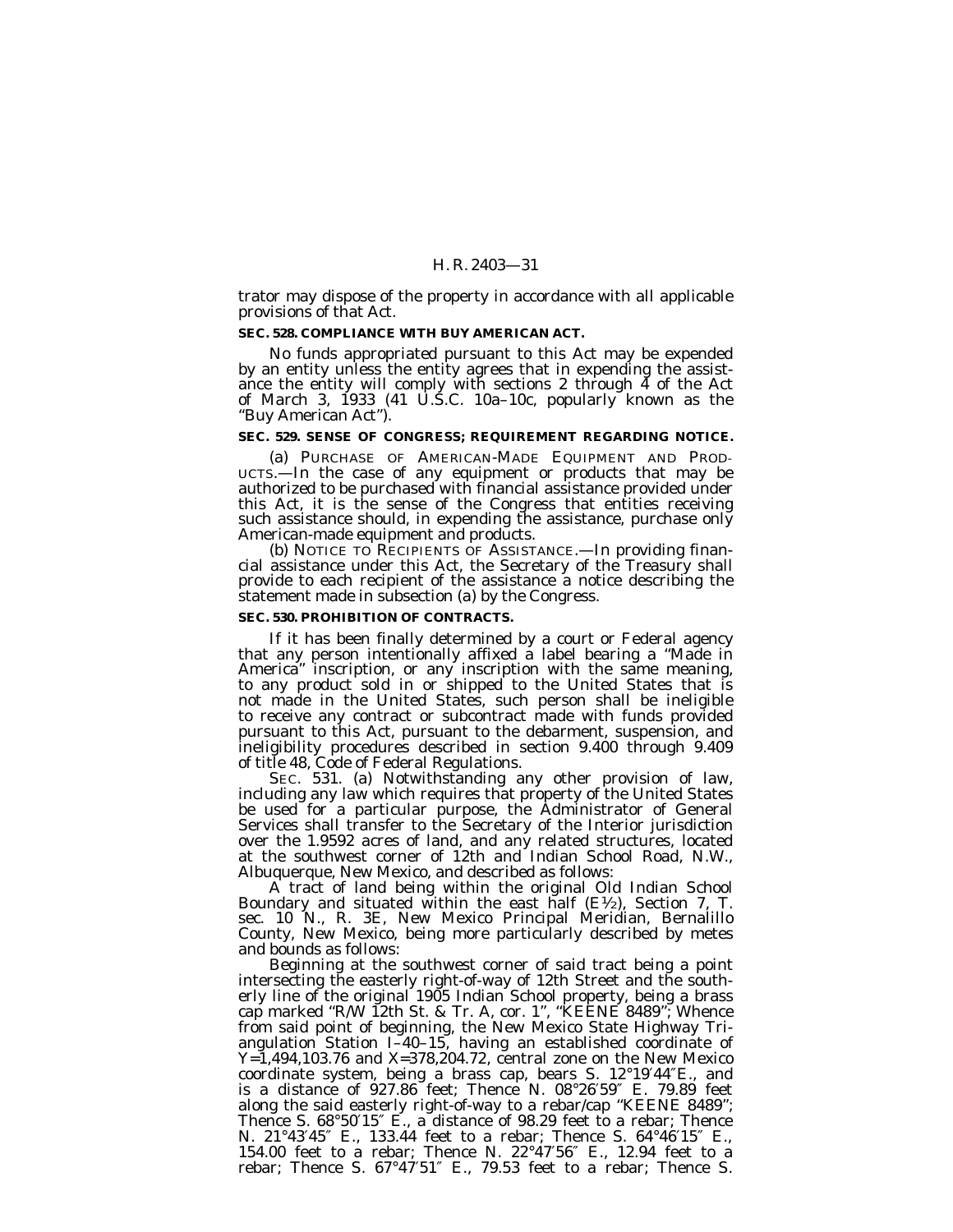20°06′41″ W., 40.33 feet to a rebar; Thence S. 67°16′45″ E., 105.98 feet to a nail in concrete; Thence S. 22°19′15″ W., 224.22 feet to a nail in pavement; Thence N. 74°56′54″ W., 1.33 feet to an angle point being a brass cap marked ''Tr. A, cor. 13 & Tr. B, cor. 4'', ''KEENE 8489''; Thence N. 61°14′00″ W., 125.73 feet to an angle point being a brass cap marked ''Tr. A, cor. 14 & Tr. 1, cor. 2/ Tr. B, cor. 3'', ''KEENE 8489''; Thence N. 61°14′00″ W., 294.33 feet to the point and place of beginning. Said tract contains an area of 1.9592 acres.

(b) Lands and related structures described in subsection (a) shall, on and after the transfer of jurisdiction required under subsection (a), be held by the United States in trust for the benefit and use of the Nineteen Indian Pueblo Tribes of New Mexico comprising the All Indian Pueblo Council as tenants in common.

(c) The transfer of the property described in subsection (a) shall be without monetary consideration.

(d) Lands and related structures held in trust for the benefit and use of the Nineteen Indian Pueblo Tribes of New Mexico under subsection (b) shall have the same tax-exempt status as that of other lands and structures held in trust by the United States for the benefit and use of an Indian tribe, including exemption from taxes imposed by any State, county, city or other local governmental entity, and shall be exempt from any associated land use regulation imposed by any such governmental entity.

(e) Nothing in this section shall prohibit the use by the Nineteen Indian Pueblo Tribes of New Mexico of the land and related structures described in subsection (a) in conjunction with their existing plans for the economic development of the former Albuquerque Indian School property conveyed as trust lands on January 15, 1993.

(f) As used in this section, the term ''Nineteen Indian Pueblo Tribes of New Mexico'' means the following:

1. Pueblo of Acoma.

2. Pueblo of Isleta.

3. Pueblo of Laguna.

4. Pueblo of Picuris.

5. Pueblo of San Felipe.

6. Pueblo of San Ildefonso.

7. Pueblo of San Juan.

8. Pueblo of Santo Domingo.

9. Pueblo of Tesuque.

10. Pueblo of Zuni.

11. Pueblo of Cochiti.

12. Pueblo of Jemez.

13. Pueblo of Nambe.

14. Pueblo of Pojoaque.

15. Pueblo of Sandia.

16. Pueblo of Santa Ana.

17. Pueblo of Santa Clara.

18. Pueblo of Taos.

19. Pueblo of Zia.

SEC. 532. (a) IN GENERAL.—Notwithstanding any other provision of law, including any other law which requires that property of the United States be used for a particular purpose, the real property described in subsection (c) shall be conveyed to the United States Park Service, Department of the Interior, by the Administrator of General Services at such time as the property is reported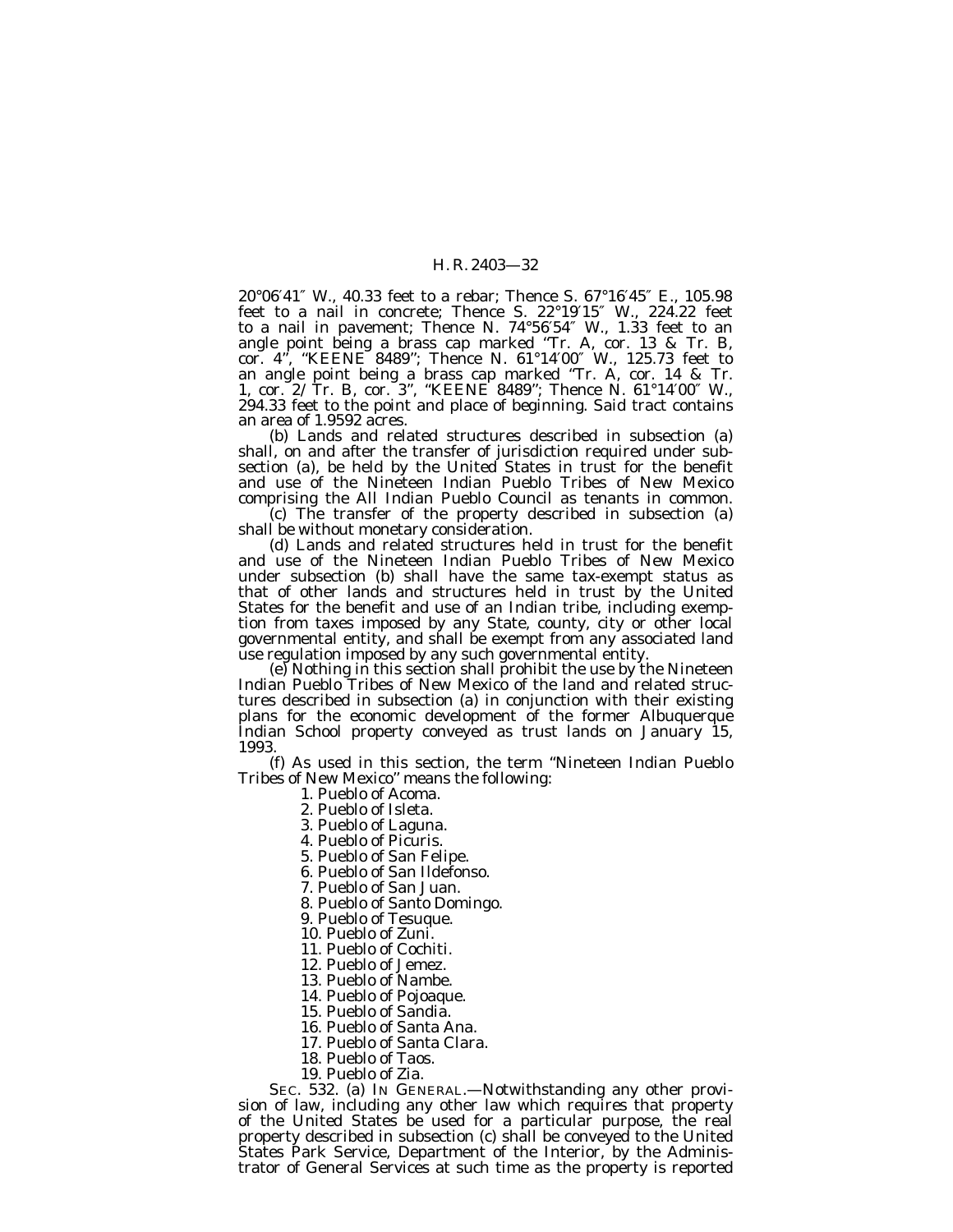to the General Services Administration for disposal as excess to the needs of the Air Force.

(b) TERMS.—A conveyance of property under this section shall be without monetary consideration, and subject to such other terms and conditions as the Administrator determines to be appropriate.

(c) PROPERTY DESCRIBED.—The real property referred to in subsection (a) is that part of the Holbrook Radar Bomb Scoring Site, including housing units, situated in the W<sup>1</sup>/2 of the SE<sup>1</sup>/4 of Section 36, Township 18 North, Range 20 East, G&SRM, Navajo County, Arizona, and more particularly described as:

Lots 1, 2, and 3 and Tract A of Cholla Townhomes Subdivision, a subdivision recorded in Book 14 of Plats at Page 19 in the official records of Navajo County, Arizona; Except an undivided one-half interest in all oil, gas, coal, and other hydrocarbon substances and minerals as reserved in instrument recorded in Docket 68 at Page 171 in said official records;

Containing 8.00 acres, more or less.

Together with Units 2A, 3A, 4B, 5B, 6A, 7A, 8B, 9B, 10A, 11A, and 12B of the Cholla Townhomes Condominium, a subdivision recorded in Book 14 of Plats at Page 20 in the official records of Navajo County, Arizona, and any other buildings and improvements thereon and all rights, hereditaments, easements, and appurtenances thereunto belonging or in anywise appertaining.

Subject, however, to existing easements for public roads and highways, public utilities, railroads, and pipelines, and subject to the following outstanding exceptions and rights:

An undivided one-half interest in all oil, gas, coal or other hydro-carbon substances and minerals in, upon, or under said land, and the right to the use of such portions of the surface of said land as may be necessary for the proper exploration, mining or otherwise extracting and removing said oil, gas, coal or other hydro-carbon substances and minerals as reserved in instrument recorded in Docket 68 at Page 171, official records of Navajo County, Arizona.

Easements as shown on the plat of Cholla Townhomes subdivision recorded in Book 14 of Plats at Page 19 in the official records of Navajo County, Arizona.

Easements and right incident thereto for sewer purposes as set forth in instrument recorded in Docket 601 at Page 924 of the official records of Navajo County, Arizona.

Easements created by and the effect of the Declaration of Horizontal Property Regime recorded in Docket 679 at Page 773 in the official records of Navajo County, Arizona, and Certificate of Correction recorded in Docket 678 at Page 815 in said official records.

Easement and rights incident thereto for electric lines as set forth in instrument recorded in Docket 883 at Page 213 of the official records of Navajo County, Arizona.

Liabilities and obligations imposed upon said land by reason of its inclusion within the Navajo County Flood Control District.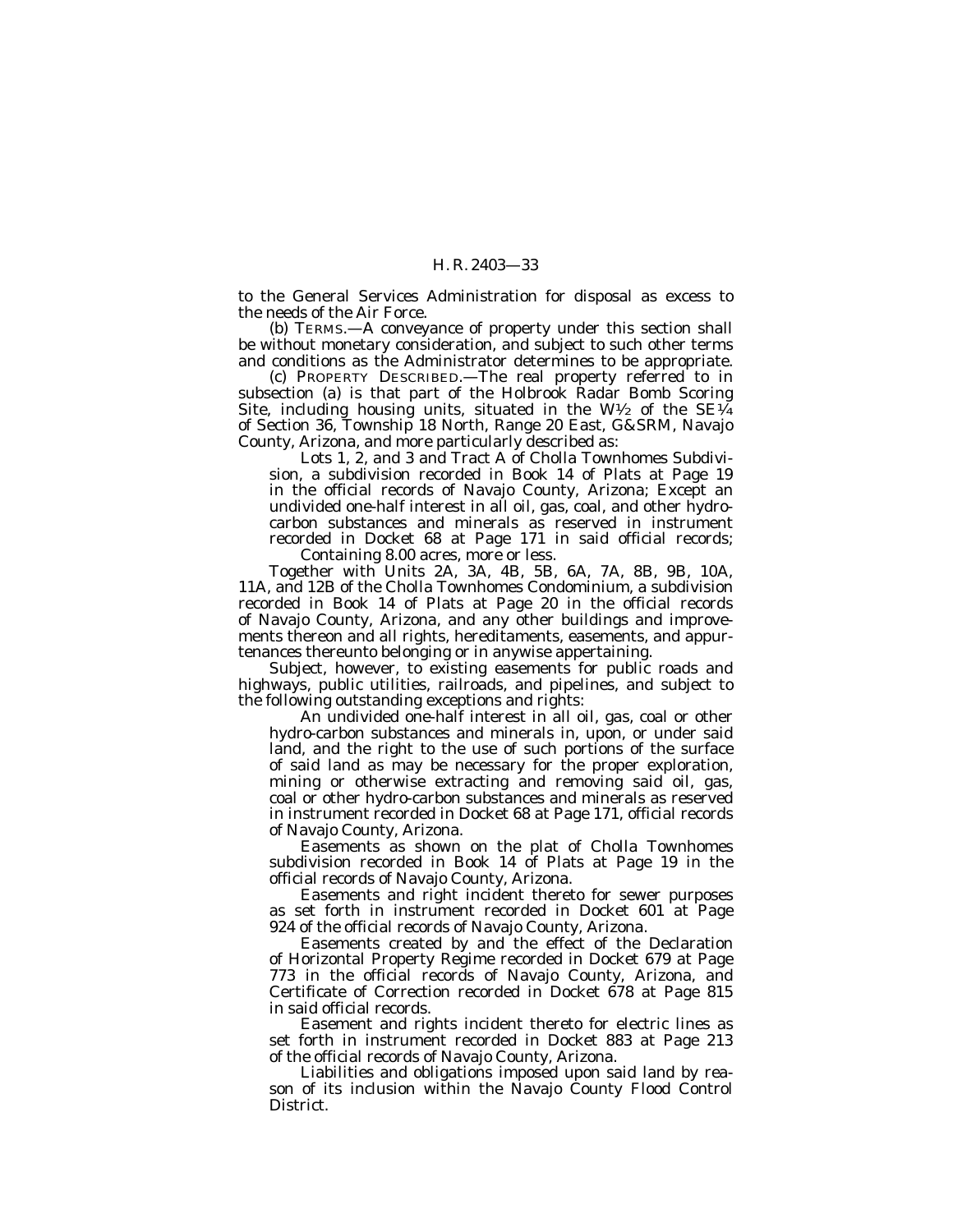### TITLE VI—GOVERNMENTWIDE GENERAL PROVISIONS

### DEPARTMENTS, AGENCIES, AND CORPORATIONS

SECTION 601. Funds appropriated in this or any other Act may be used to pay travel to the United States for the immediate family of employees serving abroad in cases of death or life threatening illness of said employee.

SEC. 602. No department, agency, or instrumentality of the United States receiving appropriated funds under this or any other Act for fiscal year 1994 shall obligate or expend any such funds, unless such department, agency, or instrumentality has in place, and will continue to administer in good faith, a written policy designed to ensure that all of its workplaces are free from the illegal use, possession, or distribution of controlled substances (as defined in the Controlled Substances Act) by the officers and employees of such department, agency, or instrumentality.

SEC. 603. Notwithstanding the provisions of the Act of September 13, 1982 (Public Law 97–258, 31 U.S.C. 1345), any agency, department or instrumentality of the United States which provides or proposes to provide child care services for Federal employees may reimburse any Federal employee or any person employed to provide such services for travel, transportation, and subsistence expenses incurred for training classes, conferences or other meetings in connection with the provision of such services: *Provided,* That any per diem allowance made pursuant to this section shall not exceed the rate specified in regulations prescribed pursuant to section 5707 of title 5, United States Code.

SEC. 604. Unless otherwise specifically provided, the maximum amount allowable during the current fiscal year in accordance with section 16 of the Act of August 2, 1946 (60 Stat. 810), for the purchase of any passenger motor vehicle (exclusive of buses, ambulances, law enforcement, and undercover surveillance vehicles), is hereby fixed at \$7,100 except station wagons for which the maximum shall be \$8,100: *Provided,* That these limits may be exceeded by not to exceed \$3,700 for police-type vehicles, and by not to exceed \$4,000 for special heavy-duty vehicles: *Provided further,* That the limits set forth in this section may not be exceeded by more than five percent for electric or hybrid vehicles purchased for demonstration under the provisions of the Electric and Hybrid Vehicle Research, Development, and Demonstration Act of 1976: *Provided further,* That the limits set forth in this section may be exceeded by the incremental cost of clean alternative fuels vehicles acquired pursuant to Public Law 101–549 over the cost of comparable conventionally fueled vehicles.

SEC. 605. Appropriations of the executive departments and independent establishments for the current fiscal year available for expenses of travel or for the expenses of the activity concerned, are hereby made available for quarters allowances and cost-ofliving allowances, in accordance with 5 U.S.C. 5992–24.

SEC. 606. Unless otherwise specified during the current fiscal year no part of any appropriation contained in this or any other Act shall be used to pay the compensation of any officer or employee of the Government of the United States (including any agency the majority of the stock of which is owned by the Government of the United States) whose post of duty is in the continental United States unless such person (1) is a citizen of the United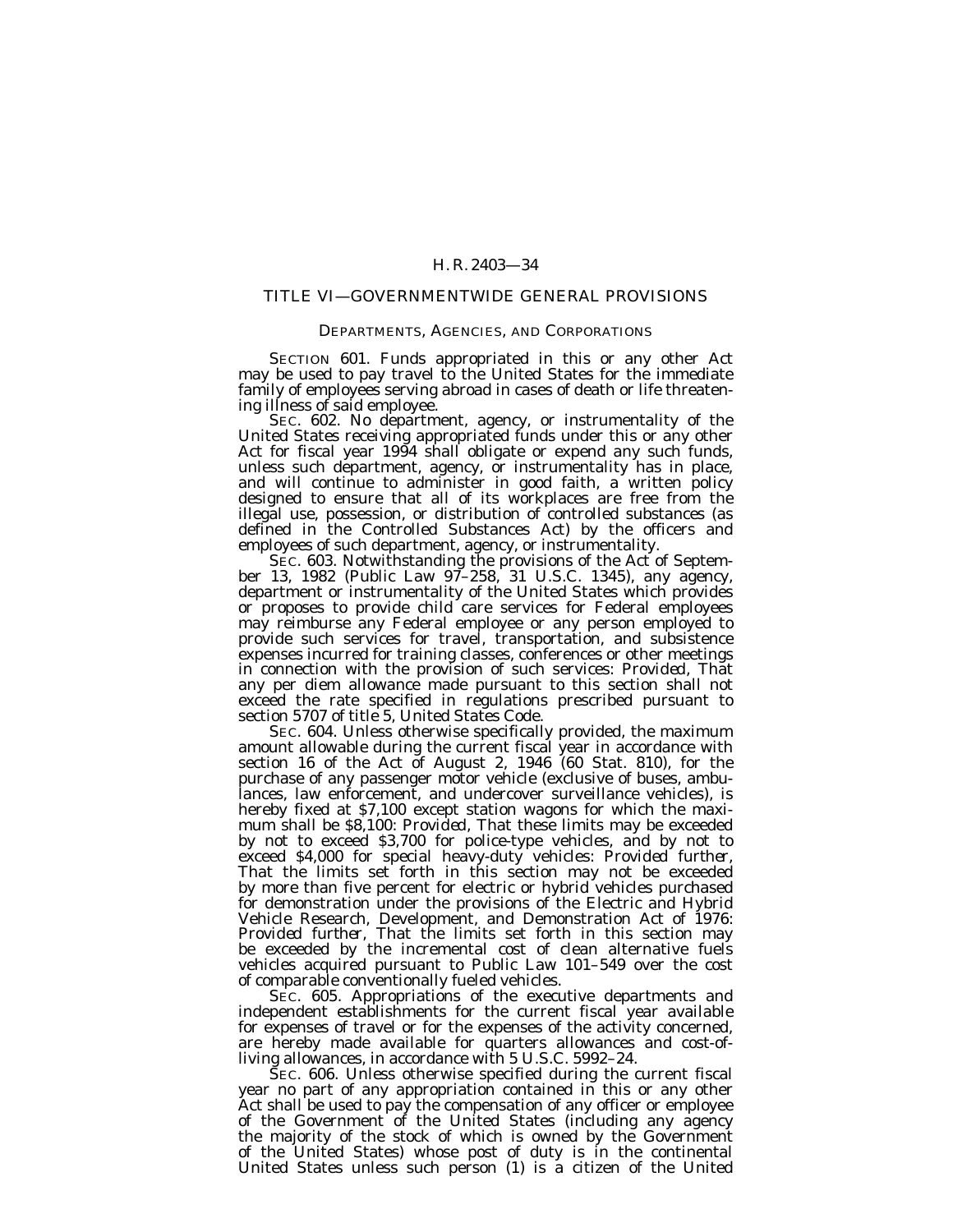States, (2) is a person in the service of the United States on the date of enactment of this Act who, being eligible for citizenship, has filed a declaration of intention to become a citizen of the United States prior to such date and is actually residing in the United States, (3) is a person who owes allegiance to the United States, (4) is an alien from Cuba, Poland, South Vietnam, the countries of the former Soviet Union, or the Baltic countries lawfully admitted to the United States for permanent residence, or (5) South Vietnamese, Cambodian, and Laotian refugees paroled in the United States after January 1, 1975, or (6) nationals of the People's Republic of China that qualify for adjustment of status pursuant to the Chinese Student Protection Act of 1992: *Provided,* That for the purpose of this section, an affidavit signed by any such person shall be considered prima facie evidence that the requirements of this section with respect to his or her status have been complied with: *Provided further,* That any person making a false affidavit shall be guilty of a felony, and, upon conviction, shall be fined no more than \$4,000 or imprisoned for not more than one year, or both: *Provided further,* That the above penal clause shall be in addition to, and not in substitution for, any other provisions of existing law: *Provided further,* That any payment made to any officer or employee contrary to the provisions of this section shall be recoverable in action by the Federal Government. This section shall not apply to citizens of Ireland, Israel, the Republic of the Philippines or to nationals of those countries allied with the United States in the current defense effort, or to international broadcasters employed by the United States Information Agency, or to temporary employment of translators, or to temporary employment in the field service (not to exceed sixty days) as a result of emergencies.

SEC. 607. Appropriations available to any department or agency during the current fiscal year for necessary expenses, including maintenance or operating expenses, shall also be available for payment to the General Services Administration for charges for space and services and those expenses of renovation and alteration of buildings and facilities which constitute public improvements performed in accordance with the Public Buildings Act of 1959 (73 Stat. 749), the Public Buildings Amendments of 1972 (87 Stat. 216), or other applicable law.

SEC. 608. Funds made available by this or any other Act for administrative expenses in the current fiscal year of the corporations and agencies subject to chapter 91 of title 31, United States Code, shall be available, in addition to objects for which such funds are otherwise available, for rent in the District of Columbia; services in accordance with 5 U.S.C. 3109; and the objects specified under this head, all the provisions of which shall be applicable to the expenditure of such funds unless otherwise specified in the Act by which they are made available: *Provided,* That in the event any functions budgeted as administrative expenses are subsequently transferred to or paid from other funds, the limitations on administrative expenses shall be correspondingly reduced.

SEC. 609. No part of any appropriation for the current fiscal year contained in this or any other Act shall be paid to any person for the filling of any position for which he or she has been nominated after the Senate has voted not to approve the nomination of said person.

SEC. 610. Pursuant to section 1415 of the Act of July 15, 1952 (66 Stat. 662), foreign credits (including currencies) owed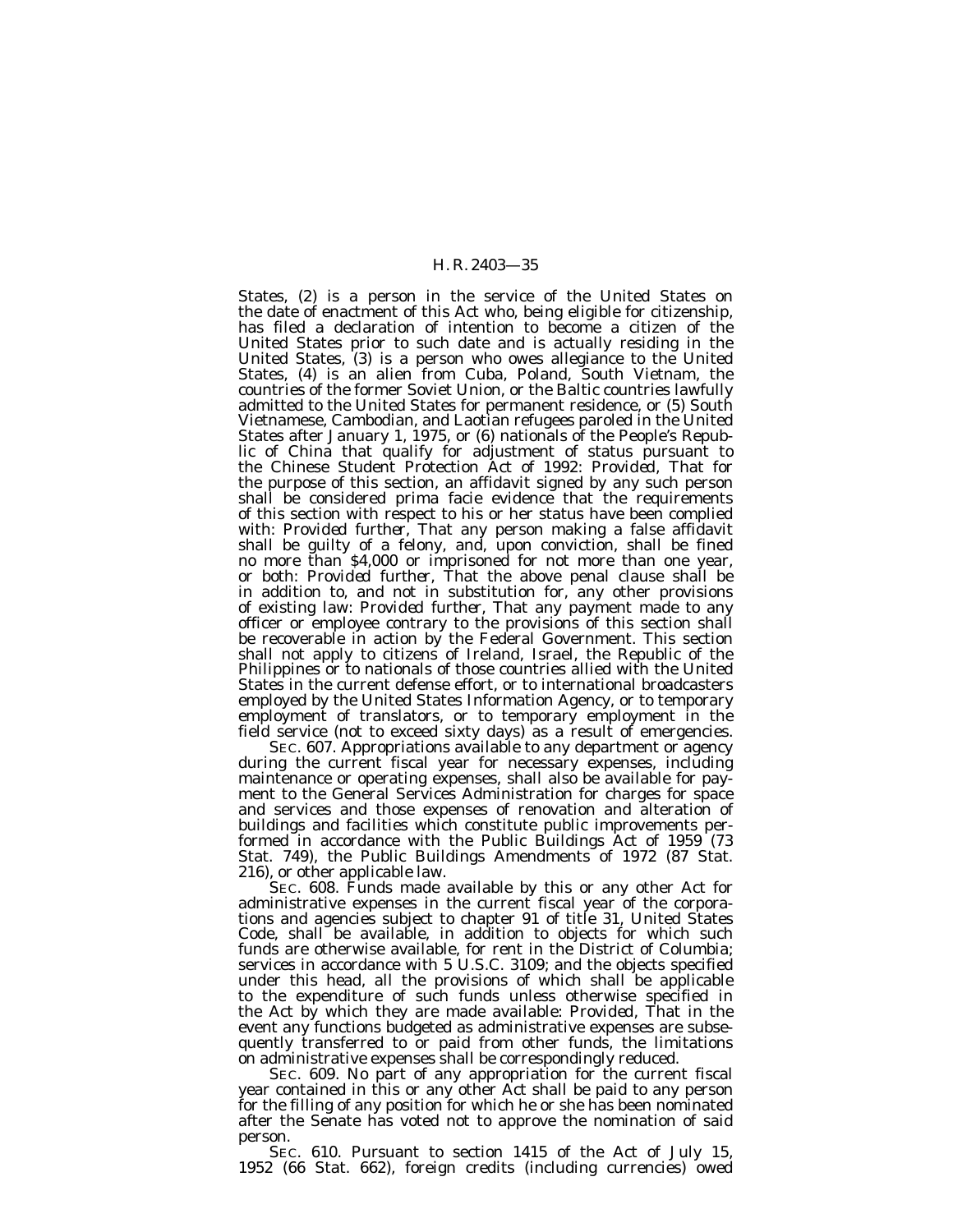to or owned by the United States may be used by Federal agencies for any purpose for which appropriations are made for the current fiscal year (including the carrying out of Acts requiring or authorizing the use of such credits), only when reimbursement therefor is made to the Treasury from applicable appropriations of the agency concerned: *Provided,* That such credits received as exchanged allowances or proceeds of sales of personal property may be used in whole or part payment for acquisition of similar items, to the extent and in the manner authorized by law, without reimbursement to the Treasury.

SEC. 611. No part of any appropriation contained in this or any other Act shall be available for interagency financing of boards, commissions, councils, committees, or similar groups (whether or not they are interagency entities) which do not have a prior and specific statutory approval to receive financial support from more than one agency or instrumentality.

SEC. 612. Funds made available by this or any other Act to the ''Postal Service Fund'' (39 U.S.C. 2003) shall be available for employment of guards for all buildings and areas owned or occupied by the Postal Service and under the charge and control of the Postal Service, and such guards shall have, with respect to such property, the powers of special policemen provided by the first section of the Act of June 1, 1948, as amended (62 Stat. 281; 40 U.S.C. 318), and, as to property owned or occupied by the Postal Service, the Postmaster General may take the same actions as the Administrator of General Services may take under the provisions of sections 2 and 3 of the Act of June 1, 1948, as amended (62 Stat. 281; 40 U.S.C. 318a, 318b), attaching thereto penal consequences under the authority and within the limits provided in section 4 of the Act of June 1, 1948, as amended (62 Stat. 281; 40 U.S.C. 318c).

SEC. 613. None of the funds made available pursuant to the provisions of this Act shall be used to implement, administer, or enforce any regulation which has been disapproved pursuant to a resolution of disapproval duly adopted in accordance with the applicable law of the United States.

SEC. 614. No part of any appropriation contained in, or funds made available by, this or any other Act, shall be available for any agency to pay to the Administrator of the General Services Administration a higher rate per square foot for rental of space and services (established pursuant to section 210(j) of the Federal Property and Administrative Services Act of 1949, as amended) than the rate per square foot established for the space and services by the General Services Administration for the fiscal year for which appropriations were granted.

SEC. 615. (a)(1) Notwithstanding any other provision of law, no part of any of the funds appropriated for the fiscal year ending on September 30, 1994, by this or any other Act, may be used to pay any prevailing rate employee described in section 5342(a)(2)(A) of title 5, United States Code—

(A) during that portion of fiscal year 1994 which precedes the start of the period described in subparagraph (B), in an amount that exceeds the rate payable for the applicable grade and step of the applicable wage schedule in accordance with section 616 of the Treasury, Postal Service, and General Government Appropriations Act, 1993, on the last day of the limitation imposed by such section 616; and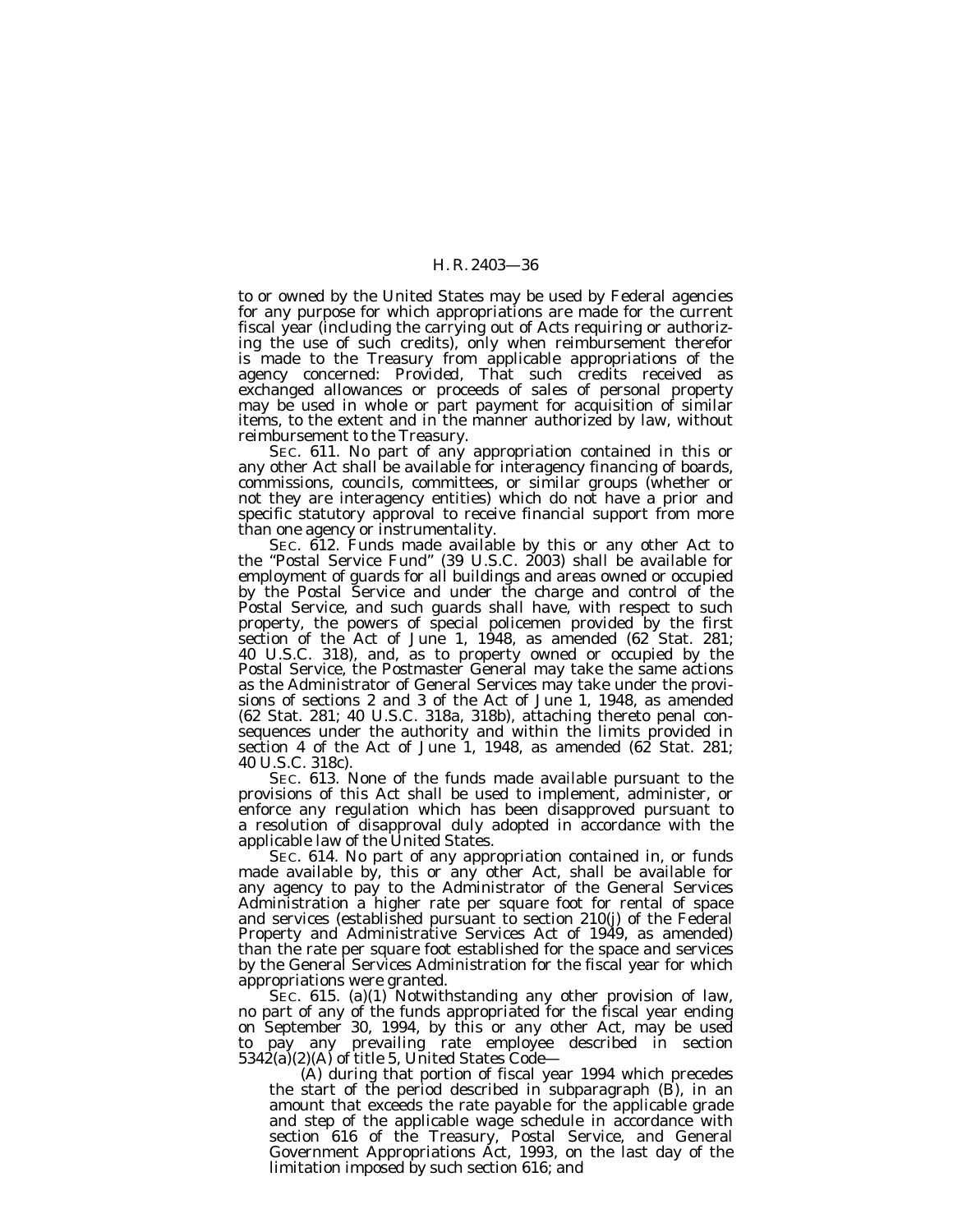(B) during the period from the date determined under paragraph (2) until the end of fiscal year 1994, in an amount that exceeds the maximum rate allowable under subparagraph (A) by more than the amount determined under paragraph (3).

(2) The period under paragraph (1)(B) shall begin on the first day of the first applicable pay period beginning on or after the later of—

(A) the normal effective date of the applicable wage survey adjustment that is to become effective in fiscal year 1994 (determined as if this section and section 616 of the Treasury, Postal Service, and General Government Appropriations Act, 1993, were not in effect); or

(B) January 1, 1994.

(3)(A) If, during fiscal year 1994, employees under the General Schedule receive locality-based comparability payments under section 5304 of title 5, United States Code, but do not receive a pay adjustment under section 5303 of such title, the applicable amount under this paragraph shall be equal to one-fifth of the difference between the maximum amount allowable under paragraph  $(1)(A)$  and the amount that would be payable under subchapter IV of chapter 53 of such title (taking into account the applicable wage survey adjustment referred to in paragraph (2)(A)) were this section and section 616 of the Treasury, Postal Service, and General Government Appropriations Act, 1993, not in effect.

(B) If, during fiscal year 1994, employees under the General Schedule receive a pay adjustment under section 5303 of title 5, United States Code, and locality-based comparability payments under section 5304 of such title, the applicable amount under this paragraph shall be equal to—

(i) the amount determined under subparagraph (A); and

(ii) the amount resulting from an increase of 2.2 percent. (C) The applicable amount under this paragraph shall be zero if neither subparagraph (A) nor subparagraph (B) applies.

(4) The Office of Personnel Management shall discuss with and consider the views of the Federal Prevailing Rate Advisory Committee in carrying out the Office's responsibilities with respect to this paragraph.

(b) Notwithstanding any other provision of law, no prevailing rate employee described in subparagraph (B) or (C) of section  $5342(a)(2)$  of title 5, United States Code, and no employee covered by section 5348 of such title, may be paid during the periods for which subsection (a) is in effect at a rate that exceeds the rates that would be payable under subsection (a) were subsection (a) applicable to such employee.

(c) For the purposes of this section, the rates payable to an employee who is covered by this section and who is paid from a schedule that was not in existence on September 30, 1993, shall be determined under regulations prescribed by the Office of Personnel Management.

(d) Notwithstanding any other provision of law, rates of premium pay for employees subject to this section may not be changed from the rates in effect on September 30, 1993, except to the extent determined by the Office of Personnel Management to be consistent with the purpose of this section.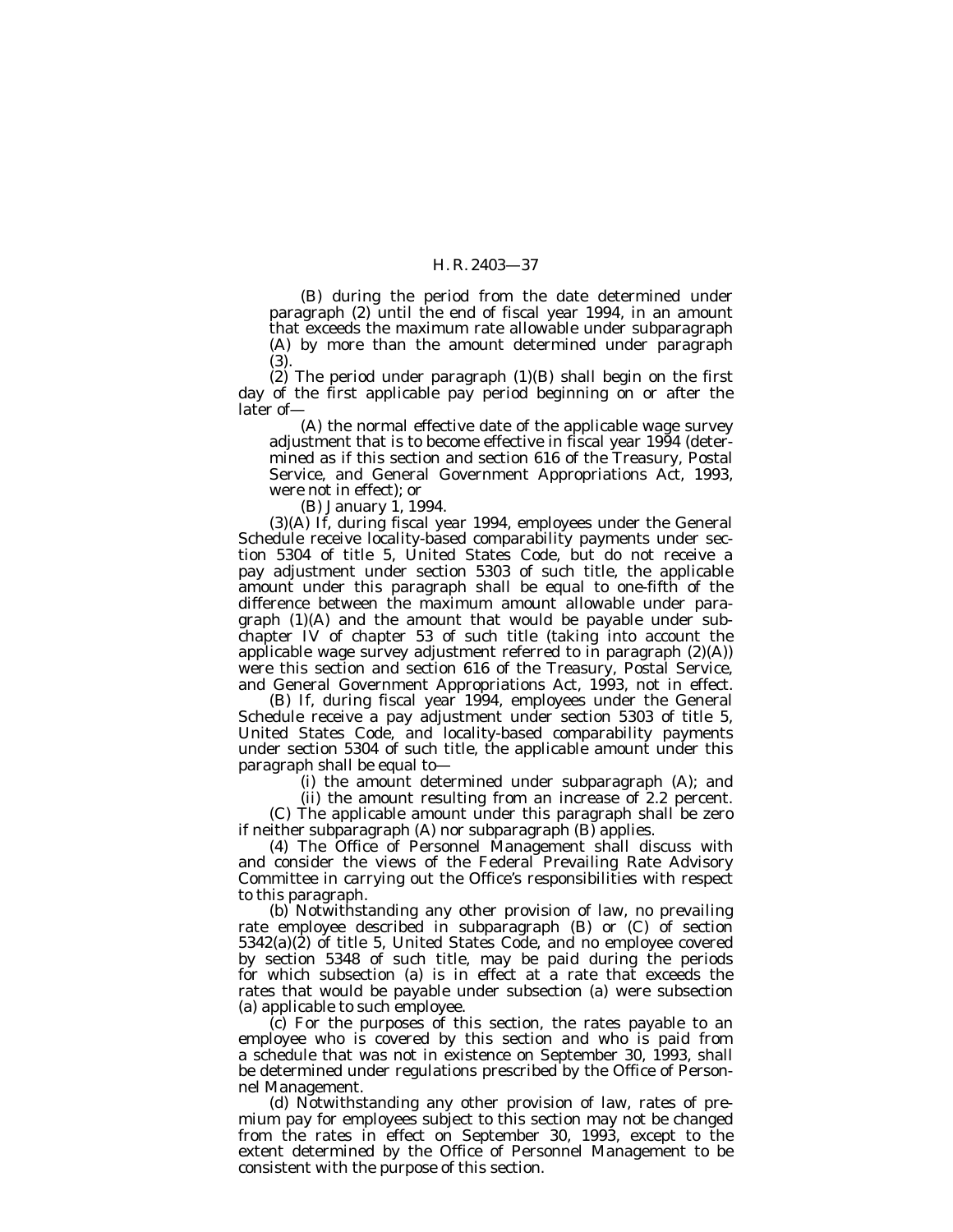(e) The provisions of this section shall apply with respect to pay for services performed by any affected employee on or after October 1, 1993.

(f) For the purpose of administering any provision of law (including section 8431 of title 5, United States Code, and any rule or regulation, that provides premium pay, retirement, life insurance, or any other employee benefit) that requires any deduction or contribution, or that imposes any requirement or limitation, on the basis of a rate of salary or basic pay, the rate of salary or basic pay payable after the application of this section shall be treated as the rate of salary or basic pay.

(g) Nothing in this section shall be considered to permit or require the payment to any employee covered by this section at a rate in excess of the rate that would be payable were this section not in effect.

(h) The Office of Personnel Management may prescribe any regulations which may be necessary to carry out this section.

SEC. 616. During the period in which the head of any department or agency, or any other officer or civilian employee of the Government appointed by the President of the United States, holds office, no funds may be obligated or expended in excess of \$5,000 to furnish or redecorate the office of such department head, agency head, officer or employee, or to purchase furniture or make improvements for any such office, unless advance notice of such furnishing or redecoration is expressly approved by the Committees on Appropriations of the House and Senate. For the purposes of this section the word ''office'' shall include the entire suite of offices assigned to the individual, as well as any other space used primarily by the individual or the use of which is directly controlled by the individual.

SEC. 617. (a) Notwithstanding the provisions of sections 112 and 113 of title 3, United States Code, each Executive agency detailing any personnel shall submit a report on an annual basis in each fiscal year to the Senate and House Committees on Appropriations on all employees or members of the armed services detailed to Executive agencies, listing the grade, position, and offices of each person detailed and the agency to which each such person is detailed.

(b) The provisions of this section shall not apply to Federal employees or members of the armed services detailed to or from—<br>(1) the Central Intelligence Agency;

(2) the National Security Agency;

(3) the Defense Intelligence Agency;

(4) the offices within the Department of Defense for the collection of specialized national foreign intelligence through reconnaissance programs;

(5) the Bureau of Intelligence and Research of the Department of State;

(6) any agency, office, or unit of the Army, Navy, Air Force, and Marine Corps, the Federal Bureau of Investigation and the Drug Enforcement Administration of the Department of Justice, the Department of the Treasury, the Department of Transportation, and the Department of Energy performing intelligence functions; and

(7) the Director of Central Intelligence.

(c) The exemptions in part (b) of this section are not intended to apply to information on the use of personnel detailed to or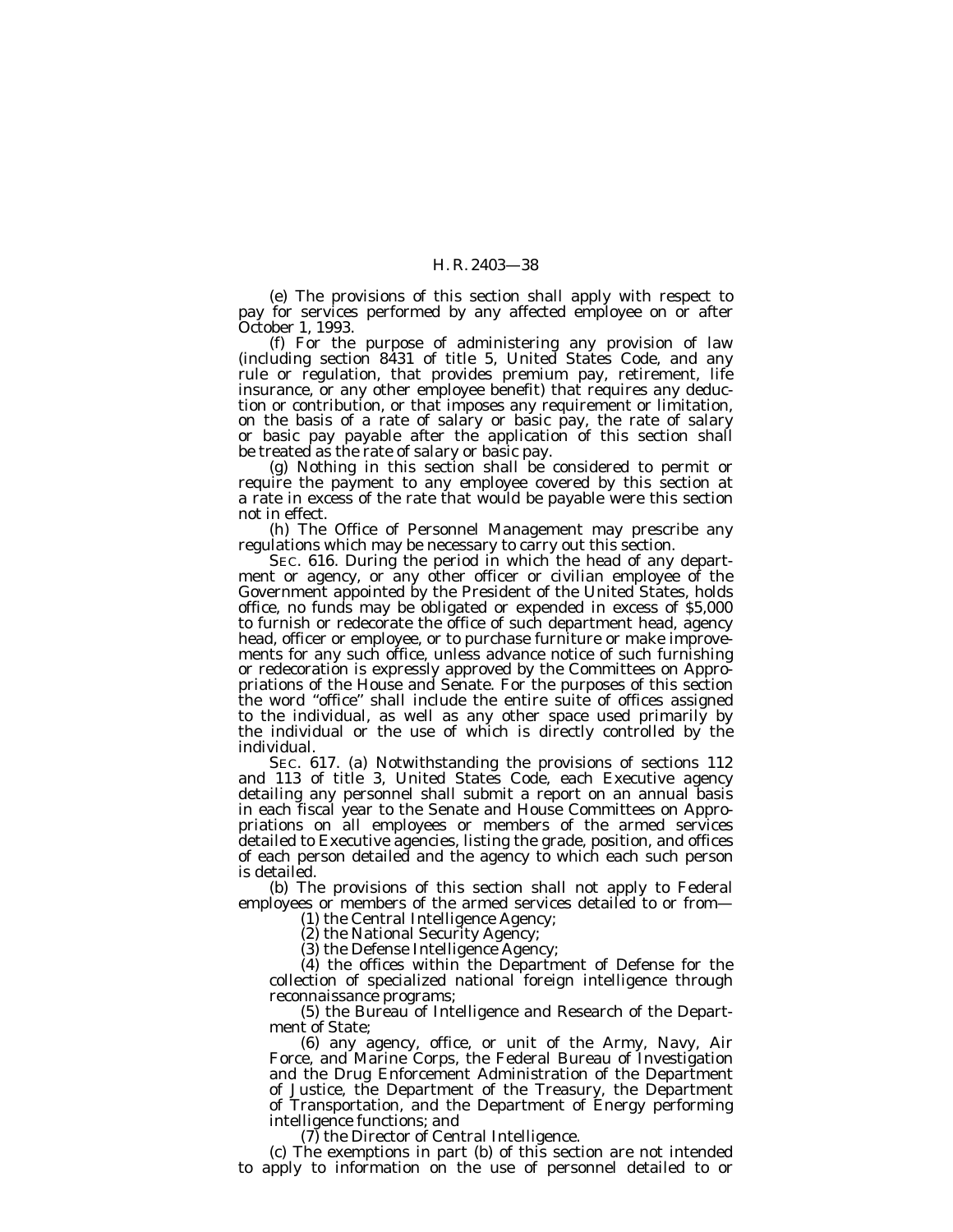from the intelligence agencies which is currently being supplied to the Senate and House Intelligence and Appropriations Committees by the executive branch through budget justification materials and other reports.

(d) For the purposes of this section, the term ''Executive agency'' has the same meaning as defined under section 105 of title 5, United States Code (except that the provisions of section 104(2) of title 5, United States Code, shall not apply), and includes the White House Office, the Executive Residence, and any office, council, or organizational unit of the Executive Office of the President.

SEC. 618. No funds appropriated in this or any other Act for fiscal year 1994 may be used to implement or enforce the agreements in Standard Forms 312 and 4355 of the Government or any other nondisclosure policy, form or agreement if such policy, form or agreement does not contain the following provisions:

''These restrictions are consistent with and do not supersede conflict with or otherwise alter the employee obligations, rights or liabilities created by Executive Order 12356; section 7211 of title 5, United States Code (governing disclosures to Congress); section 1034 of title 10, United States Code, as amended by the Military Whistleblower Protection Act (governing disclosure to Congress by members of the military); section 2302(b)(8) of title 5, United States Code, as amended by the Whistleblower Protection Act (governing disclosures of illegality, waste, fraud, abuse or public health or safety threats); the Intelligence Identities Protection Act of 1982 (50 U.S.C. 421 et seq.) (governing disclosures that could expose confidential Government agents), and the statutes which protect against disclosure that may compromise the national security, including sections 641, 793, 794, 798, and 952 of title 18, United States Code, and section 4(b) of the Subversive Activities Act of 1950 (50 U.S.C. section 783(b)). The definitions, requirements, obligations, rights, sanctions and liabilities created by said Executive Order and listed statutes are incorporated into this Agreement and are controlling.''.

SEC. 619. Notwithstanding any other provision of law, no executive branch agency shall purchase, construct, and/or lease any additional facilities, except within or contiguous to existing locations, to be used for the purpose of conducting Federal law enforcement training without the advance approval of the House and Senate Committees on Appropriations.

SEC. 620. (a) None of the funds appropriated by this or any other Act may be expended by any Federal agency to procure any product or service that is subject to the provisions of Public Law 89-306 and that will be available under the procurement by the Administrator of General Services known as ''FTS2000'' unless—

(1) such product or service is procured by the Administrator of General Services as part of the procurement known as ''FTS2000''; or

(2) that agency establishes to the satisfaction of the Administrator of General Services that—

(A) the agency's requirements for such procurement are unique and cannot be satisfied by property and service procured by the Administrator of General Services as part of the procurement known as ''FTS2000''; and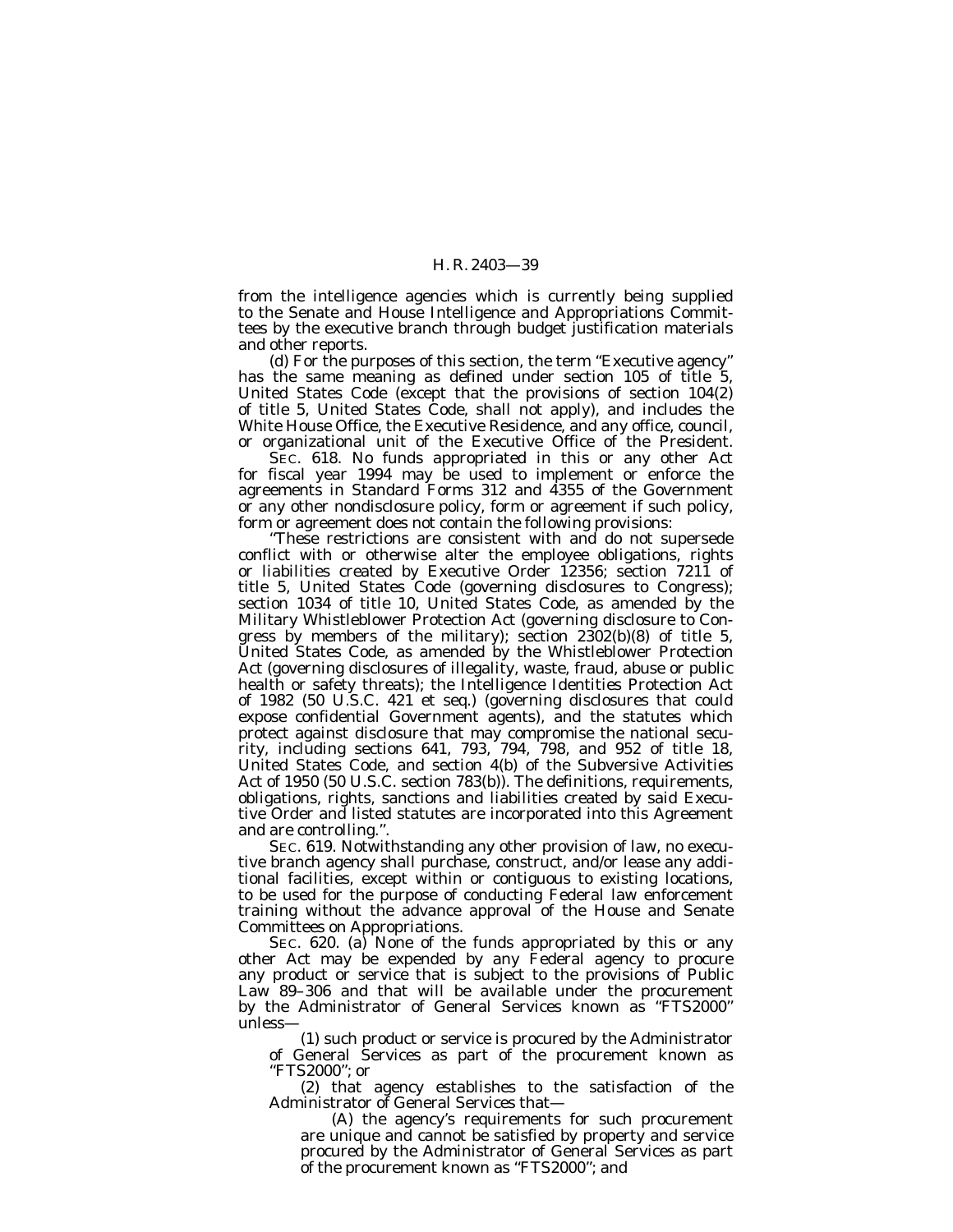(B) the agency procurement, pursuant to such delegation, would be cost-effective and would not adversely affect the cost-effectiveness of the FTS2000 procurement.

(b) After July 31, 1994, subsection (a) shall apply only if the Administrator of General Services has reported that the FTS2000 procurement is producing prices that allow the Government to satisfy its requirements for such procurement in the most costeffective manner.

SEC. 620A. Subsections (c) and (d) of section 3726 of title 31, United States Code, are amended to read as follows:

''(c) Expenses of transportation audit postpayment contracts and contract administration, and the expenses of all other transportation audit and audit-related functions conferred upon the Administrator of General Services, shall be financed from overpayments collected from carriers on transportation bills paid by the Government and other similar type refunds, not to exceed collections. Payment to any contractor for audit services shall not exceed 50 percent of the overpayment identified by contract audit.

''(d) At least annually, and as determined by the Administrator, after making adequate provision for expense of refunds to carriers, transportation audit postpayment contracts, contract administration, and other expenses authorized in subsection (c), overpayments collected by the General Services Administration shall be transferred to miscellaneous receipts of the Treasury. A report of receipts, disbursements, and transfers (to miscellaneous receipts) pursuant to this section shall be made annually in connection with the budget estimates to the Director of the Office of Management and Budget and to the Congress.''.

SEC. 621. (a) No amount of any grant made by a Federal agency shall be used to finance the acquisition of goods or services (including construction services) unless the recipient of the grant agrees, as a condition for the receipt of such grant, to—

(1) specify in any announcement of the awarding of the contract for the procurement of the goods and services involved (including construction services) the amount of Federal funds that will be used to finance the acquisition; and

(2) express the amount announced pursuant to paragraph (1) as a percentage of the total costs of the planned acquisition.<br>(b) The requirements of subsection (a) shall not apply to a

procurement for goods or services (including construction services) that has an aggregate value of less than \$500,000.

SEC. 622. Notwithstanding section 1346 of title 31, United States Code, or section 611 of this Act, funds made available for fiscal year 1994 by this or any other Act shall be available for the interagency funding of national security and emergency preparedness telecommunications initiatives which benefit multiple Federal departments, agencies, or entities, as provided by Executive Order Numbered 12472 (April 3, 1984).

SEC. 623. Notwithstanding any provisions of this or any other Act, during the fiscal year ending September 30, 1994, any department, division, bureau, or office may use funds appropriated by this or any other Act to install telephone lines, necessary equipment, and to pay monthly charges, in any private residence or private apartment of an employee who has been authorized to work at home in accordance with guidelines issued by the Office of Personnel Management: *Provided,* That the head of the department, division, bureau, or office certifies that adequate safeguards against private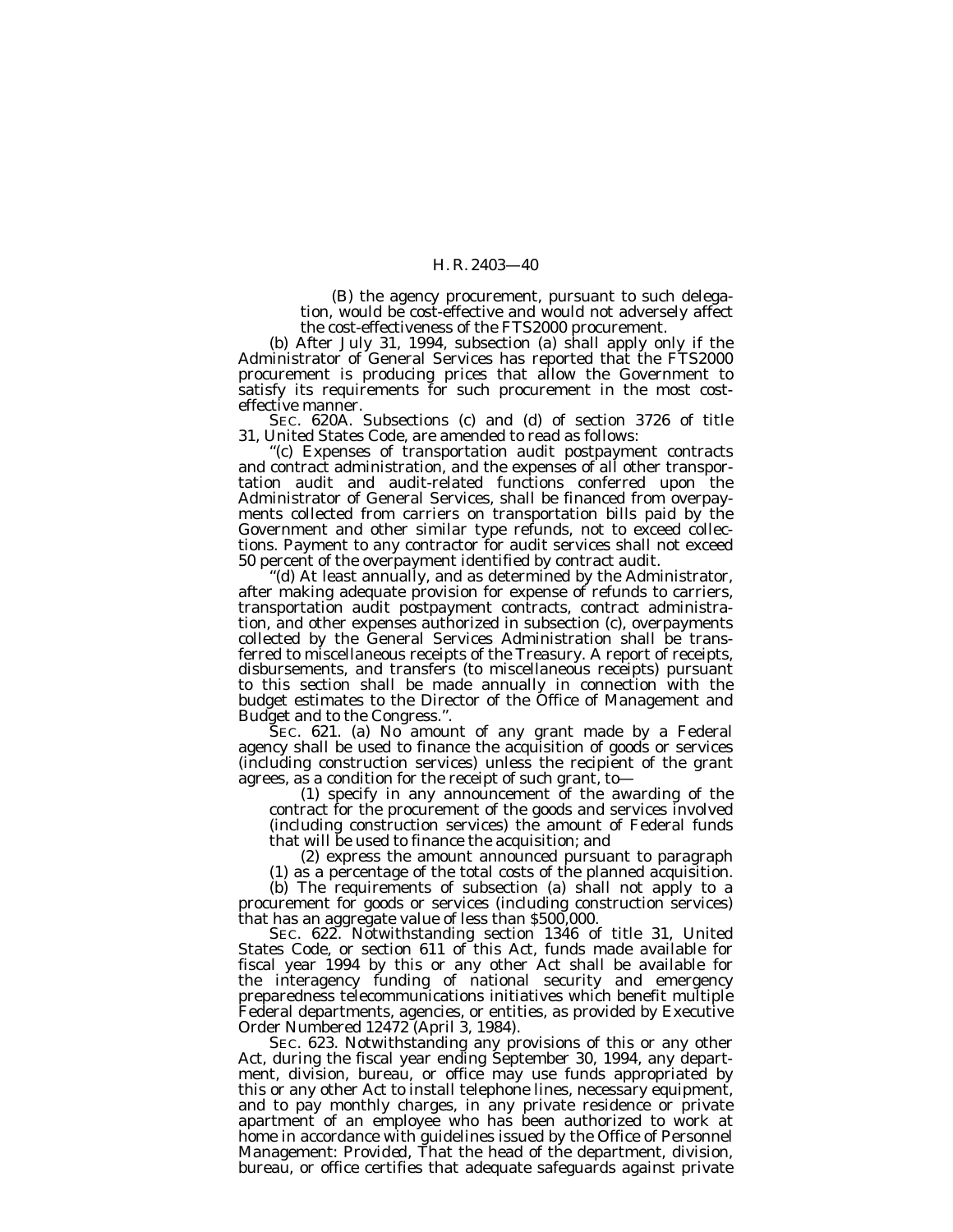misuse exist, and that the service is necessary for direct support of the agency's mission.

SEC. 624. (a) None of the funds appropriated by this or any other Act may be obligated or expended by any Federal department, agency, or other instrumentality for the salaries or expenses of any employee appointed to a position of a confidential or policydetermining character excepted from the competitive service pursuant to section 3302 of title 5, United States Code, without a certification to the Office of Personnel Management from the head of the Federal department, agency, or other instrumentality employing the Schedule C appointee that the Schedule C position was not created solely or primarily in order to detail the employee to the White House.

(b) The provisions of this section shall not apply to Federal employees or members of the armed services detailed to or from-

(1) the Central Intelligence Agency;

(2) the National Security Agency;

(3) the Defense Intelligence Agency;

(4) the offices within the Department of Defense for the collection of specialized national foreign intelligence through reconnaissance programs;

(5) the Bureau of Intelligence and Research of the Department of State;

(6) any agency, office, or unit of the Army, Navy, Air Force, and Marine Corps, the Federal Bureau of Investigation and the Drug Enforcement Administration of the Department of Justice, the Department of the Treasury, and the Department of Energy performing intelligence functions; and

(7) the Director of Central Intelligence.

SEC. 625. None of the funds appropriated by this or any other Act may be used to relocate the Department of Justice Immigration Judges from offices located in Phoenix, Arizona to new quarters in Florence, Arizona without the prior approval of the House and Senate Committees on Appropriations.

SEC. 626. None of the funds made available in this Act for ''Allowances and Office Staff for Former Presidents'' may be used for partisan political activities.

SEC. 627. Section 635 of the Public Law 102–393 is amended in paragraph (c)(2) by striking ''1993'' and inserting ''1994''.

SEC. 628. Section 404 of the Federal Employees Pay Comparability Act of 1990 is amended by striking ''Washington, DC– MD–VA Metropolitan Statistical Area'' and inserting in its place, ''Washington-Baltimore DC–MD–VA–WV Consolidated Metropolitan Statistical Area''.

SEC. 629. No department, agency, or instrumentality of the United States receiving appropriated funds under this or any other Act for fiscal year 1994 shall obligate or expend any such funds, unless such department, agency or instrumentality has in place by July 1, 1994, and will continue to administer in good faith, a written policy designed to ensure that all of its workplaces are free from discrimination and sexual harassment and that all of its workplaces are not in violation of title VII of the Civil Rights Act of 1964, as amended, the Age Discrimination in Employment Act of 1967, and the Rehabilitation Act of 1973.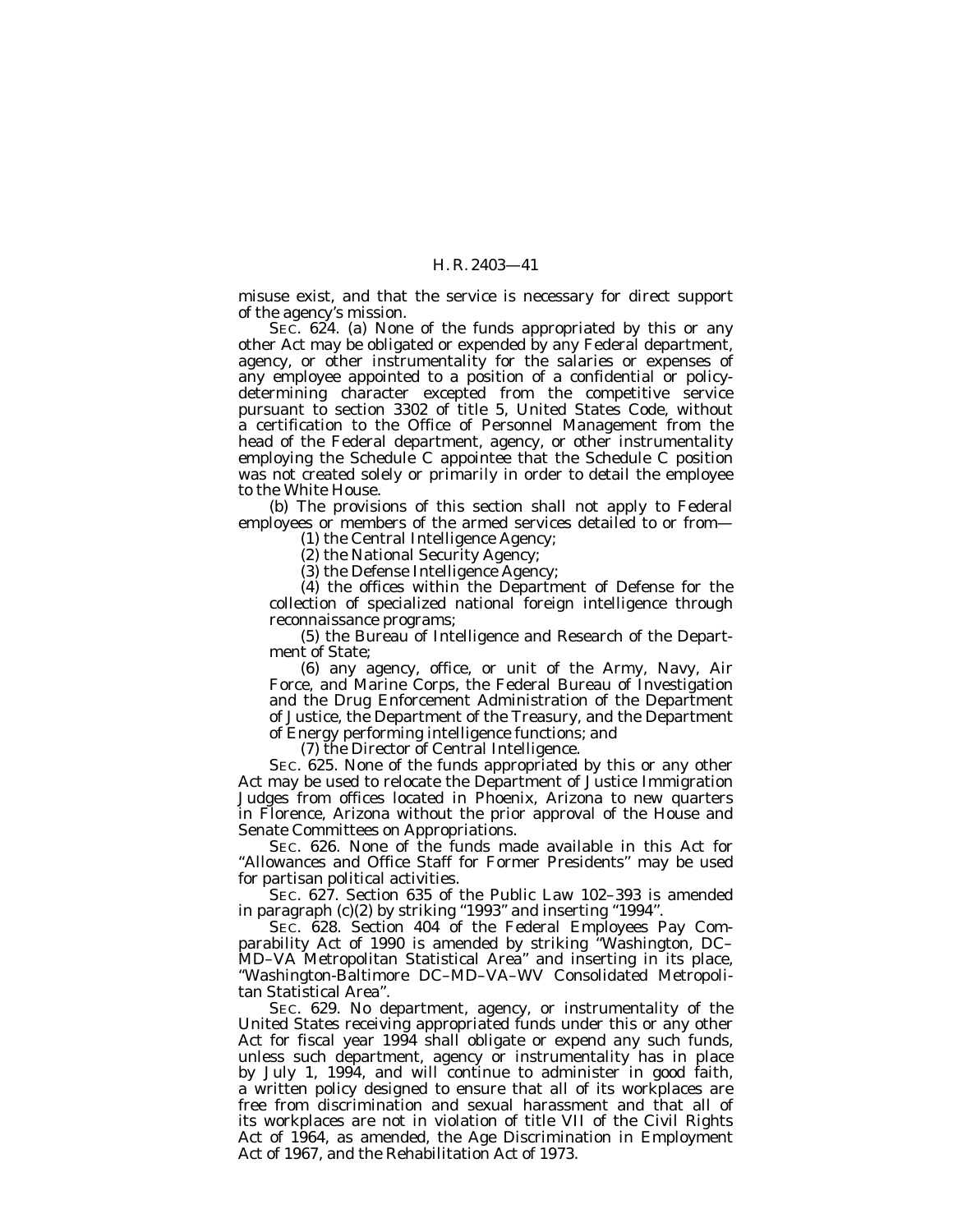### TITLE VII—REVENUE FORGONE REFORM

### SHORT TITLE; TABLE OF CONTENTS

SEC. 701. (a) SHORT TITLE.—This title may be cited as the ''Revenue Forgone Reform Act''.

(b) TABLE OF CONTENTS.—The table of contents for this title is as follows:

Sec. 701. Short title; table of contents.

Sec. 702. References.

Sec. 703. Repeal of authorization of appropriations for mail sent at reduced rates of postage.

Sec. 704. Establishing reduced rates of postage.

Sec. 705. Eligibility of certain mailings for reduced rates of postage.

Sec. 706. Provisions relating to rates for books and certain other materials.

Sec. 707. Sense of Congress.

Sec. 708. Technical corrections.

#### **REFERENCES**

SEC. 702. Except as otherwise expressly provided, whenever in this title an amendment or repeal is expressed in terms of an amendment to, or a repeal of, a section or other provision, the reference shall be considered to be made to a section or other provision of title 39, United States Code.

### REPEAL OF AUTHORIZATION OF APPROPRIATIONS FOR MAIL SENT AT REDUCED RATES OF POSTAGE

SEC. 703. (a) IN GENERAL.—Section 2401(c) is amended—

(1) in the first sentence—

(A) by striking ''if sections'' through ''had not been enacted'' and inserting ''if sections 3217 and 3403 through 3406 had not been enacted''; and

(B) by striking ''such sections and Acts.'' and inserting "such sections."; and

(2) in the second sentence—

(A) by striking "(i)"; and

(B) by striking ''volume;'' through ''schedules.'' and inserting ''volume.''.

(b) APPLICABILITY.—The amendments made by subsection (a) shall apply with respect to appropriations for fiscal years beginning after September 30, 1993.

### ESTABLISHING REDUCED RATES OF POSTAGE

SEC. 704. (a) RATES.—

(1) IN GENERAL.—Section 3626(a) is amended to read as follows:

"(a)(1) Except as otherwise provided in this section, rates of postage for a class of mail or kind of mailer under former section 4358, 4452(b), 4452(c), 4454(b), or 4454(c) of this title shall be established in accordance with the applicable provisions of this chapter.

''(2) For the purpose of this subsection—

"(A) the term 'costs attributable', as used with respect to a class of mail or kind of mailer, means the direct and indirect postal costs attributable to such class of mail or kind of mailer (excluding any other costs of the Postal Service);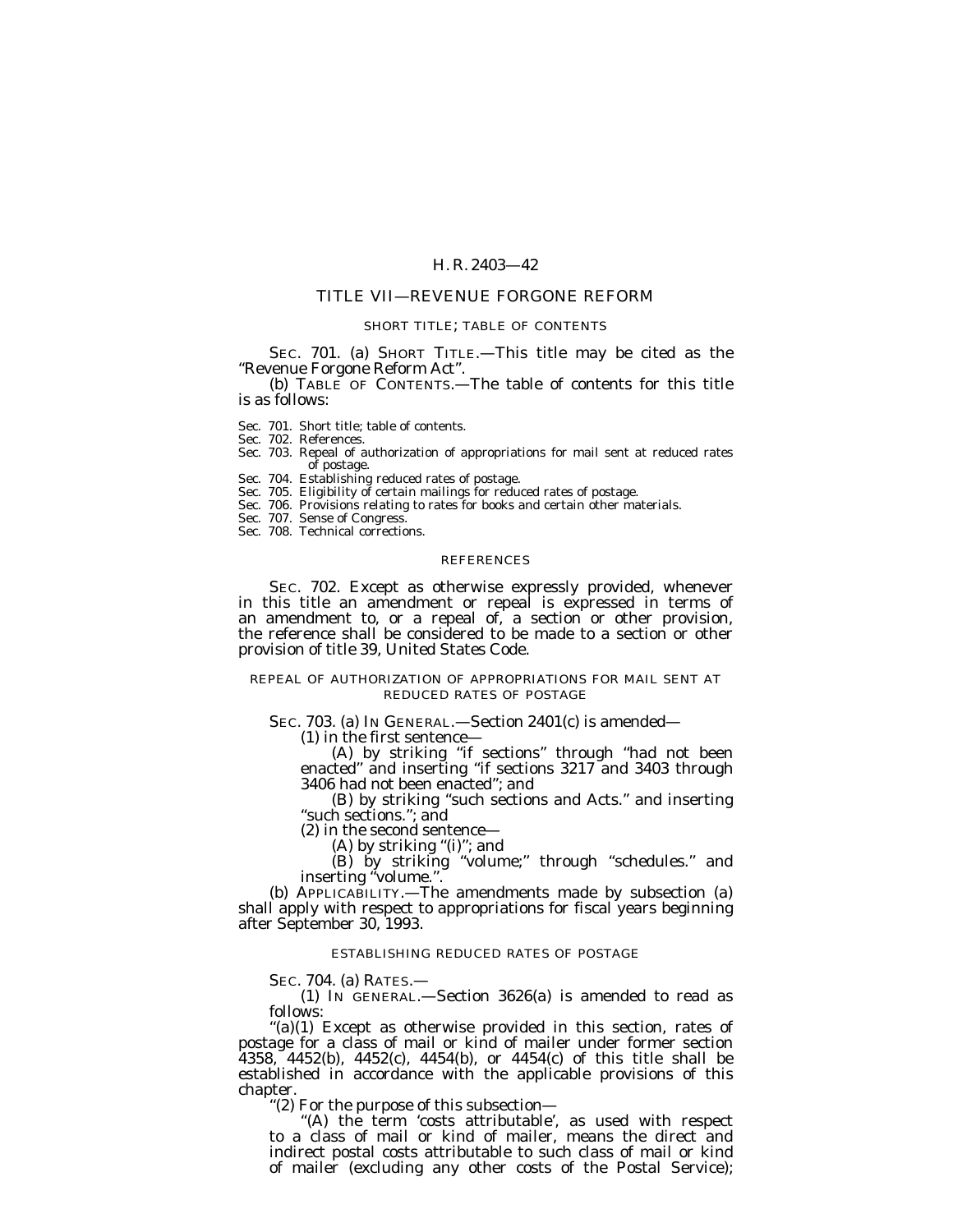''(B) the term 'regular-rate category' means any class of mail or kind of mailer, other than a class or kind referred to in paragraph  $(3)(A)$  or section  $2401(c)$ ; and

''(C) the term 'institutional-costs contribution', as used with respect to a class of mail or kind of mailer, means that portion of the estimated revenues to the Postal Service from such class of mail or kind of mailer which remains after subtracting an amount equal to the estimated costs attributable to such class of mail or kind of mailer.

" $(3)(A)$  Except as provided in paragraph  $(4)$  or  $(5)$ , rates of postage for a class of mail or kind of mailer under former section  $4358, 4452(b), 4452(c), 4554(b),$  or  $4554(c)$  of this title shall be established in a manner such that the estimated revenues to be received by the Postal Service from such class of mail or kind of mailer shall be equal to the sum of—

''(i) the estimated costs attributable to such class of mail or kind of mailer; and

''(ii) the product derived by multiplying the estimated costs referred to in clause (i) by the applicable percentage under subparagraph (B).

''(B) The applicable percentage for any class of mail or kind of mailer referred to in subparagraph (A) shall be the product derived by multiplying—

''(i) the percentage which, for the most closely corresponding regular-rate category, the institutional-costs contribution for such category represents relative to the estimated costs attributable to such category of mail, times

''(ii)(I) one-twelfth, for fiscal year 1994;

''(II) one-sixth, for fiscal year 1995;

''(III) one-fourth, for fiscal year 1996;

''(IV) one-third, for fiscal year 1997;

''(V) five-twelfths, for fiscal year 1998; and

"(VI) one-half, for any fiscal year after fiscal year 1998.<br>"(C) Temporary special authority to permit the timely

Temporary special authority to permit the timely implementation of the preceding provisions of this paragraph is provided under section 3642.

''(D) For purposes of establishing rates of postage under this subchapter for any of the classes of mail or kinds of mailers referred to in subparagraph (A), subclauses (I) through (V) of subparagraph (B)(ii) shall be deemed amended by striking the fraction specified in each such subclause and inserting 'one-half'.

"(4) The rates for the advertising portion of any mail matter under former section 4358(d) or 4358(e) of this title shall be equal to the rates for the advertising portion of the most closely corresponding regular-rate category of mail, except that if the advertising portion does not exceed 10 percent of the issue of the publication involved, the advertising portion shall be subject to the same rates as apply to the nonadvertising portion.

 $(5)$  The rates for any advertising under former section 4358(f) of this title shall be equal to 75 percent of the rates for advertising contained in the most closely corresponding regular-rate category of mail.''.

(2) SPECIAL AUTHORITY.—Subchapter III of chapter 36 is amended by adding at the end the following: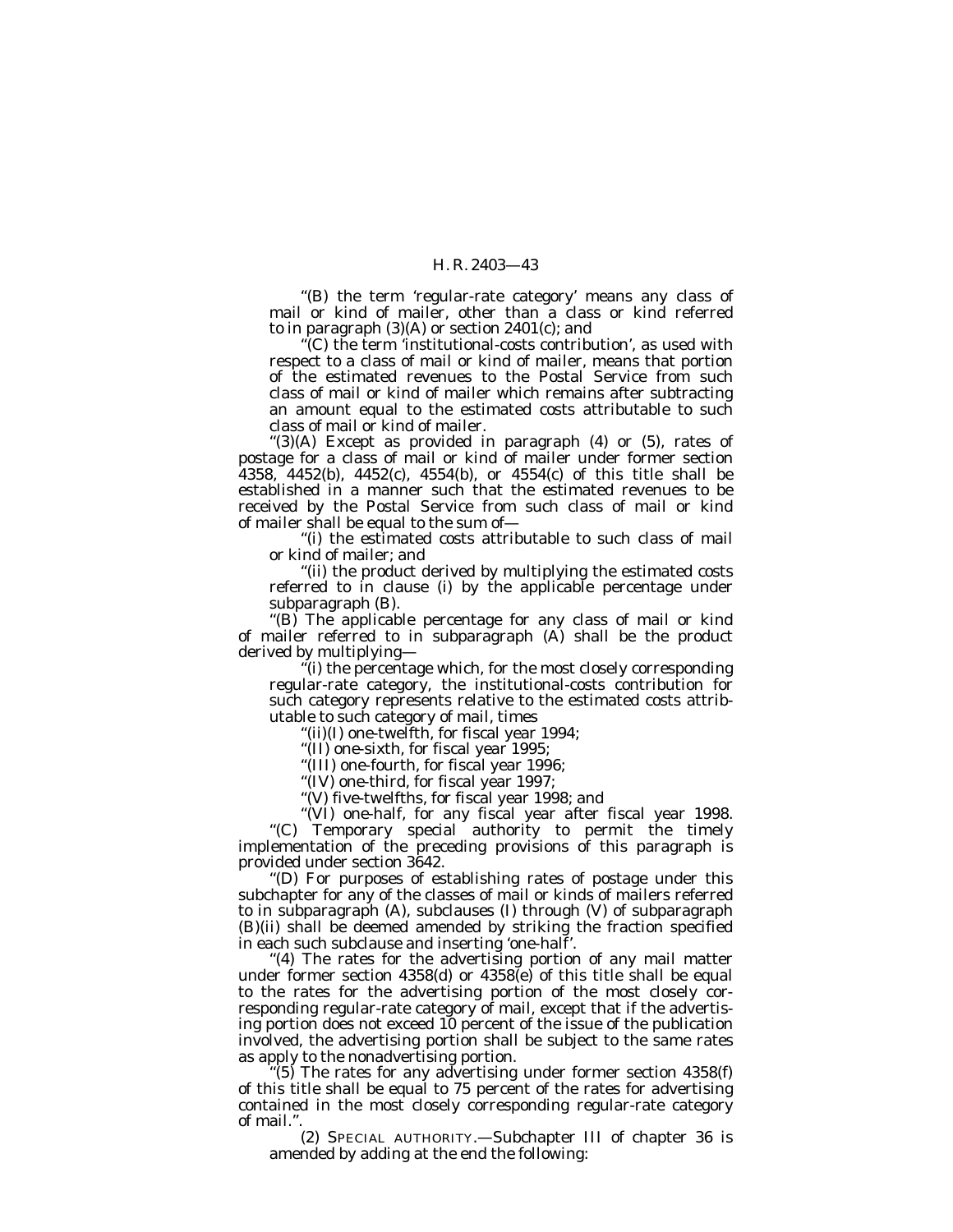# **''§ 3642. Special authority relating to reduced-rate categories of mail**

''(a) In order to permit the timely implementation of section 3626(a)(3), the Postal Service may establish temporary rates of postage for any class of mail or kind of mailer referred to in section 3626(a)(3)(A).<br>"(b) Any exercise of authority under this section shall be in

conformance with the requirements of section 3626(a), subject to the following:

"(1) All attributable costs and institutional-costs contributions assumed shall be the same as those which were assumed for purposes of the then most recent proceedings under subchapter II pursuant to which rates of postage for the class<br>of mail or kind of mailer involved were last adjusted.

"(2) Any temporary rate established under this section shall take effect upon such date as the Postal Service may determine, except that—

"(A) such a rate may take effect only after 10 days' notice in the Federal Register; and "(B) no such rate may take effect after September

30, 1998.<br>"(3) A temporary rate under this section may remain in

effect no longer than the last day of the fiscal year in which it first takes effect.

''(4) Authority under this section may not be exercised in a manner that would result in more than 1 change taking effect under this section, during the same fiscal year, in the rates of postage for a particular class of mail or kind of mailer, except as provided in paragraph (5).

except as provided in paragraph (5). ''(5) Nothing in paragraph (4) shall prevent an adjustment under this section in rates for a class of mail or kind of mailer with respect to which any rates took effect under this section earlier in the same fiscal year if—

"(A) the rates established for such class of mail or kind of mailer by the earlier adjustment are superseded<br>by new rates established under subchapter II; and

"(B) authority under this paragraph has not previously been exercised with respect to such class of mail or kind of mailer based on the new rates referred to in subpara-

graph (A).<br>"(c) The Postal Service may prescribe any regulations which may be necessary to carry out this section, including provisions governing the coordination of adjustments under this section with any other adjustments under this title.

''(d) Notwithstanding any provision of section 3626(a)(3)(B) or subsection (a) of this section, any temporary rates established under this section for non-letter-shaped mail under former section 4452(b) or 4452(c) of this title shall not be lower than the rates in effect for such mail on September 30, 1993.''.

(3) TECHNICAL AND CONFORMING AMENDMENTS.—

(A) SECTION 3626.—Section 3626(i) is repealed.

(B) SECTION 3627.—

(i) IN GENERAL.—Section 3627 is amended—

(I) by striking ''sent at a free or reduced rate under section 3217, 3403–3406, 3626, or 3629 of this title,'' and inserting ''sent free of postage under section 3217 or 3403–3406''; and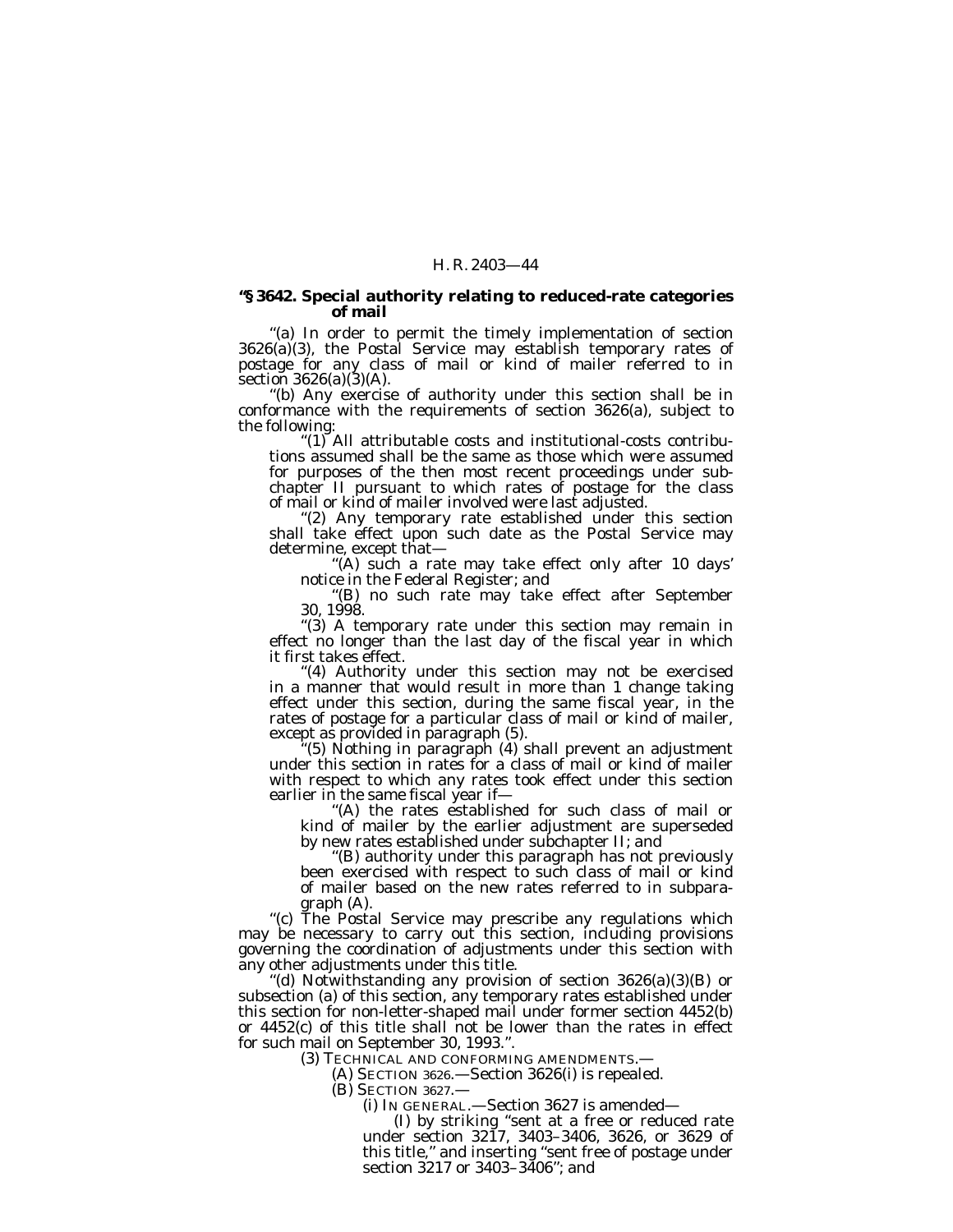(II) in the section heading by striking ''**AND REDUCED**''.

(ii) TABLE OF CONTENTS.—The table of contents for chapter 36 is amended—

(I) by striking the item relating to section 3627 and inserting the following:

''3627. Adjusting free rates.'';

and

(II) by inserting after the item relating to section 3641 the following:

''3642. Special authority relating to reduced-rate categories of mail.''.

(b) AUTHORIZATION.—

(1) IN GENERAL.—Section 2401 is amended—

(A) by striking subsections (d) through (f);

(B) by redesignating subsections (g) through (i) as subsections (e) through (g), respectively;

(C) in subsection (f) (as so redesignated by subparagraph (B)) by striking the second sentence;

(D) in subsection (g) (as so redesignated by subparagraph (B)) by striking ''subsections (b) and (d) of this section'' and inserting ''subsection (b)''; and

(E) by inserting after subsection (c) the following:

''(d) As reimbursement to the Postal Service for losses which it incurred as a result of insufficient amounts appropriated under section 2401(c) for fiscal years 1991 through 1993, and to compensate for the additional revenues it is estimated the Postal Service would have received under the provisions of section 3626(a), for the period beginning on October 1, 1993, and ending on September 30, 1998, if the fraction specified in subclause (VI) of section 3626(a)(3)(B)(ii) were applied with respect to such period (instead of the respective fractions specified in subclauses (I) through (V) thereof), there are authorized to be appropriated to the Postal<br>Service \$29,000,000 for each of fiscal years 1994 through 2035.".

(2) RATEMAKING LIMITATIONS.—<br>(A) IN GENERAL.—Except as provided in subparagraph<br>(B), rates of postage may not be established, under subchapter II of chapter 36 of title 39, United States Code, in a manner designed to allow the United States Postal Service to receive through revenues any portion of the additional revenues (referred to in section 2401(d) of such title, as amended by paragraph  $(1)(E)$  for which amounts are authorized to be appropriated under such section 2401(d).

(B) EXCEPTION.—If Congress fails to appropriate an amount authorized under section 2401(d) of title 39, United States Code (as amended by paragraph (1)(E)), rates for the various classes of mail may be adjusted in accordance with the provisions of subchapter II of chapter 36 of such title (excluding section 3627 thereof) such that the resulting increase in revenues will equal the amount that Congress so failed to appropriate.

(c) APPLICABILITY.—

(1) RATES.—The amendments made by subsection (a) shall apply with respect to rates for mail sent after September 30, 1993.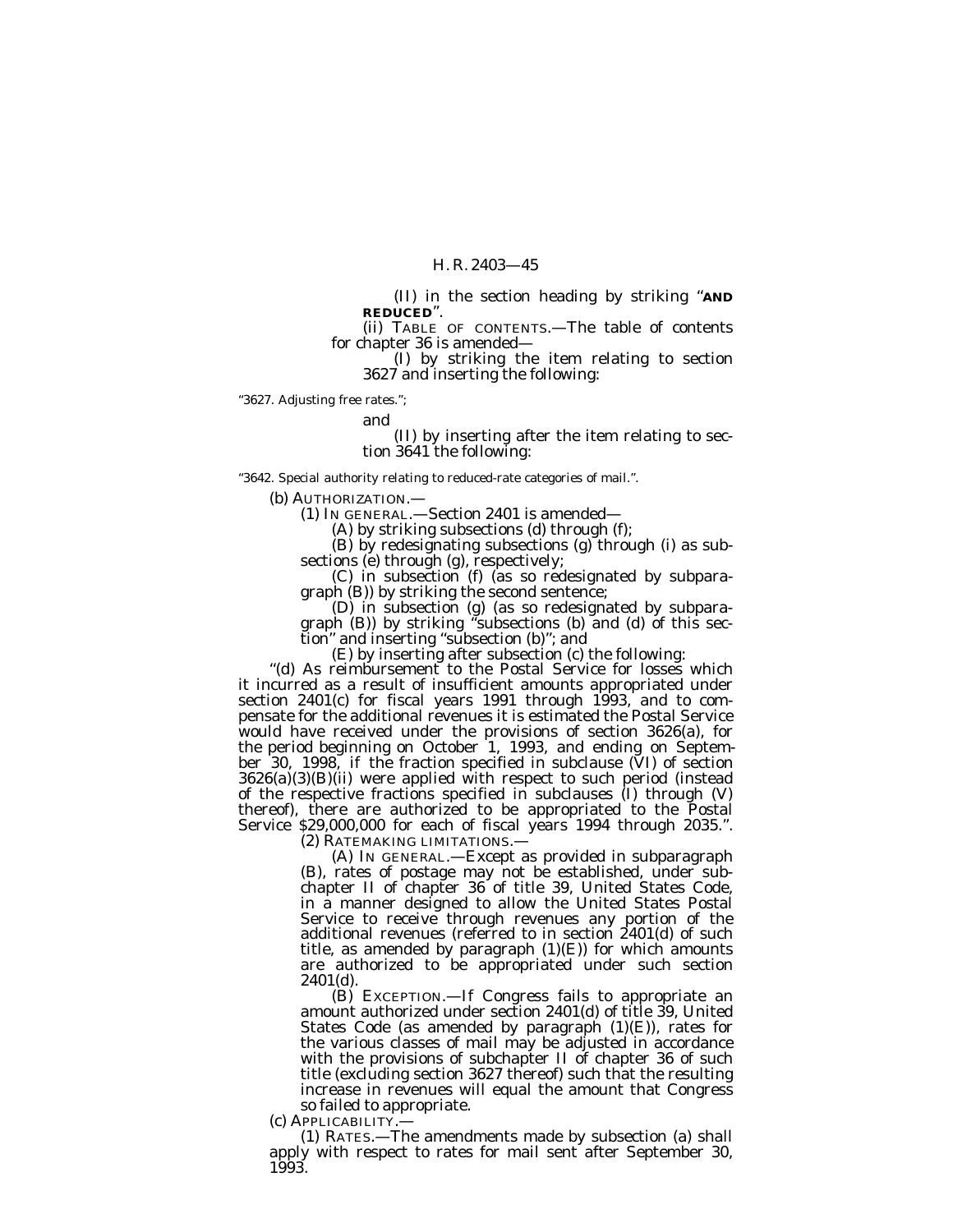(2) AUTHORIZATION.—The amendments made by subsection (b) shall apply with respect to appropriations for fiscal years beginning after September 30, 1993.

### ELIGIBILITY OF CERTAIN MAILINGS FOR REDUCED RATES OF POSTAGE

SEC. 705. (a) ADVERTISING.—Section 3626(j)(1) is amended—  $(1)$  in subparagraph  $(B)$  by striking "or" after the semicolon;

(2) in subparagraph (C) by striking the period and inserting ''; or''; and

(3) by adding at the end the following:

''(D) any product or service (other than any to which subparagraph (A), (B), or (C) relates), if— ''(i) the sale of such product or the providing of such service is not substantially related (aside from the need,

on the part of the organization promoting such product or service, for income or funds or the use it makes of the profits derived) to the exercise or performance by the organization of one or more of the purposes constituting the basis for the organization's authorization to mail at such rates; or

''(ii) the mail matter involved is part of a cooperative mailing (as defined under regulations of the Postal Service) with any person or organization not authorized to mail at the rates for mail under former section 4452(b) or 4452(c) of this title;

except that—

''(I) any determination under clause (i) that a product or service is not substantially related to a particular purpose shall be made under regulations which shall be prescribed by the Postal Service and which shall be consistent with standards established by the Internal Revenue Service and the courts with respect to subsections (a) and (c) of section 513 of the Internal Revenue Code of 1986; and

''(II) clause (i) shall not apply if the product involved is a periodical publication described in subsection (m)(2)

(including a subscription to receive any such publication).''. (b) PRODUCTS.—Section 3626 is amended by adding at the end the following:

''(m)(1) In the administration of this section, the rates for mail under former section 4452(b) or 4452(c) of this title shall not apply to mail consisting of products, unless such products—

 $^{\alpha}(A)$  were received by the organization as gifts or contributions; or

''(B) are low cost articles (as defined by section 513(h)(2) of the Internal Revenue Code of 1986).

"(2) Paragraph (1) shall not apply with respect to a periodical publication of a qualified nonprofit organization.".

 $p$  CERTIFICATION; VERIFICATION. Section 3626(j)(3) is amended—

(1) by striking "(3)" and inserting "(3)(A)"; and (2) by adding at the end the following:

"(B) The Postal Service shall establish procedures to carry out this paragraph, including procedures for mailer certification of compliance with the conditions specified in paragraph (1)(D) or subsection (m), as applicable, and verification of such compliance.''.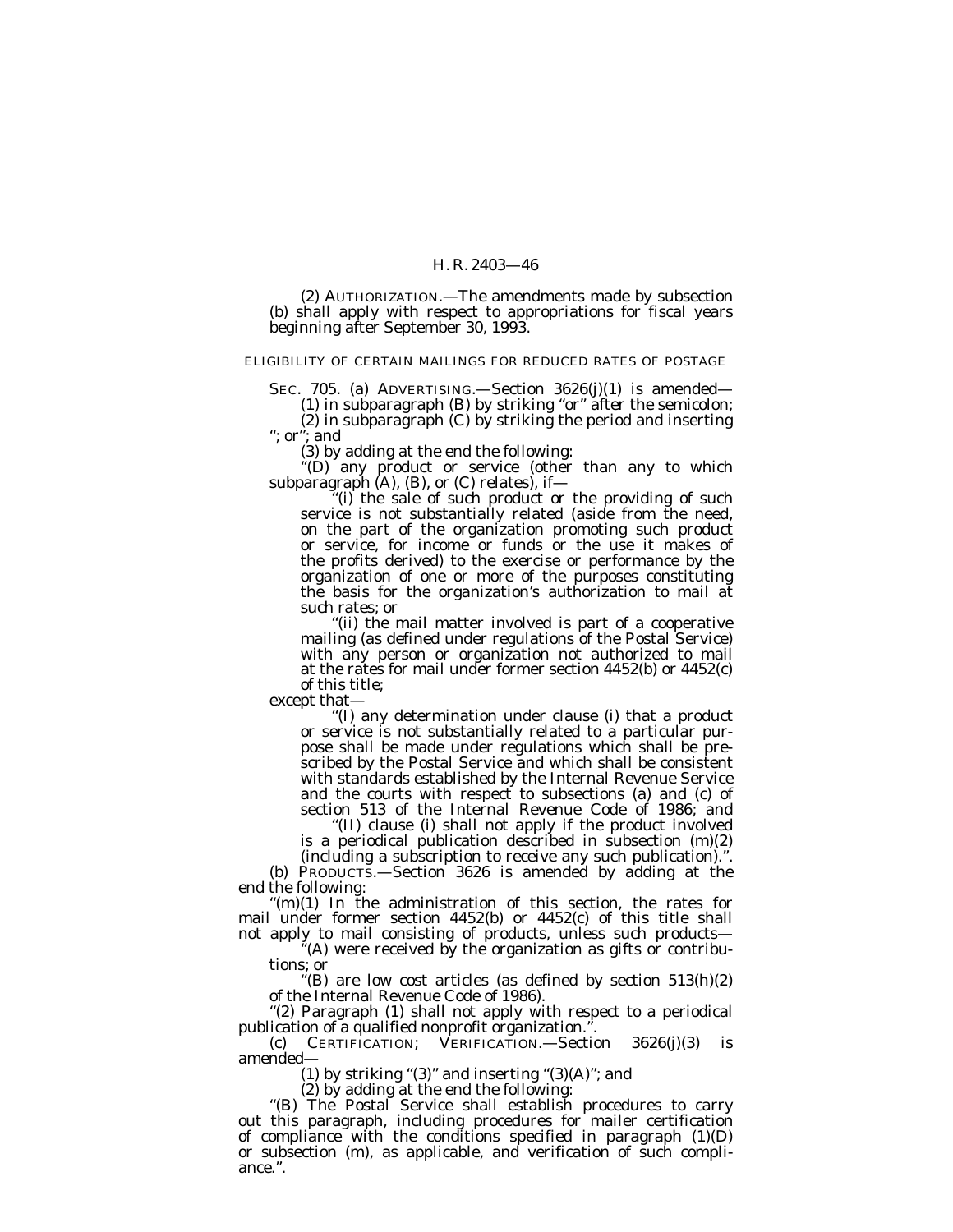(d) APPLICABILITY.—The amendments made by this section shall apply with respect to mail sent, and the rates for mail sent, after December 31, 1993.

### PROVISIONS RELATING TO RATES FOR BOOKS AND CERTAIN OTHER MATERIALS

SEC. 706. (a) IN GENERAL.—Section 3683(b) is amended to read as follows:

''(b) The rates of postage under former section 4554(b)(1) of this title shall not be effective except with respect to mailings which—

''(1) constitute materials specified in former section  $4554(b)(2)$  of this title; and

''(2) are sent between—

''(A) an institution, organization, or association listed in subparagraph (A) or (B) of such former section  $4554(b)(1)$ and any other such institution, organization, or association;

''(B) an institution, organization, or association referred to in subparagraph (A) and any individual (other than an individual having a financial interest in the sale, promotion, or distribution of the materials involved);

'(C) an institution, organization, or association referred to in subparagraph (A) and a qualified nonprofit organization (as defined in former section 4452(d) of this title) that is not such an institution, organization, or association; or

''(D) an institution, organization, or association referred to in subparagraph (A) and a publisher, if such institution, organization, or association has placed an order to purchase such materials for delivery to such institution, organization, or association.''.

(b) APPLICABILITY.—The amendment made by subsection (a) shall apply with respect to mail sent after September 30, 1993.

#### SENSE OF CONGRESS

SEC. 707. It is the sense of the Congress that any legislation, enacted after September 30, 1994, which would have the effect of expanding the classes of mail or kinds of mailers eligible for reduced rates of postage should provide for sufficient funding to ensure that neither any losses to the United States Postal Service nor any increase in the rates of postage for any of the other classes of mail or kinds of mailers will result.

### TECHNICAL CORRECTIONS

SEC. 708. (a) SECTION 410.—Section 410(b) is amended—

(1) in paragraph (8) by striking ''and'' after the semicolon; (2) in the first paragraph (9) by striking ''Chapter'' and inserting ''chapter'', and by striking the period and inserting ''; and''; and

(3) by designating the second paragraph (9) as paragraph  $(10).$ 

(b) SECTION 3202.—Section 3202(a) is amended—

(1) in paragraph (3) by adding ''and'' after the semicolon; and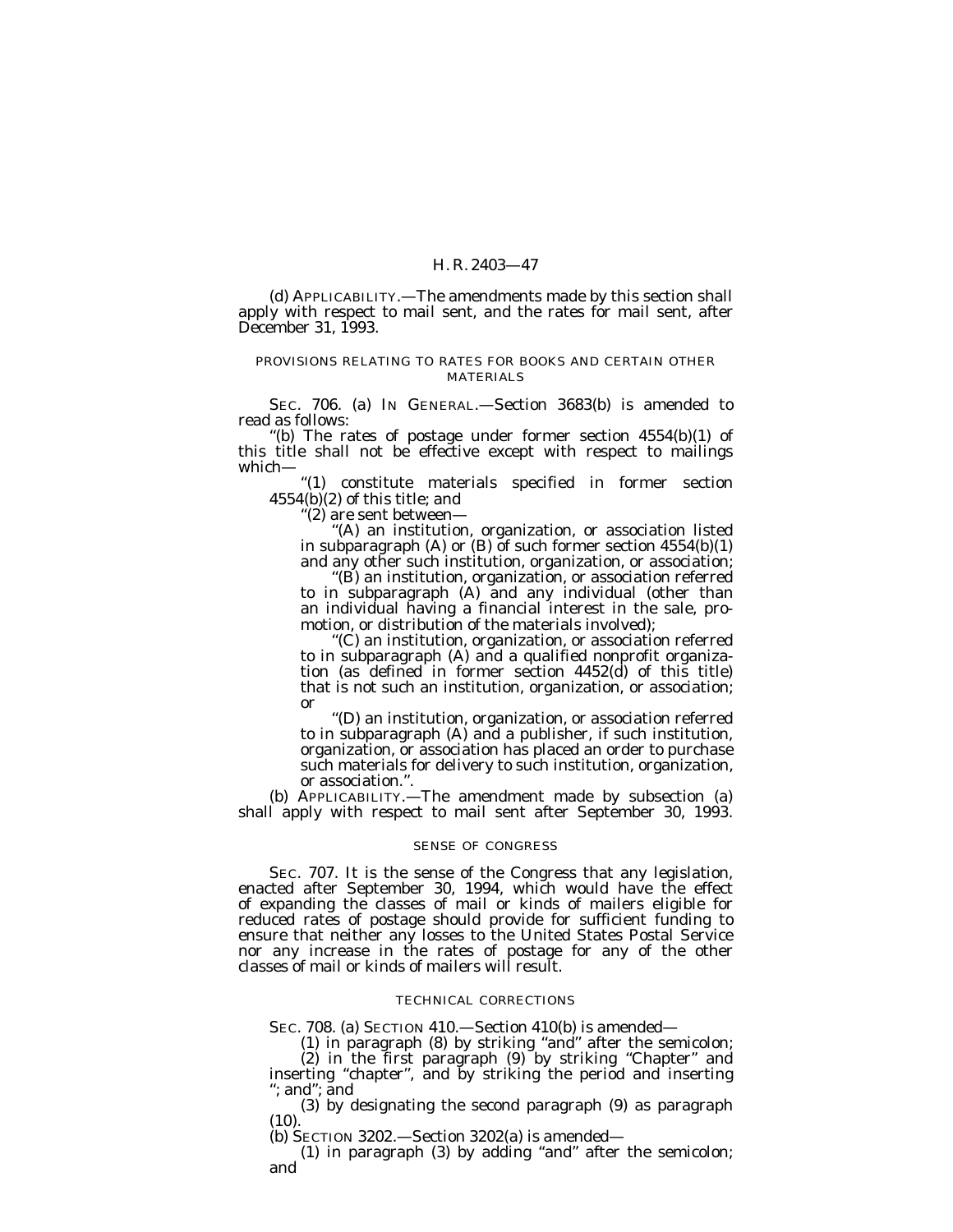(2) in paragraph (4) by striking ''; and'' and inserting a period.

(c) SECTION 3601.—Section 3601(a) is amended by striking ''concent'' and inserting ''consent''.

(d) SECTION 3625.—Section 3625(d) is amended by striking ''section 3268'' and inserting ''section 3628''.

(e) SECTION 3626.—Section 3626 is amended by redesignating the second subsection (k) as subsection (l).

### TITLE VIII

### GENERAL PROVISIONS

SECTION 801. Notwithstanding the provisions of this or any other Act, the Administration may establish the National Partnership Council with interagency assistance from the Office of Personnel Management, the Office of Management and Budget, and the Federal Labor Relations Authority, subject to authorization.

SEC. 802. Not to exceed 50 per centum of unobligated balances remaining available at the end of fiscal year 1994 from appropriations made available for salaries and expenses made for one fiscal year in this Act, shall remain available through September 30, 1995 for each such account for such purposes and in such amounts as approved in advance by the House and Senate Committees on Appropriations: *Provided,* That not to exceed 2 per centum of the funds so carried over may be used to pay cash awards to employees, as authorized by law, and not to exceed 3 per centum of the funds may be used for employee training programs.

SEC. 803. Notwithstanding any other provision of law, the Centers for Disease Control (CDC) laboratory project authorized by Public Law 100–202, may be sited on the ''new'' campus in the Atlanta, Georgia area authorized by Public Law 102–393.

SEC. 804. Part of the site to be utilized for the new United States Courthouse in Montgomery, Alabama, is owned and occupied by Troy State University which is under a consent decree with the Department of Justice that severely limits its geographic location. Therefore, notwithstanding any other provision of law, the Administrator of General Services is authorized to pay replacement costs for the site and improvements to be acquired.